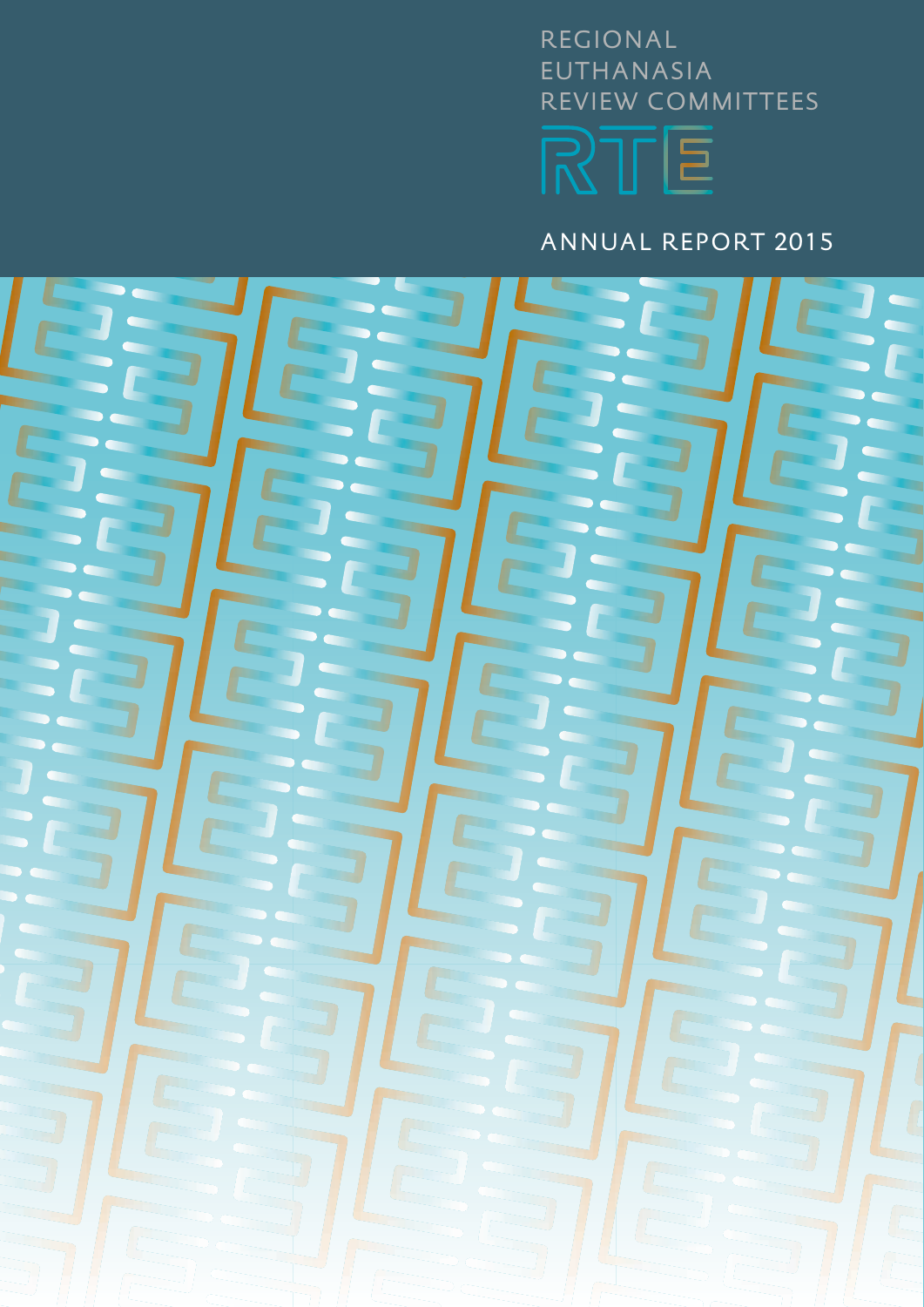# **CONTENTS**

## FOREWORD

## CHAPTER I DEVELOPMENTS IN 2015

| Number of notifications<br>6<br>Psychiatric disorders<br>6<br>8<br>Dementia<br>8<br>Decisional competence<br>The significance of the advance directive<br>9<br>Committee procedures - developments<br>11<br>Code of Practice<br>11<br>Harmonisation<br>11<br>Straightforward and non-straightforward cases<br>12<br>Complaints procedure<br>13<br>End-of-Life Clinic (SLK)<br>13<br>Other developments<br>14<br>Recruitment of new coordinating chair<br>14<br>Minors<br>14<br>Organ and tissue donation after euthanasia<br>15 | <b>Notifications</b> | 6 |
|---------------------------------------------------------------------------------------------------------------------------------------------------------------------------------------------------------------------------------------------------------------------------------------------------------------------------------------------------------------------------------------------------------------------------------------------------------------------------------------------------------------------------------|----------------------|---|
|                                                                                                                                                                                                                                                                                                                                                                                                                                                                                                                                 |                      |   |
|                                                                                                                                                                                                                                                                                                                                                                                                                                                                                                                                 |                      |   |
|                                                                                                                                                                                                                                                                                                                                                                                                                                                                                                                                 |                      |   |
|                                                                                                                                                                                                                                                                                                                                                                                                                                                                                                                                 |                      |   |
|                                                                                                                                                                                                                                                                                                                                                                                                                                                                                                                                 |                      |   |
|                                                                                                                                                                                                                                                                                                                                                                                                                                                                                                                                 |                      |   |
|                                                                                                                                                                                                                                                                                                                                                                                                                                                                                                                                 |                      |   |
|                                                                                                                                                                                                                                                                                                                                                                                                                                                                                                                                 |                      |   |
|                                                                                                                                                                                                                                                                                                                                                                                                                                                                                                                                 |                      |   |
|                                                                                                                                                                                                                                                                                                                                                                                                                                                                                                                                 |                      |   |
|                                                                                                                                                                                                                                                                                                                                                                                                                                                                                                                                 |                      |   |
|                                                                                                                                                                                                                                                                                                                                                                                                                                                                                                                                 |                      |   |
|                                                                                                                                                                                                                                                                                                                                                                                                                                                                                                                                 |                      |   |
|                                                                                                                                                                                                                                                                                                                                                                                                                                                                                                                                 |                      |   |
|                                                                                                                                                                                                                                                                                                                                                                                                                                                                                                                                 |                      |   |

## CHAPTER II NATIONAL OVERVIEW OF NOTIFICATIONS

| National overview of notifications in 2015                                 | 16 |
|----------------------------------------------------------------------------|----|
| Total number of notifications of euthanasia and assisted suicide by region | 17 |

## CHAPTER III CASES

| Due care criteria                                    | 18 |
|------------------------------------------------------|----|
| Selected cases                                       | 19 |
| Straightforward notifications                        | 19 |
| Case 2015-15                                         | 19 |
| Voluntary, well-considered request                   | 21 |
| Case 2015-59                                         | 21 |
| Case 2015-52                                         | 22 |
| Unbearable suffering without prospect of improvement | 24 |
| Case 2015-82                                         | 24 |
| Informing the patient                                | 25 |
| No reasonable alternative                            | 25 |
| Independent physician                                | 25 |
| Case 2015-56                                         | 25 |
| Due medical care                                     | 27 |
| Case 2015-29                                         | 27 |
| Case 2015-22                                         | 29 |
| Psychiatric disorders                                | 30 |
| Case 2015-21                                         | 30 |
| Dementia                                             | 31 |
| Case 2015-107                                        | 31 |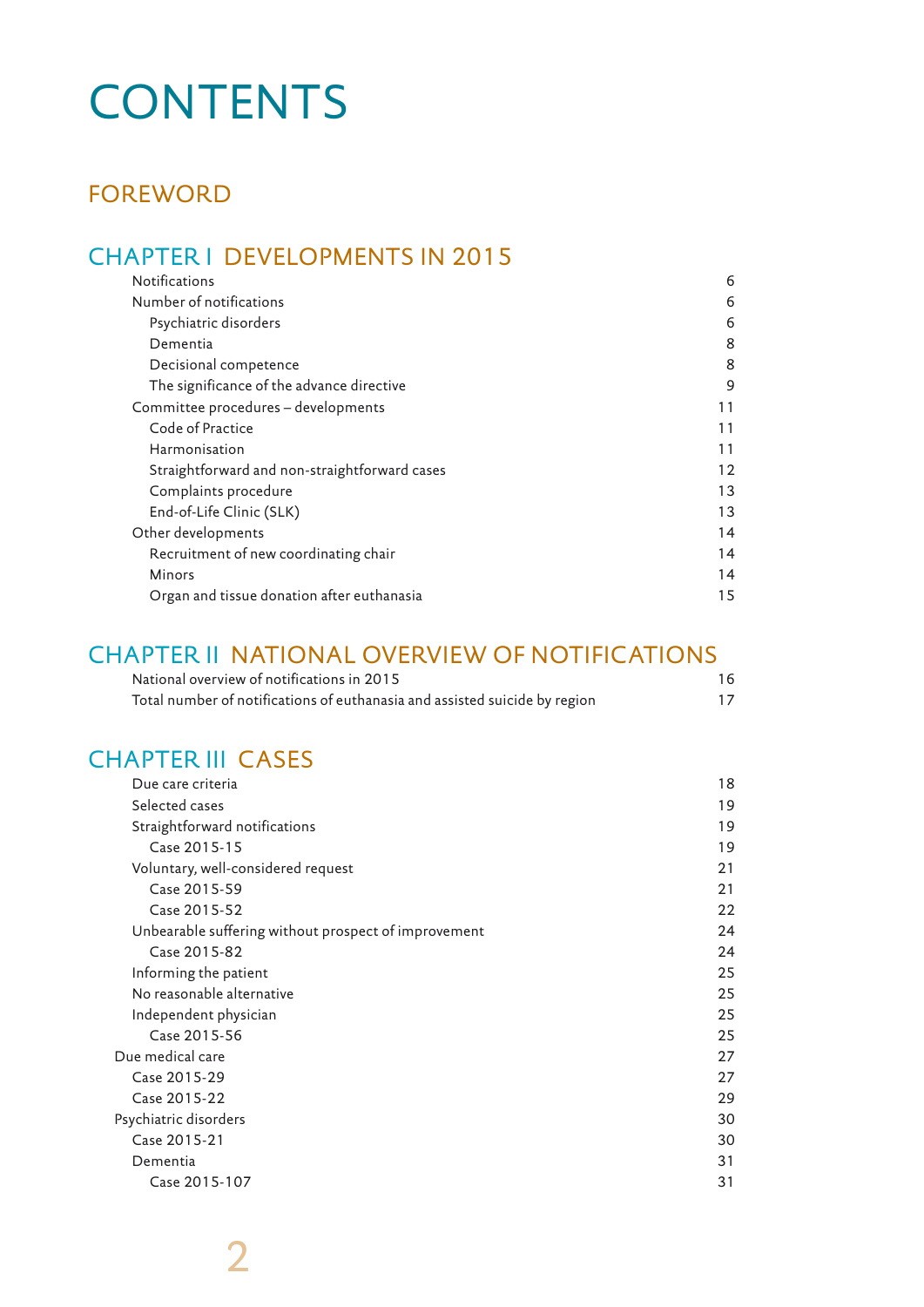## CHAPTER IV THE REGIONAL EUTHANASIA REVIEW COMMITTEES

| Statutory framework                        | 35 |
|--------------------------------------------|----|
| Role of the committees                     | 35 |
| Statutory tasks, powers and methods        | 35 |
| Composition and organisation of committees | 37 |
| Harmonisation                              | 37 |
| Transparency and communication             | 38 |
|                                            |    |

## ANNEXE I

Not included here

## ANNEXE II

Relevant statutory provisions

| 1 Termination of Life on Request and Assisted Suicide (Review Procedures) Act | 40 |
|-------------------------------------------------------------------------------|----|
| II Criminal Code                                                              | 45 |
| III Burial and Cremation Act                                                  | 46 |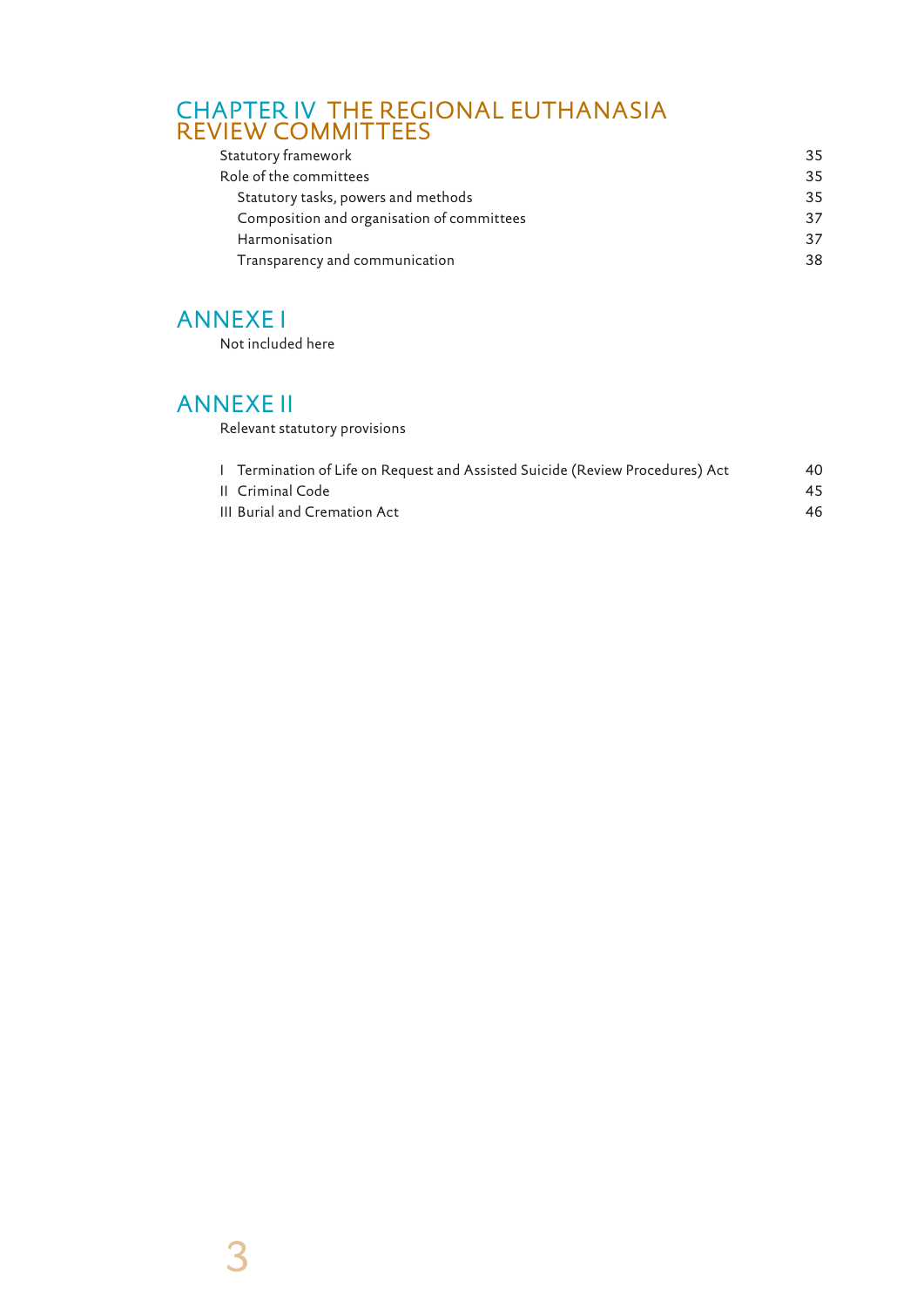# FOREWORD

This is the 2015 annual report of the five regional euthanasia review committees (RTEs). In their annual reports the committees account for the way in which they fulfil their statutory task of reviewing cases on the basis of the due care criteria laid down in the Termination of Life on Request and Assisted Suicide (Review Procedures) Act.

The committees examine the actions of the notifying physician in the context of the Act, its legislative history and the relevant case law. They also take their own previous findings into account, as well as the decisions of the Public Prosecution Service and the Health Care Inspectorate listed in Annexe I to the annual reports.

Chapter I describes relevant developments, followed by an overview in Chapter II of the number of notifications received in 2015 (5,516; a 4% increase compared with 2014) and their nature. Chapter III focuses on cases and findings. It lists 19 cases that illustrate the type of issues the committees deal with. All findings that have been described in the form of cases can be found in full on the website. Chapter IV provides further information on the statutory framework and the role and procedures of the committees.

In early 2016, a completely revamped website (www.euthanasiecommissie.nl) was launched, including an improved, more accessible search function. The website contains around 80 findings from 2015, selected by the Publication Committee and published in full since they are deemed important for the development of standards. They include all cases in which the committees found that the physician had not complied with one or more of the due care criteria. There were four such cases in 2015, all of which have been included in the annual report, as is customary.

Notifications of more complex cases, for example patients who have a psychiatric disorder or who are in an advanced stage of dementia, are nearly always first put to the members of all the committees before the competent committee makes a final decision. The often lively internal discussions are aimed at harmonising the findings of the various committees, while taking account of the principle that every notification should be reviewed according to the specific circumstances of the case.

With the Code of Practice, presented in 2015, the annual reports, and the relevant selections of findings published on the website, the committees aim to give the greatest possible insight into the subjects and factors they consider relevant to their statutory task. They also want to provide clarity concerning the options the law provides to physicians, independent physicians, patients and other interested parties.

A third review of the Act began in 2015. One of the focal points is the functioning of the RTEs. The results are expected in 2017.

On 2015 the average amount of time taken to deal with a notification was 39 days (in 2014 it was 47 days); this is within the statutory time limit, which can be extended once by six weeks.

I would like to touch on a number of topics that sparked widespread debate in early 2016. In early February, the committee advising on the subject of assistance to people who regard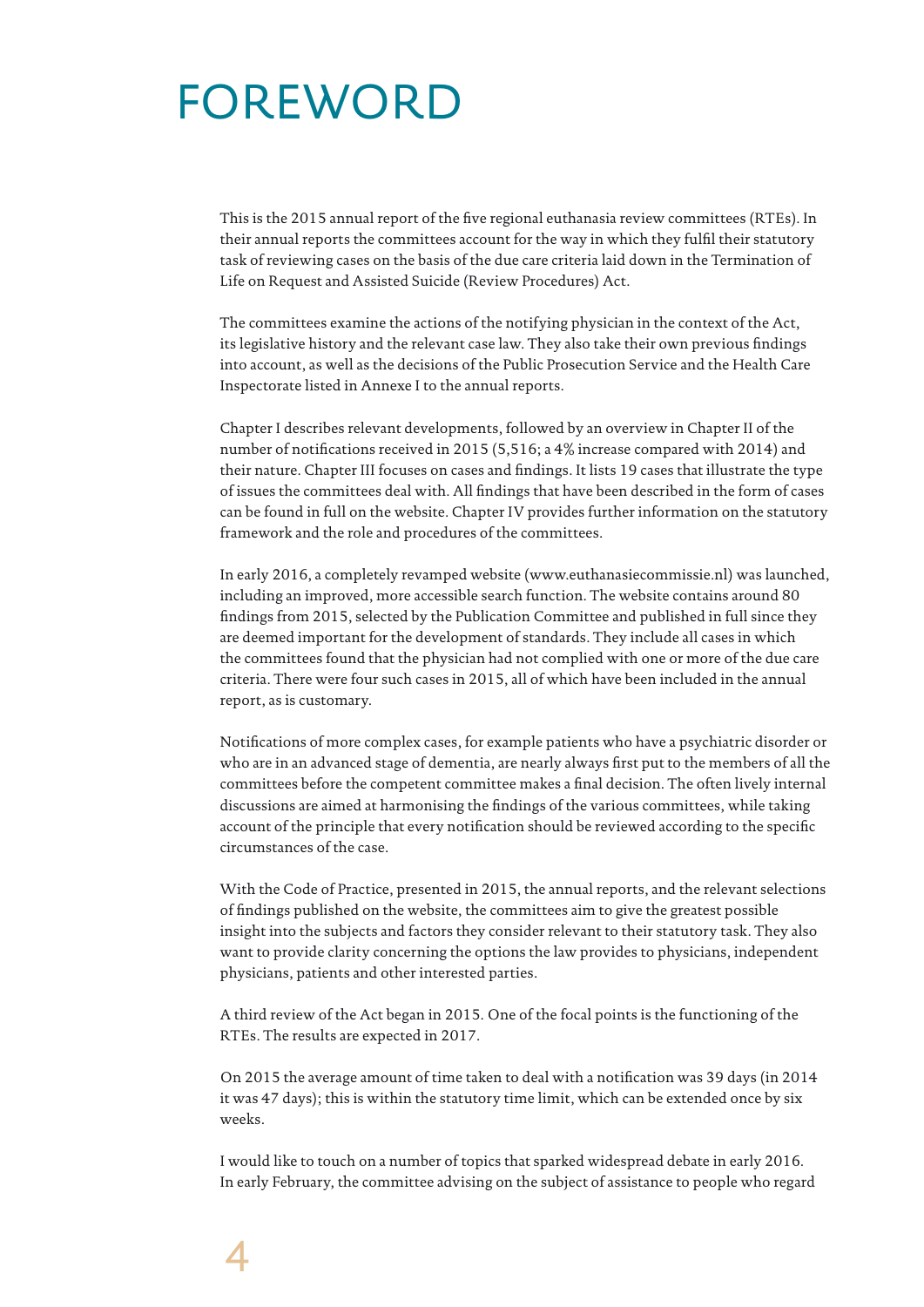their life as completed presented its report. The committees took careful note of the report. The Minister of Health, Welfare and Sport and the Minister of Security and Justice have announced that the government will issue a policy response before the summer.

The publication of the report has by no means stilled public debate on the issue of euthanasia. That much was clear, not only from the many, diverse responses to the report, but also from the responses to a documentary about the End-of-Life Clinic, aired on television shortly after the report's publication. The documentary, which highlighted three complex cases dealt with by physicians of the End-of-Life Clinic, sparked considerable controversy. It should be noted that the RTEs had full access to the files of the notifying physicians, the SCEN physicians consulted and other specialists, which could not be made clear in the context of a short documentary. On the basis of that information they found these three cases to have been handled with due care. The anonymised findings concerning these three notifications have been published in full on the website.

I would like to thank the committee members, the general secretary, the secretaries and the staff of the secretariats for their great efforts and commitment. A special word of thanks goes to Ms W.J.C. Swildens-Rozendaal, who ended her work for the committees as of 31 December 2015, having completed the maximum term of office. She chaired the North Holland committee for 12 years and also served as the national coordinating chair of the committees for the past five years. Throughout the years she brought great expertise to the committees and served the organisation with heart and soul, for which we owe her a debt of gratitude.

Following a carefully considered, public application procedure, the Minister of Health, Welfare and Sport and the Minister of Security and Justice appointed Mr J. Kohnstamm as the new national coordinating chair and chair of the North Holland committee. We are pleased with this appointment and look forward with confidence to the committees' future under his chairmanship.

The committees would be pleased to receive feedback via their general secretary (email: n.visee@toetscie.nl).

P.J.M. van Wersch *Deputy coordinating chair of the regional euthanasia review committees*

The Hague, April 2016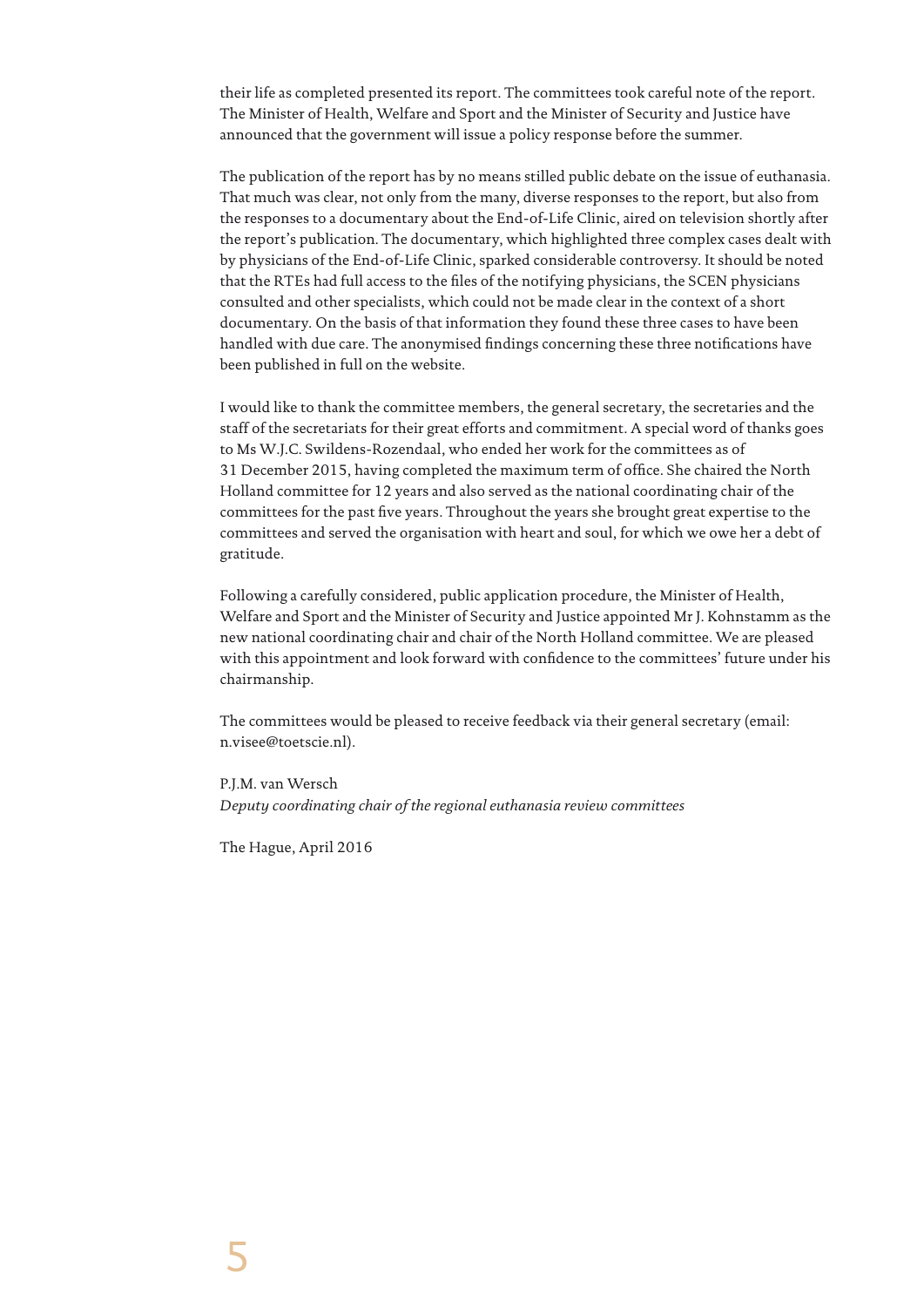# DEVELOPMENTS IN 2015 Ch.1

## NOTIFICATIONS

## Number of notifications

In 2015, the regional euthanasia review committees (RTEs) received 5,516 notifications of euthanasia, i.e. termination of life on request or assisted suicide. The number of notifications received in 2015 again showed an increase (4%) compared to 2014 (5,306). Chapter II gives a detailed overview of these notifications, both for the Netherlands as a whole and per region. Figures on euthanasia in relation to the total number of deaths in the Netherlands (on average 140,000 per year) can be found on the website of the Royal Dutch Medical Association  $(KNMG).<sup>1</sup>$ 

In each case the committees examined whether the physician who had performed euthanasia had acted in accordance with the due care criteria set out in section 2 of the Termination of Life on Request and Assisted Suicide (Review Procedures) Act (the Act). In four cases, less than 0.1% of the total, they found that the physician had not acted in accordance with the due care criteria (in three cases it concerned the procedure for terminating the patient's life and in one case it concerned several due care criteria). These cases are described in Chapter III. In all other cases the committees found that the physicians had acted in accordance with the due care criteria. Several of these findings, which concerned the more complex cases, are described in Chapter III. Chapter IV, which is about the RTEs, describes the statutory framework and the committees' activities in greater detail.

## Psychiatric disorders

Patients' suffering was caused by a psychiatric disorder in 56 notifications of euthanasia. In 2013 and 2014 the figures were 42 and 41, respectively. In 25 of these 56 cases the notifying physician was a psychiatrist, in 16 cases a general practitioner, in 2 cases a specialist, in 4 cases an elderly-care specialist and in 9 cases another physician. In 33 cases, euthanasia was performed by a physician affiliated with the End-of-Life Clinic (SLK).

In view of the continuing public interest in the subject, a relatively large number of these cases (15) were anonymised and published on the committees' website, along with summaries.2

In an increasing number of cases that involved a psychiatric disorder, there were also somatic disorders which in part caused the patient's suffering. As the unbearable suffering was mainly caused by the psychiatric disorder(s) in these cases, they too were registered as psychiatric cases (see, for instance, *case 2015-46*, described in Chapter III).

1 KNMG infographic on euthanasia can be found on www.knmg.nl.

www.euthanasiecommissie.nl.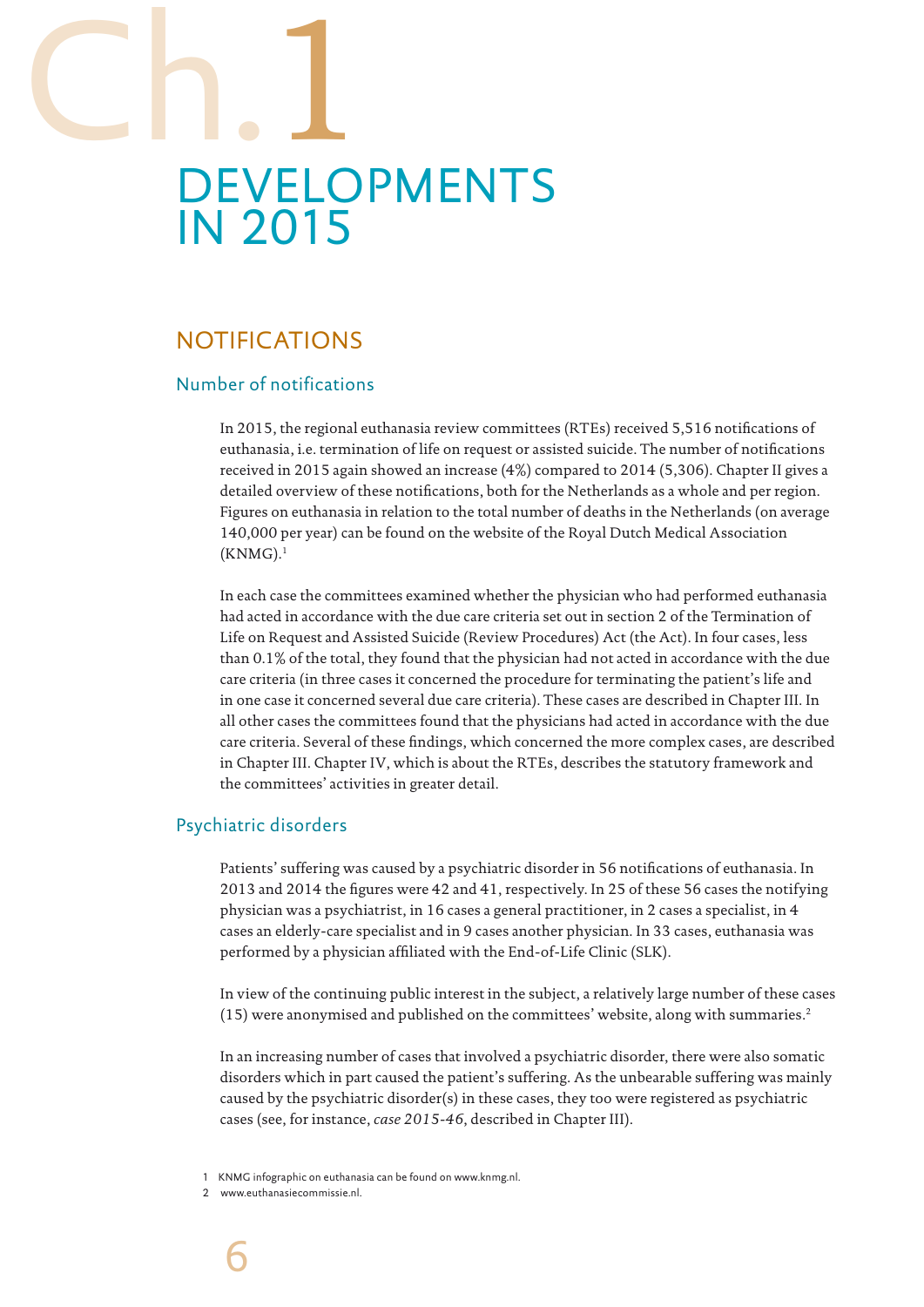

TOTAL NO. OF NOTIFICATIONS EUTHANASIA AND ASSISTED SUICIDE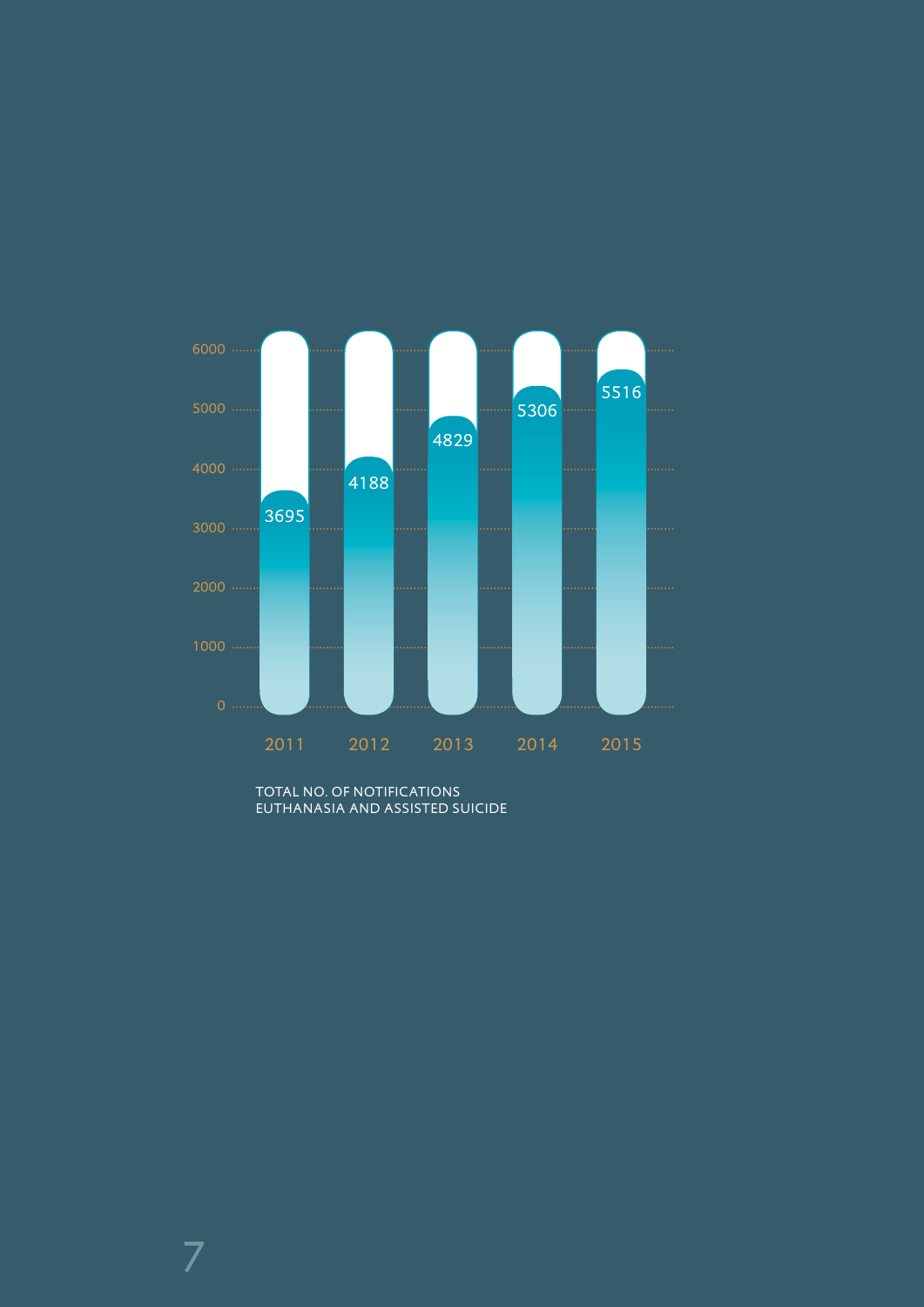At a meeting with the permanent parliamentary committee in November 2014, the Minister of Health, Welfare and Sport indicated a desire to have psychiatric expertise embedded in the RTEs. In the spring of 2015, the committees appointed a psychiatrist to fill a vacancy for a physician-member of the RTEs.

Pages 26 and 27 of the Code of Practice published by the RTEs in April 2015 refer to the necessity of seeking advice from an independent psychiatrist to assess the patient's decisional competence, the absence of any prospect of improvement and the lack of a reasonable alternative if euthanasia is requested by a patient suffering from a psychiatric disorder.

In 2015 a working group of the Dutch psychiatry association *(Nederlandse Vereniging voor Psychiatrie)* began revising the guidelines on 'Dealing with requests for assisted suicide from patients with a psychiatric disorder'.

Chapter III describes *case 2015-21*, in which the patient's suffering was caused by psychiatric problems.

#### Dementia

Patients' suffering was caused by dementia in 109 cases notified to the committees in 2015. In 2013 and 2014 the figures were 97 and 81, respectively. In the vast majority of these cases, the patients were in the initial stages of the disorder and still had insight into their condition and its symptoms (loss of bearings and personality changes). They were deemed decisionally competent with regard to their request because they could still grasp its implications. In a few cases the patients were in an advanced stage of dementia. *Case 2015-107*, described in Chapter III, is an example. In 28 of these 109 dementia cases, the physician who performed euthanasia was affiliated with the End-of-Life Clinic. All 109 dementia cases were found by the committees to have been handled with due care.

In addition to these 109 cases, there were eight cases in which dementia played a part in addition to another disorder, such as cancer or Parkinson's disease. In these cases, too, the committees found that the physicians had acted in accordance with the due care criteria. The findings in 10 cases in which the patient's suffering was caused by dementia have been published on the website. Chapter III discusses cases *2015-66* and *2015-107*, in which the patient's suffering was caused by dementia.

#### Decisional competence of patients with psychiatric disorders and dementia

When assessing a request for euthanasia made by a patient whose suffering is caused by a psychiatric disorder, physicians must exercise particular caution. It must be ruled out that the patient's psychiatric disorder has impaired his ability to form judgments. If that were the case the patient's request would no longer be voluntary and well-considered. Assessing decisional competence requires particular expertise. The physician must consult an independent psychiatrist to obtain that expertise.

If a euthanasia request is made by a patient with dementia, assessing his decisional competence also requires special attention. If the request is made by a patient in an advanced stage of dementia, the physician must consult a physician with the required expertise. At the stage where dementia has progressed to such an extent that the patient is no longer decisionally competent and is no longer able to communicate (or is able to communicate only by simple utterances or gestures), it is only possible to grant a request for euthanasia if the patient drew up an advance directive when he was still decisionally competent.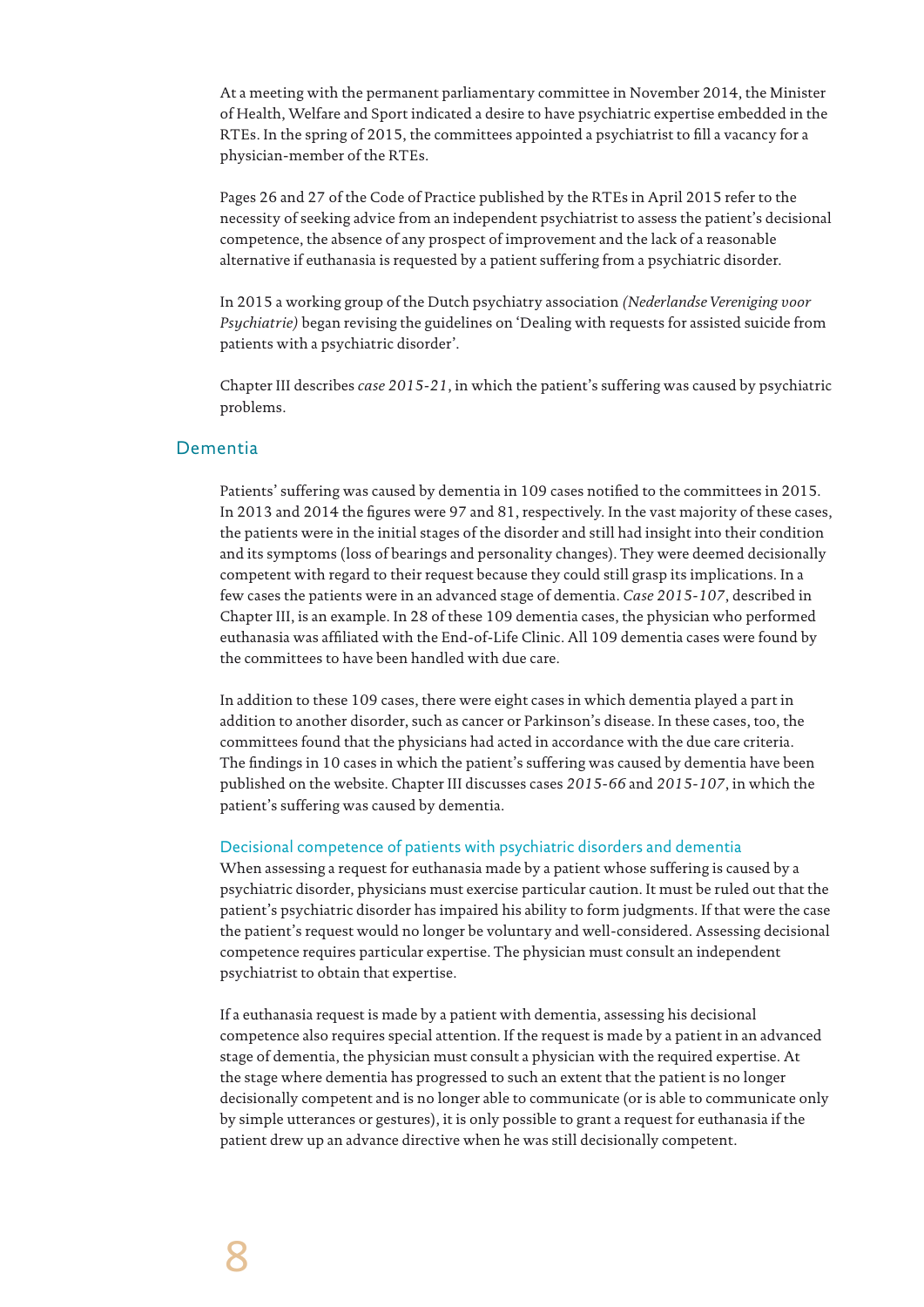The advance directive must pertain to the situation that has arisen (for a detailed description of euthanasia for patients with a psychiatric disorder, see the Code of Practice, sections 4.3 and 4.4, pp. 26-28.)

#### The significance of the advance directive

Following the public debate on the significance and value of the advance directive with regard to euthanasia, in mid-2013 the Minister of Health, Welfare and Sport established the 'Advance directive and euthanasia' working group, consisting of staff members from the Ministry of Health, Welfare and Sport, the Ministry of Justice and the Royal Dutch Medical Association (KNMG).3

The working group was tasked with providing legal and practical clarity concerning the significance of the advance directive in the context of decisionally incompetent patients, as laid down in section 2 (2) of the Act.<sup>4</sup> At the working group's request, members of the RTEs contributed to its analyses and research. The working group's ultimate aim was to draw up two guidelines, one for physicians and other care professionals and one for the public. The guidelines were published in December 2015.

<sup>3</sup> Parliamentary Papers, House of Representatives, 2012/2013, 32 647, no. 16.

<sup>4</sup> Section 2 (2) of the Termination of Life on Request and Assisted Suicide (Review Procedures) Act reads as follows: 'If a patient aged sixteen or over who is no longer capable of expressing his will, but before reaching this state was deemed capable of making a reasonable appraisal of his own interests, has made a written declaration requesting that his life be terminated, the physician may comply with this request. The due care criteria referred to in subsection 1 apply *mutatis mutandis*'.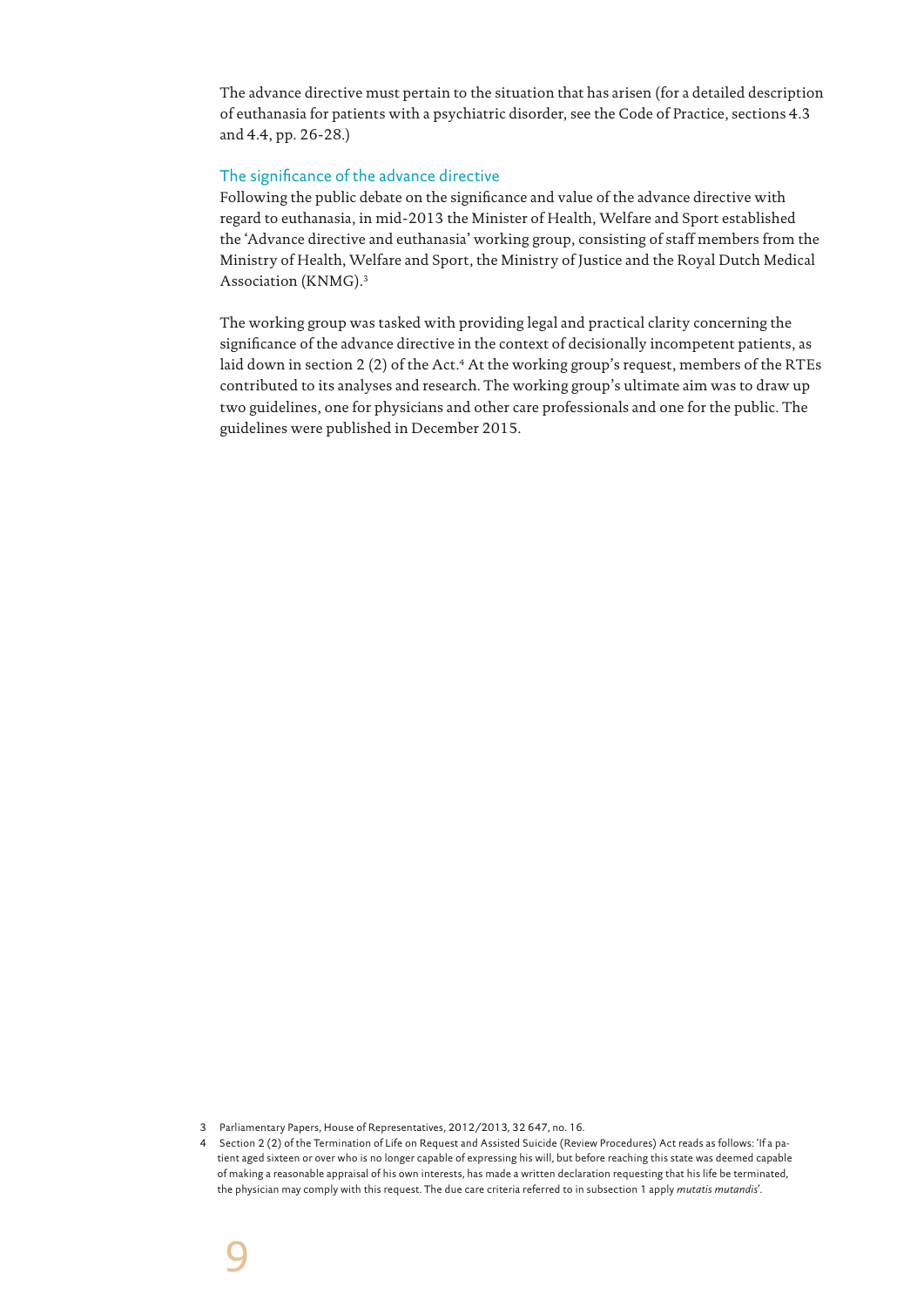

## NOTIFYING PHYSICIANS IN 2015

| General practitioner                 | 4.730 |
|--------------------------------------|-------|
| Specialist working in a hospital     | 180   |
| Elderly-care specialist              | 216   |
| Registrar                            | 45    |
| Other physician                      | 345   |
| (e.g. a junior doctor                |       |
| or a non-practising physician).      |       |
| of these, physicians affiliated with |       |
| the End-of-Life Clinic               |       |
|                                      |       |



## NATURE OF CONDITIONS IN 2015

| Cancer                       | 4,000 |
|------------------------------|-------|
| Neurological disorders       | 311   |
| Cardiovascular disease       | 233   |
| Pulmonary disorders          | 207   |
| Multiple geriatric syndromes | 183   |
| Dementia                     | 109   |
| Psychiatric disorders        | 56    |
| Other conditions             |       |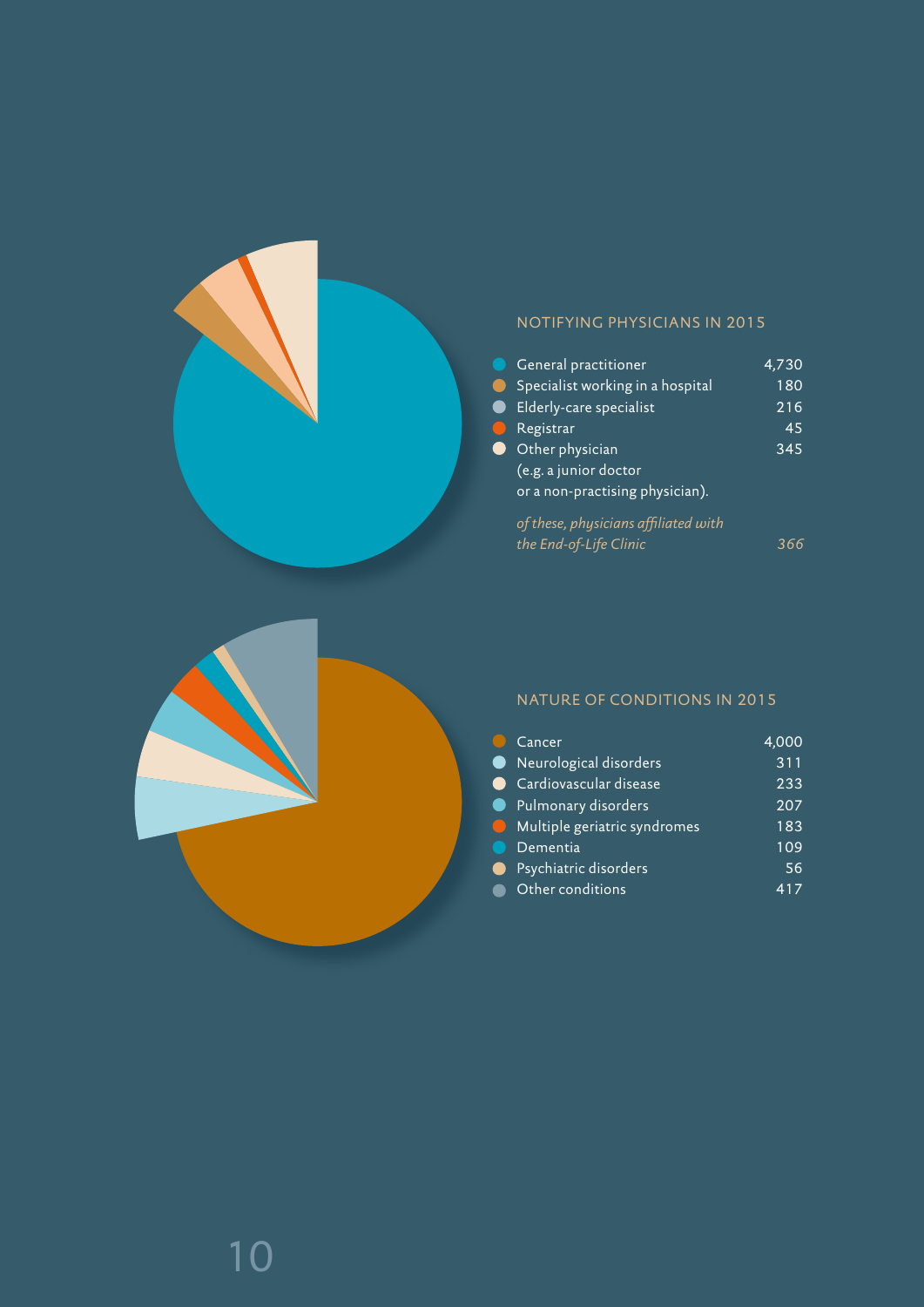## COMMITTEE PROCEDURES – DEVELOPMENTS

## Code of Practice

In Chapter I of their 2014 annual report, the RTEs discussed at length the Code of Practice, the first copy of which was presented by the coordinating chair, W.J.C. Swildens-Rozendaal, to the president of the Royal Dutch Medical Association, Professor R.J. van der Gaag, on 23 April 2015 at the KNMG's symposium on 'The SCEN physician's puzzle' at Domus Medica in Utrecht. As indicated in the 2014 annual report, the Code of Practice outlines the issues and considerations that the committees regard as relevant in connection with the statutory due care criteria for euthanasia. The aim of the text is not to describe every conceivable situation. Rather, the Code is intended as a summary of the considerations that the committees have published in their annual reports and findings over the past few years. The Code focuses on these considerations; it does not examine specific cases.

The Code of Practice is important above all for physicians performing euthanasia and for independent physicians, but it also contains useful information for patients intending to request euthanasia and other interested parties. It gives them an idea of the criteria that must be complied with, and of what they can expect. It is important that it is clear to everyone how the committees apply the Act.

The Code of Practice can be found on the committees' website.5

In February 2016, an anonymous mini-survey was conducted (with support from the KNMG) among notifying physicians and SCEN physicians into their experiences with the Code of Practice. The Code will be updated at some point in the future.

#### Harmonisation

In 2015, too, the committees devoted a great deal of time and attention to harmonising their findings. While taking account of the principle that every notification should be always reviewed according to the specific circumstances of the individual case, the committees as always strove for consistency with regard to their findings.

For instance, if the committees intended to find that a physician had *not* acted in accordance with one or more due care criteria, they always submitted the provisional findings and the accompanying file – digitally – to all members and alternate members of the committees for their advice and comments. Similarly, the draft findings on a number of notifications concerning complicated cases, stating that the physician *had* acted in accordance with the due care criteria, were submitted to all members and alternate members of the committees as well. In all these cases, the committee which initiated the discussion wanted to hear the views of the other committee members regarding its draft findings and the considerations on which the findings were based.

This internal exchange of views and considerations has proven to be a valuable tool for the harmonisation of findings. It helps ensure consistency in the committees' consideration of more complicated cases. After the discussion has been closed, it is up to the competent committee of three members (physician, ethicist and lawyer) to take all factors into consideration and reach a final decision. In very exceptional cases, after all the arguments submitted have been considered, draft findings are submitted to the national consultative

5 www.euthanasiecommissie.nl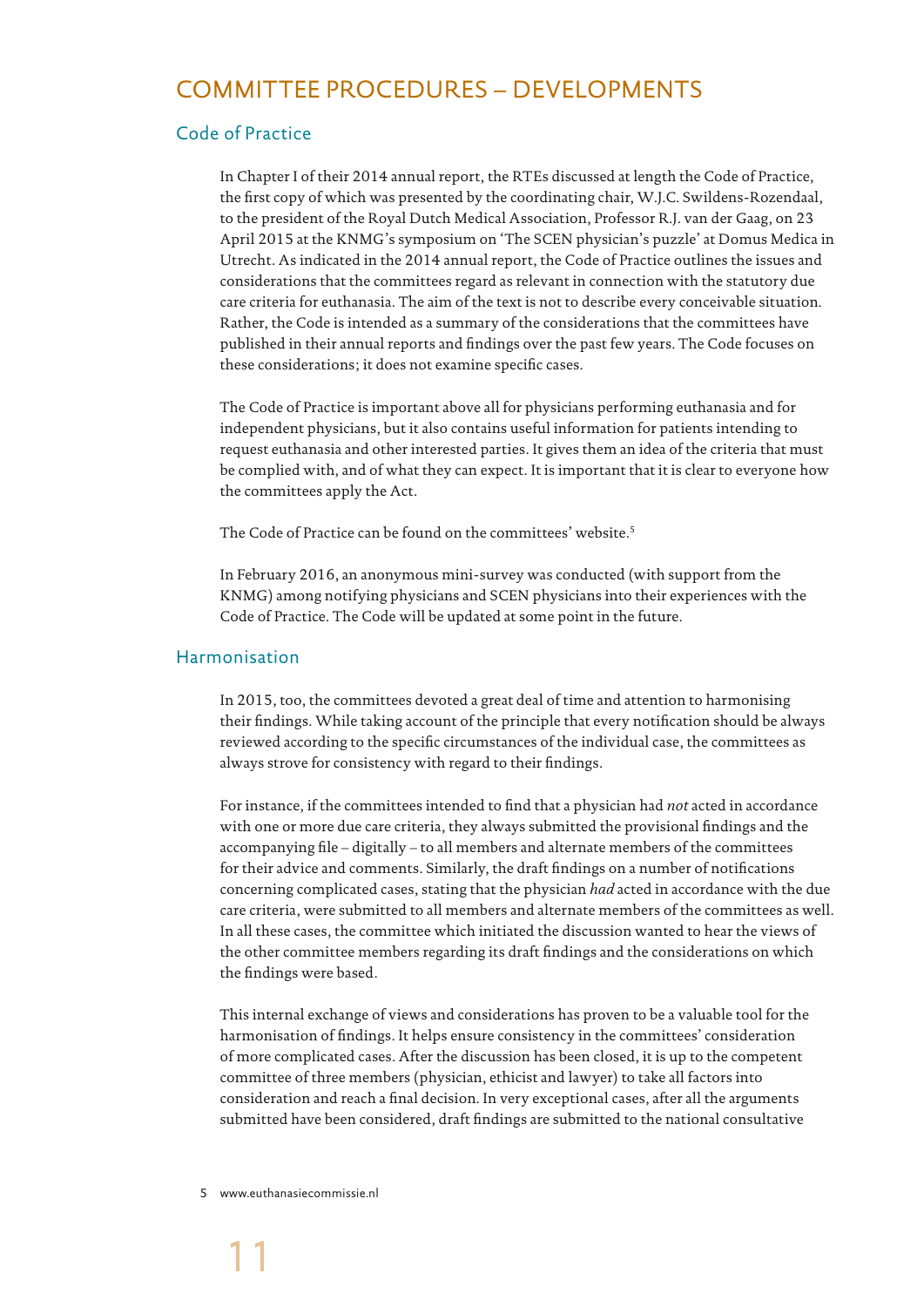council for an authoritative opinion. Even then, the final decision falls to the competent committee.

The notifications from the Health Care Inspectorate and the Public Prosecution Service and the considerations therein (see Annexe 1) also contribute to the harmonisation of findings.

In addition to the aforementioned internal discussions on individual cases, the committees also regularly hold meetings on current topics to discuss developments in the field more generally.

For instance, in 2015 they held an 'away day' on further professionalisation and sharing and improving knowledge, where they spoke with external experts about reviewing more complex cases. The desirability of establishing a 'reflection chamber' – in addition to the internal discussions – to further increase harmonisation was also discussed and is now being looked into.

Although the national consultative council is tasked with harmonising the findings – as well as with the general functioning of the committees (section 13 of the Act) – working together and receiving input from *all* members (chairs/lawyers, physicians and ethicists) is essential, in terms of both substance and procedure. To this end, a closer look will be taken at how the involvement and responsibility of physicians and ethicists can be better embedded in the committees' organisational structure.

## Straightforward and non-straightforward cases

In 2015, 79% of the notifications received concerned straightforward cases. These notifications were submitted digitally to the members of the committee for review.

Notifications were considered straightforward if the committee secretary/lawyer could establish that the information provided was comprehensive and that it was highly likely that the committee would conclude that the due care criteria had been complied with. In almost all cases, the notifications that were considered straightforward could be reviewed digitally and thus handled without further delay (see, for instance *cases 2015-15* and *2015-22*).

A small number of notifications that were initially considered straightforward were later deemed to be non-straightforward, and as a result were discussed in a committee meeting. The other 21% of the notifications received did raise questions that required discussion in person and were reviewed at the monthly committee meetings.

Thanks to the working method introduced in 2012 and the increase in the number of committee members and secretariat staff, the backlog of the previous years was cleared in 2013 and 2014. The average time that elapses between the notification being received and the committee's findings being sent to the physician is now 39 days (in 2014 the average time was 47 days).<sup>6</sup>

<sup>6</sup> Section 9 of the Termination of Life on Request and Assisted Suicide (Review Procedures) Act states that the committees must notify the physician within six weeks of receiving the report of their findings, giving reasons. This period may be extended once by six weeks.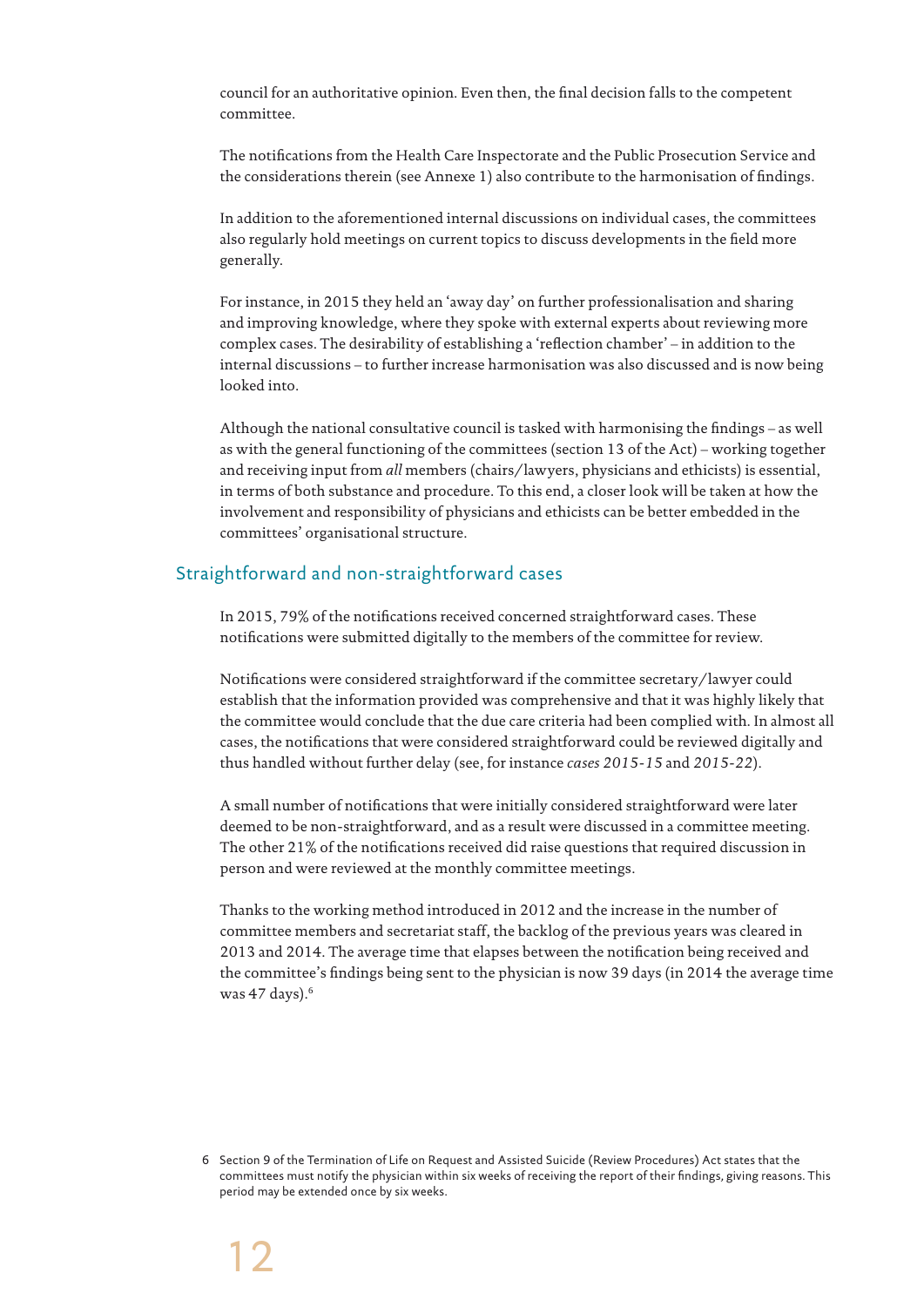## Complaints procedure

In 2015 the committees received no complaints from notifying physicians or independent physicians concerning the way notifications were dealt with. As announced in previous annual reports, the committees have decided to establish an independent complaints committee to deal with any complaints they receive. Complaints regulations have now been drawn up, setting out in greater detail the complaints committee's procedures, as well as its powers and composition. The complaints regulations are published on the committees' website.7

The complaints procedure is intended for dealing with complaints from physicians, particularly notifying physicians and independent physicians. Complaints may only relate to the way the physician has been treated. Physicians cannot lodge complaints about the substance of and grounds for a committee's findings.

Every year the committees receive several requests from members of the public who would like to see a particular file or a committee's findings on a case. Pursuant to section 14 of the Act, the committees are obliged to maintain confidentiality with regard to all the information that comes to their attention in the course of their duties. Only in special cases (prescribed by law) can exceptions can be made. All these requests must therefore be denied.

## End-of-Life Clinic (SLK)

In 2012 the committees received the first notifications of euthanasia performed by a physician affiliated with the End-of-Life Clinic (SLK). This was a new phenomenon. The committees decided to review the first 10 of such notifications – which are reviewed in the same way as any other notification – together. After this it was agreed that notifications from SLK physicians would be deemed to be non-straightforward and discussed at the committee meetings.

In late 2015 the committees decided that, having gained substantial experience with reviewing notifications from physicians affiliated with the SLK, these notifications could in future also be treated as straightforward notifications if, in the opinion of the experienced secretary/lawyer who categorises the notifications, the selection criteria have been met. The committee can always later decide to discuss a notification at the committee meeting as a nonstraightforward notification.

In fact, notifications from SLK physicians are often reviewed by the committees together because the SLK physicians are often called upon in complex cases. This is apparent from, for instance, the relatively large numbers of notifications of euthanasia relating to psychiatric disorders and dementia (see earlier in the chapter for the figures relating to psychiatric disorders and dementia). In some urgent cases, the physician may also refer the patient to the SLK. See for instance *case 2015-35* in Chapter III.

7 www.euthanasiecommissie.nl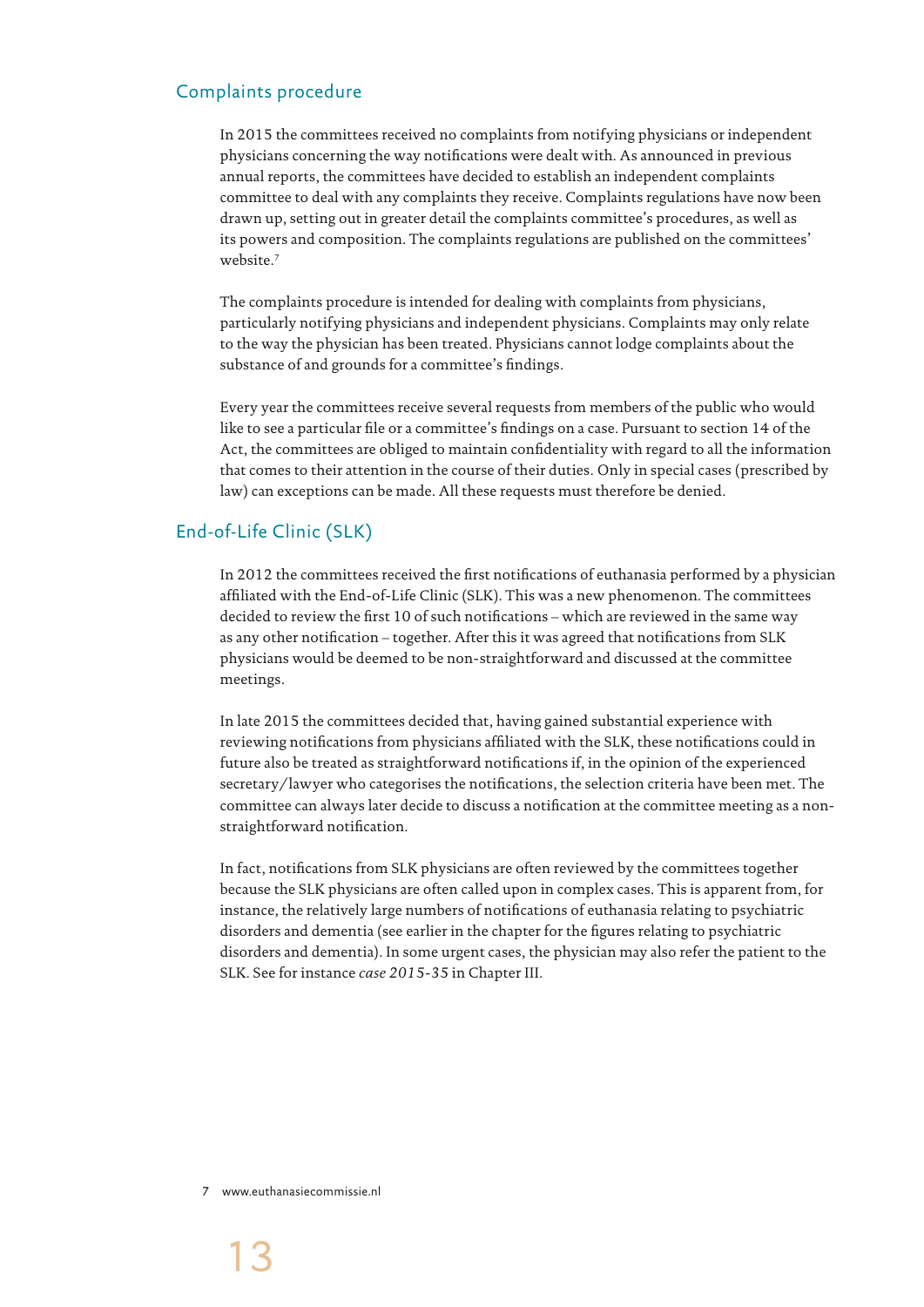## OTHER DEVELOPMENTS

## Recruitment of new coordinating chair

As the maximum term of office of the incumbent coordinating chair, Ms W.J.C. Swildens-Rozendaal, would end on 1 January 2016, the committees drew up a job profile in mid-2015 for a new coordinating chair, as well as an extensive recruitment and appointment procedure, which they published on their website.8 The procedure included the establishment of a selection committee and an advisory committee. Each category of RTE member was represented in both committees.

After a scrupulous recruitment and appointment procedure, the Minister of Health, Welfare and Sport and the Minister of Security and Justice, on the joint recommendation of the chairs of the regional euthanasia review committees, appointed Mr J. Kohnstamm as coordinating chair of the RTEs and (deputy) chair of the North Holland committee as of 1 April 2016.

Mr Kohnstamm is an experienced chairperson and administrator. During the procedure he proved to have a sharp eye for the unbiased position and role of the RTEs and the coordinating chair in performing their statutory tasks within the given parameters. He also enjoys broad support among the committee members. The members are therefore confident that Mr Kohnstamm will do an excellent job as coordinating chair.

#### Minors

The Act applies to euthanasia for persons aged 12 and over. It does not apply to younger children. For minors to whom the Act does apply, it sets additional requirements:

- if the patient is a minor between the ages of 12 and 16, termination of life at the patient's request may only be carried out with the consent of the parent(s) or guardian (section 2 (4) of the Act);
- if the patient is a minor aged 16 or 17, the parent(s) or guardian must be consulted in the decision-making process, but their consent is not required (section 2 (3) of the Act).

Notifications concerning minors are rare. In the period 2002-2015, the committees received seven such notifications, two of which occurred in 2015. Five cases concerned 17-year-olds and one case (in 2005) concerned a 12-year-old (see 2005 RTE annual report pp.17-19 [Noot vertaler: dit zijn de paginanummers in het Word-document van de Engelse vertaling - graag controleren in de opgemaakte versie]) One of the notifications received in 2015 concerned a 16-year-old (see *case 2015-59*). In all cases, the patient's family was involved, and understood and respected the patient's request for euthanasia.

For a request for euthanasia to be voluntary, as required by law, the patient must be decisionally competent in the matter. Decisional competence means that the patient is able to understand relevant information about his situation and prognosis, consider any alternatives and assess the implications of his decision. If there are any doubts as to the patient's decisional competence, it is wise for the physician to seek the advice of someone with relevant expertise. This request for advice may be included in the specific questions put to the independent physician, but the patient's decisional competence can also be determined by a specialised physician prior to consultation with the independent physician.

Euthanasia involving minors also attracted political attention in 2015. The RTEs were represented at a round table meeting held by the House of Representatives in January 2016.

8 www.euthanasiecommissie.nl

## 14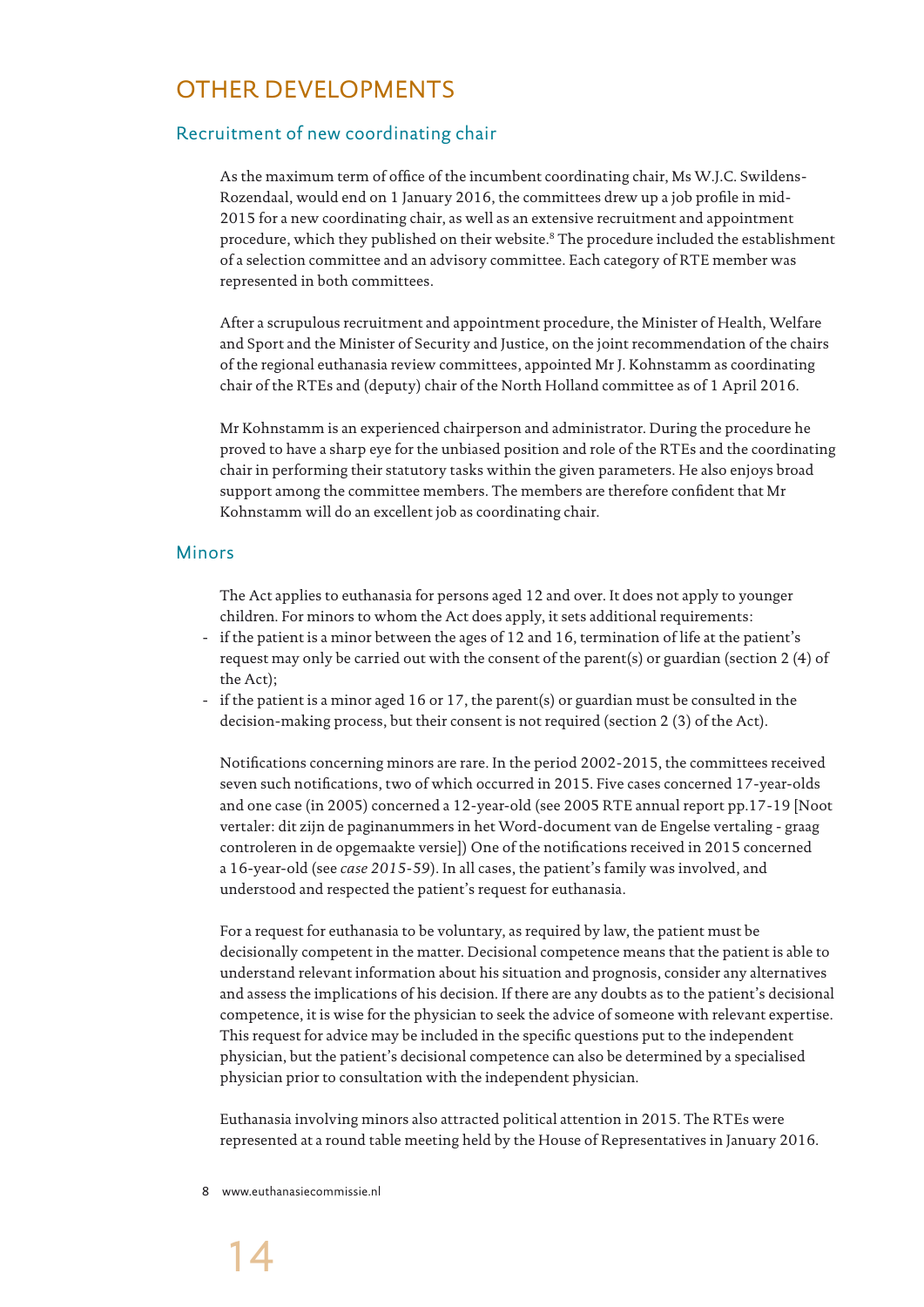## Organ and tissue donation after euthanasia

Physicians regularly encounter patients wanting to donate organs and/or tissue after euthanasia. Most patients who die as a result of euthanasia cannot donate organs due to their condition (often a malignancy). However in some situations it is possible, particularly for patients with degenerative disorders such as motor neurone disease or MS.

There is no formal registration of organ donation after euthanasia. As far as is known, since 2012 there have been 15 cases of this combination of procedures, nine of which occurred in 2015.

The Act does not prescribe what can be done with the body after euthanasia, so it does not preclude organ donation after euthanasia. To prevent the request for euthanasia from being influenced by the possibility of organ donation, a request for organ donation cannot be assessed until it is clear that the due care criteria for euthanasia have been complied with.

Organ donation after euthanasia is a complex combination of procedures, as it requires, among other things, that the euthanasia procedure be performed in hospital. This generally means the patient has to be taken to hospital for the euthanasia procedure. The two procedures must also be strictly separated, but at the same time closely coordinated in view of the speed required. This requires close cooperation and coordination.

To achieve that coordination and to ensure the procedure is carried out with due care, a working group initiated by various universities drew up a guideline that can help physicians in their decision-making process. At the working group's request, the RTEs contributed to the guideline. It describes how physicians can respond to a patient's request that his organs be donated after euthanasia. Physicians who receive such a request can ask the transplant coordinator of the university hospital in their region for a copy of the guideline.<sup>9</sup>

<sup>9</sup> For more information (in Dutch): http://www.transplantatiestichting.nl/donor-worden/wie-kan-donor-worden/orgaan-enweefseldonatie-na-euthanasie.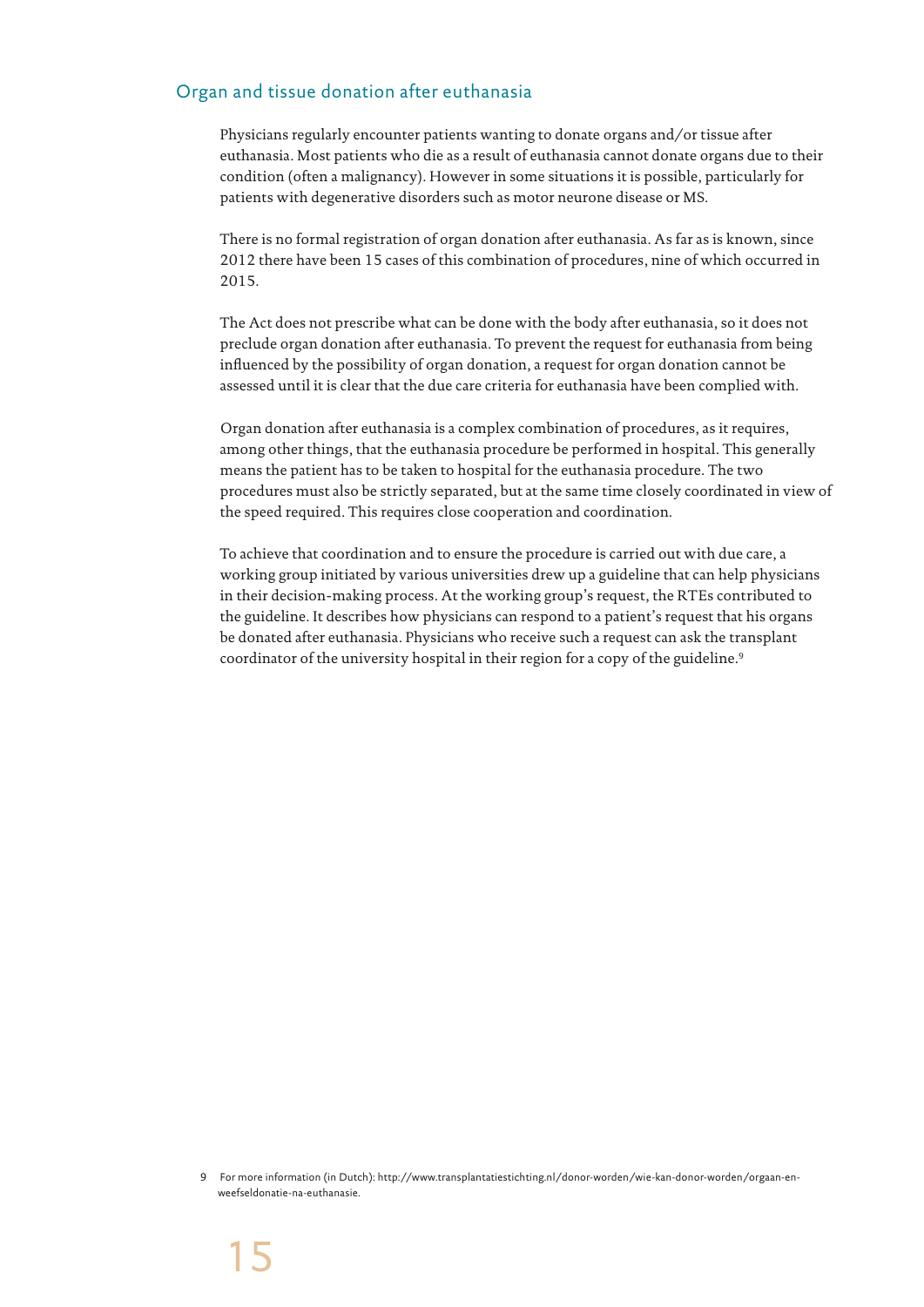# Ch.2 NATIONAL OVERVIEW OF NOTIFICATIONS – 2015

1 January 2015 to 31 December 2015

NOTIFICATIONS The committees received 5,516 notifications in the year under review.

- EUTHANASIA AND ASSISTED SUICIDE There were 5,277 cases of euthanasia (i.e. active termination of life by a physician at the patient's request), 208 cases of assisted suicide and 31 cases involving a combination of the two.
- LOCATIONS In 4,409 cases patients died at home, in 191 cases in hospital, in 224 cases in a nursing home, in 239 cases in a care home, in 354 cases in a hospice and in 99 cases elsewhere (e.g. at a family member's home).
- CARIBBEAN NETHERLANDS In the course of the reporting year, the committees received 1 notification from the Caribbean Netherlands.
- COMPETENCE AND FINAL DECISION In all cases the committee deemed itself competent to deal with the notification. In the year under review there were 4 cases in which the physician was found not to have acted in accordance with the due care criteria.

LENGTH OF ASSESSMENT PERIOD The average time that elapsed between the notification being received and the committee's findings being sent to the physician was 39 days.

## NOTIFYING PHYSICIANS

| General practitioner             | 4,730 |
|----------------------------------|-------|
| Specialist working in a hospital | 180   |
| Elderly-care specialist          | 216   |
| Registrar                        | 45    |
| Other physician                  | 345   |
| (e.g. a junior doctor            |       |
| or a non-practising physician)   |       |
|                                  |       |

*of these, physicians affiliated with the End-of-Life Clinic 366*

#### NATURE OF CONDITIONS

| Cancer                                                                        | 4,000 |
|-------------------------------------------------------------------------------|-------|
| Neurological disorders                                                        | 311   |
| Cardiovascular disease                                                        | 233   |
| Pulmonary disorders<br>$\bullet$                                              | 207   |
| Multiple geriatric syndromes<br>$\left( \begin{array}{c} \end{array} \right)$ | 183   |
| Dementia                                                                      | 109   |
| Psychiatric disorders                                                         | 56    |
| Other conditions                                                              |       |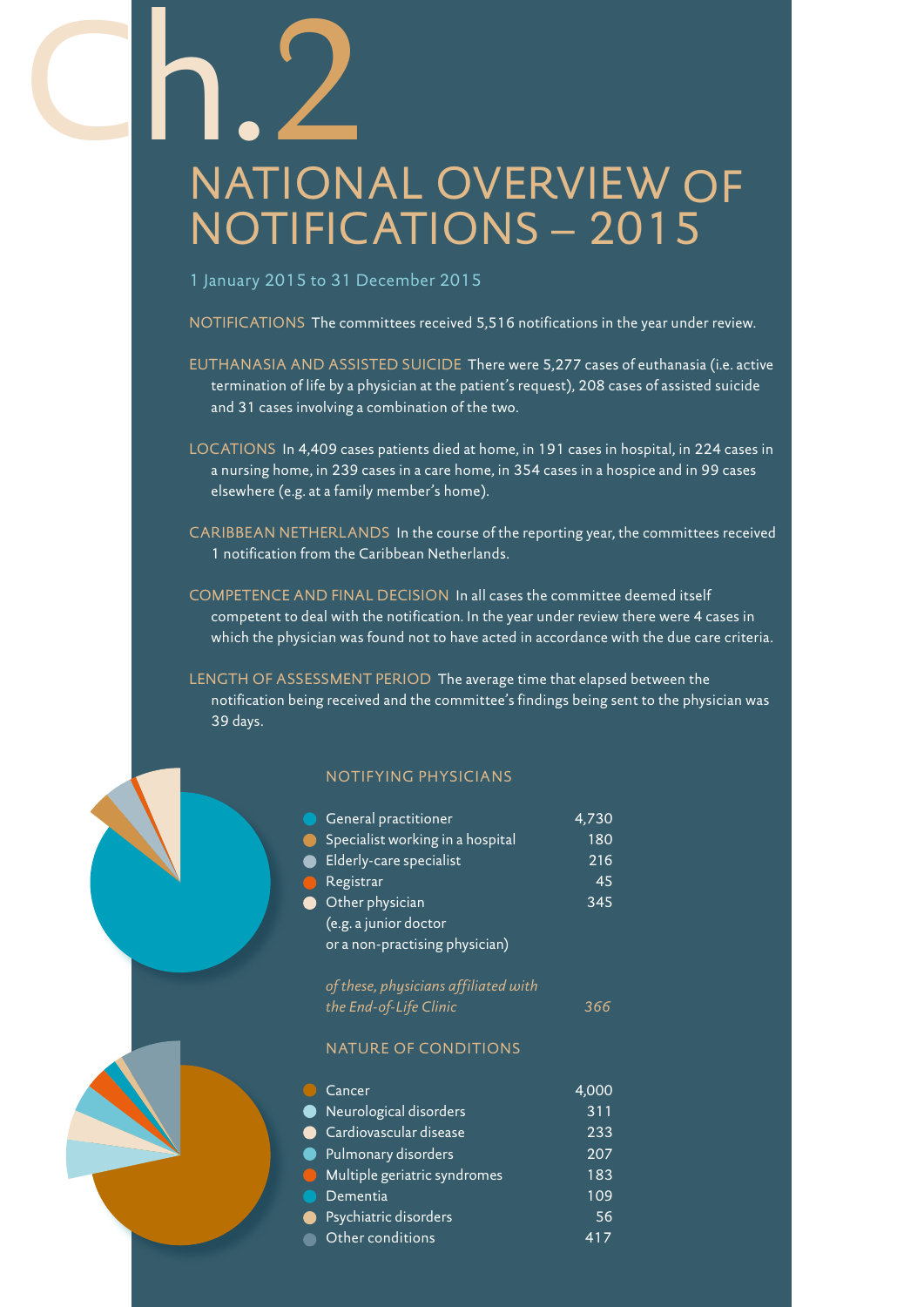#### TOTAL NUMBER OF NOTIFICATIONS EUTHANASIA AND ASSISTED SUICIDE BY REGION



Total number of notifications in 2015 by region (not included here)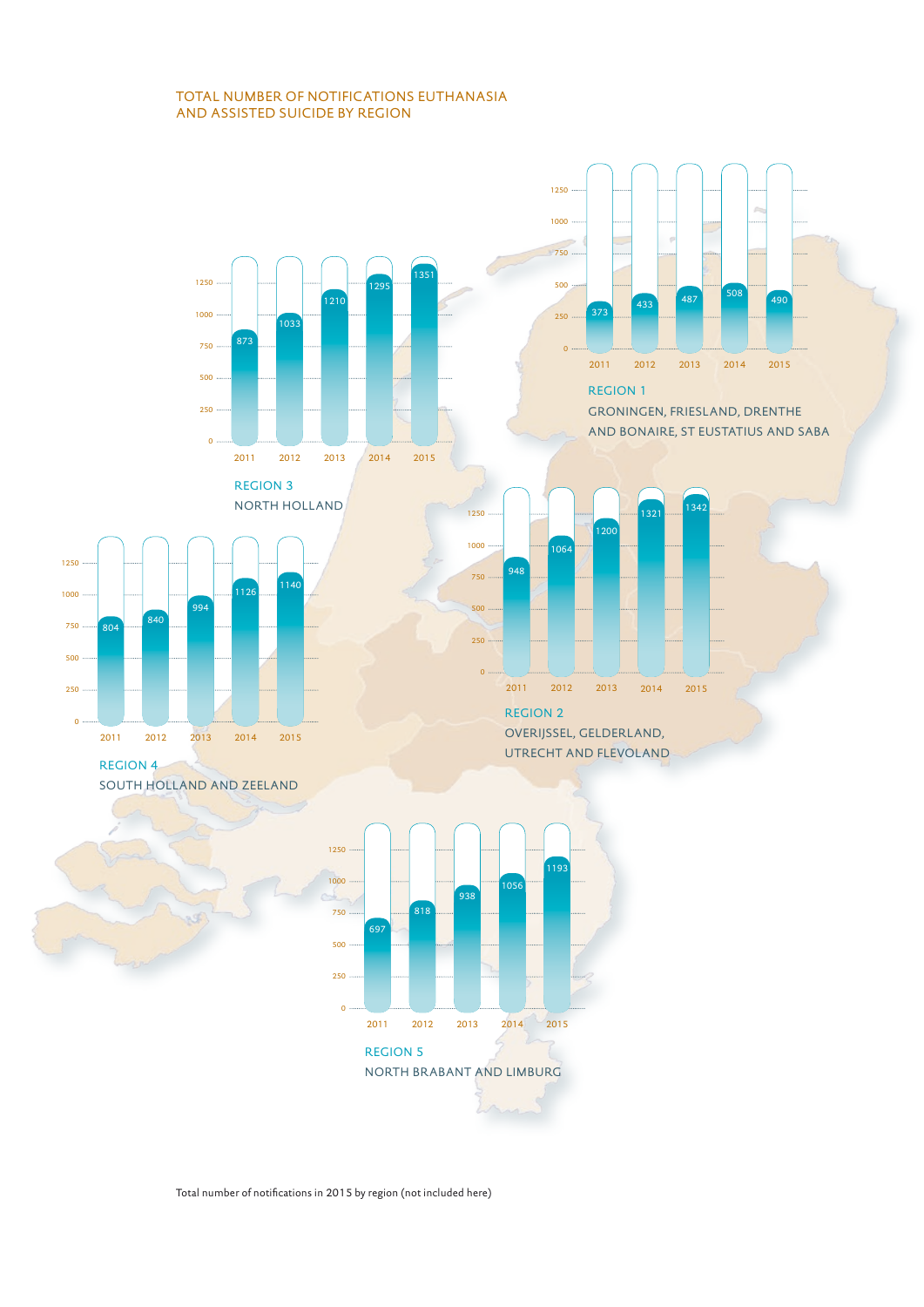

## DUE CARE CRITERIA

Up to 2013, Chapter II of the annual report provided an overview of how the committees apply and interpret the statutory due care criteria for euthanasia as set out in the Act and the most important developments, illustrated by cases. The Code of Practice published in 2015 is now the committees' policy guideline. Besides descriptions of cases, this chapter now only gives references to the Code of Practice.10

The committees assess whether the notifying physician has acted in accordance with all the statutory due care criteria laid down in section 2 of the Act. These criteria determine that physicians must:

- a. be satisfied that the patient's request is voluntary and well-considered;
- b. be satisfied that the patient's suffering is unbearable, with no prospect of improvement;
- c. have informed the patient about his situation and his prognosis;
- d. have come to the conclusion, together with the patient, that there is no reasonable alternative in the patient's situation;
- e. have consulted at least one other, independent physician, who must see the patient and give a written opinion on whether the due care criteria set out in (a) to (d) have been fulfilled;
- f. have exercised due medical care and attention in terminating the patient's life or assisting in his suicide.

The committees examine whether the notifying physician has acted with due care in the context of the Act, the legislative history and relevant case law. They also take previous committee findings into account, and previous decisions of the Public Prosecution Service and the Health Care Inspectorate in cases where a committee found that the physician had not acted in accordance with the due care criteria. This means that it must be *clear* that the physician complied with due care criteria c. (informing the patient), e. (consulting an independent physician) and f. (due medical care) above, and that he can plausibly argue that, given the circumstances of the case, he was *reasonably able to conclude* that due care criteria a. (voluntary and well-considered request), b. (unbearable suffering with no prospect of improvement) and d. (no reasonable alternative) had been met. To this end, the physician must include with his notification to the pathologist a detailed report (section 7 (2) of the Burial and Cremation Act).

10 www.euthanasiecommissie.nl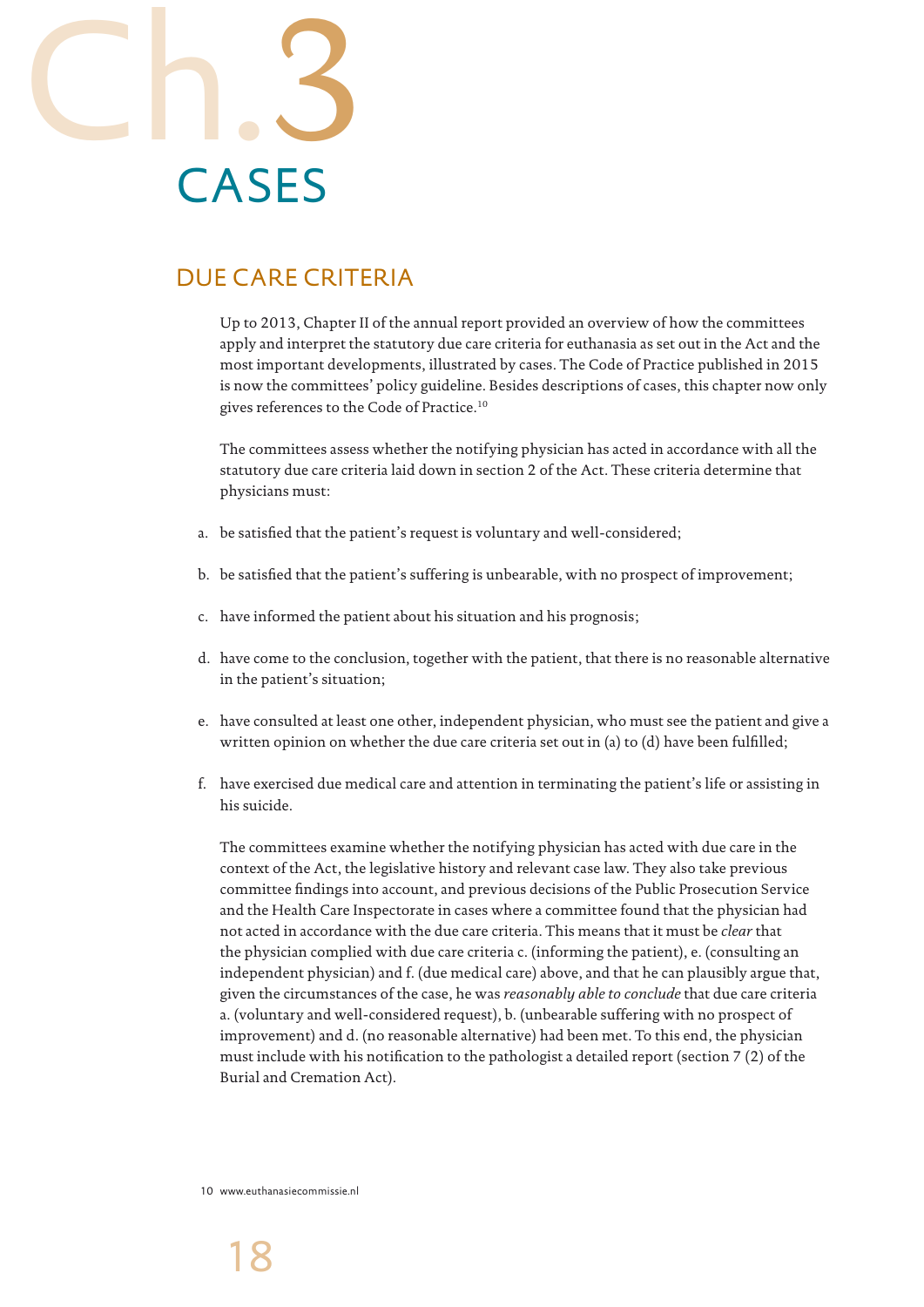## SELECTED CASES

The first case is an example of a straightforward case. The 'due medical care' section includes another example of a straightforward case. The other cases are non-straightforward. The first case is a general case that involved a rapid procedure. It is followed by cases dealing with the various due care criteria set out in the Act. Lastly, several euthanasia cases are discussed separately that involved psychiatric disorders and dementia. This is done in view of the great interest in such cases among the public.

The cases are described in the form of summarised findings and focus on key aspects of the findings and the committee's deliberation. For each case it is specified which of the due care criteria it illustrates, what points the committee in question had to consider and, of course, what the committee's findings were. The full text of the findings on these cases can be found – under the same numbers – on the committees' website, under year of publication 2015.<sup>11</sup>

## STRAIGHTFORWARD NOTIFICATIONS

Nearly all the straightforward notifications in 2015 could be discussed and reviewed digitally by the committees. As mentioned in Chapter I, 79% of all notifications fell in this category. To provide insight into these notifications, the findings are given in full for one of the straightforward cases. Another straightforward notification, *case 2015-22*, has been included under the 'due medical care' heading. More straightforward cases can be found on the committees' website (in Dutch), under the heading 'Uitspraken & Uitleg, Niet vragen oproepende meldingen'.

## CASE 2015-15

FINDING: DUE CARE CRITERIA COMPLIED WITH

KEY POINTS: straightforward case, locum

SUMMARY: As her general practitioner was temporarily absent, a patient whose suffering was severe asked a locum to perform euthanasia. The locum started the euthanasia process and contacted the SCEN physician. When the general practitioner returned, the patient made the euthanasia request to him, after which the general practitioner performed euthanasia.

Around six months before her death, the patient, a woman in her sixties, was diagnosed with pancreatic carcinoma that had metastasised to the lungs. Her condition was incurable. She could only be treated palliatively.

The patient's suffering consisted of rapidly progressive, severe shortness of breath, despite the use of oxygen. The patient could only speak with difficulty and coughed frequently. She was exhausted. She also suffered from a fear of further deterioration and humiliation.

The patient experienced her suffering as unbearable. The physician was satisfied that this suffering was unbearable to her and with no prospect of improvement according to prevailing medical opinion. There were no alternative ways to alleviate her suffering that were acceptable to her. The documents make it clear that the physician and the specialists

11 www.euthanasiecommissie.nl

*See also case 2015-15 on the website.*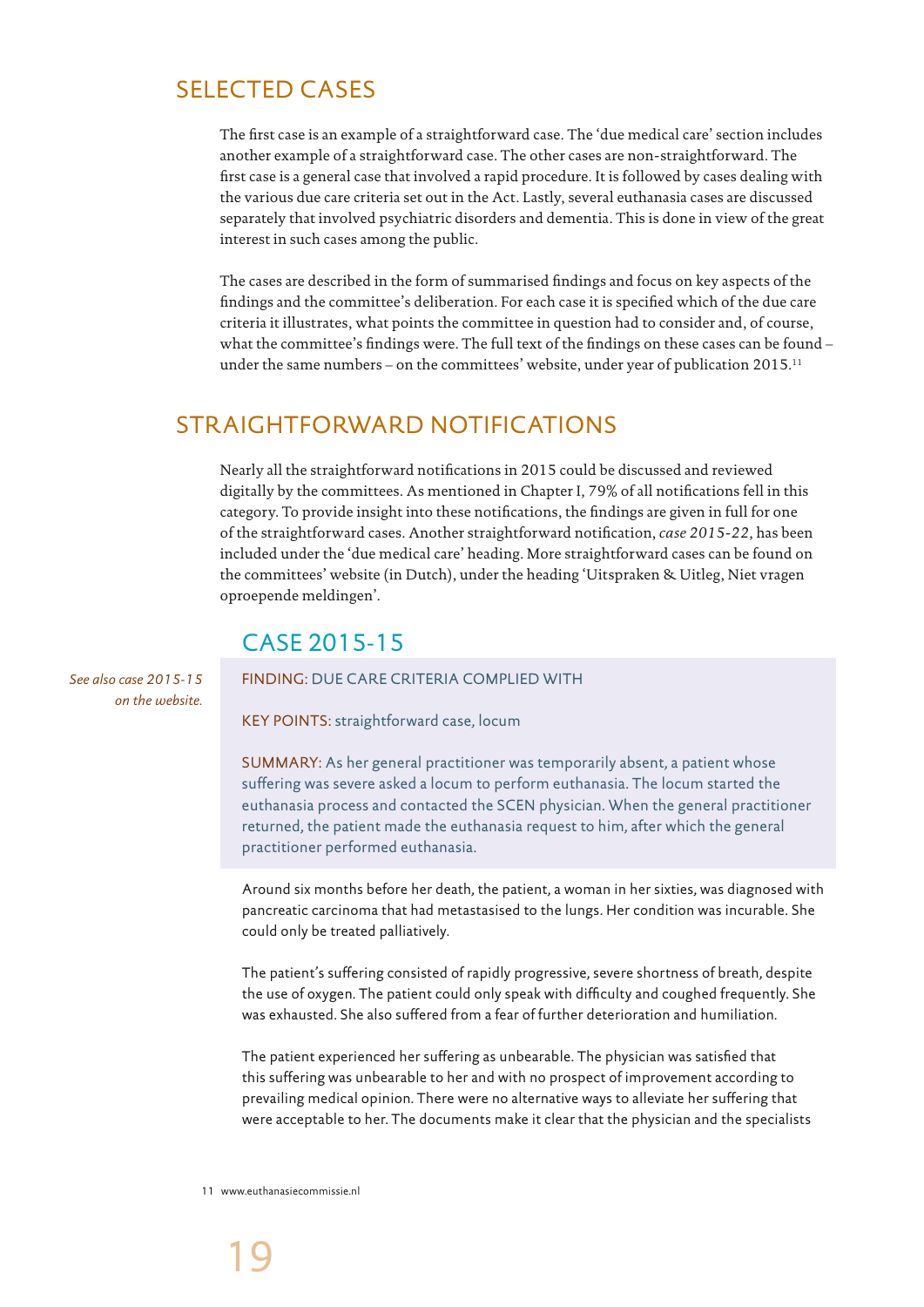gave her sufficient information about her situation and prognosis. The patient had discussed euthanasia with the physician before.

Eight days before her death, the patient asked a physician from the same practice, who was acting as her physician's locum, to actually perform the procedure to terminate her life. When her physician returned, a day before her death, the patient repeated her request to him. The next day she again repeated her request to her physician. The physician concluded that the request was voluntary and well-considered.

The locum consulted an independent SCEN physician on the physician's behalf. The independent physician visited the patient four days before the termination of life was performed, after she had been told about the patient's situation by the locum and had examined the relevant medical records. In her report the independent physician gave a summary of the patient's medical history and the nature of her suffering. The independent physician concluded, partly on the basis of her interview with the patient, that the due care criteria had been met.

The physician performed the termination of life on request using the method, substances and dosage recommended in the KNMG/KNMP's Guideline 'Performing euthanasia and assisted suicide procedures' of August 2012.

The committee examined retrospectively whether the physician had acted in accordance with the statutory due care criteria laid down in section 2 of the Act. The committee then decided whether the due care criteria had been complied with in the light of prevailing medical opinion and standards of medical ethics.

In view of the above facts and circumstances, the committee found that the physician could be satisfied that the patient's request was voluntary and well-considered, and that her suffering was unbearable, with no prospect of improvement. The physician gave the patient sufficient information about her situation and prognosis. Together, the physician and the patient could be satisfied that there was no reasonable alternative in the patient's situation. The physician consulted at least one other, independent physician, who saw the patient and gave a written opinion on whether the due care criteria had been complied with. The physician performed the euthanasia with due medical care.

The committee found that the physician had acted in accordance with the statutory due care criteria laid down in section 2 (1) of the Act.

## CASE 2015-35 (NOT INCLUDED HERE)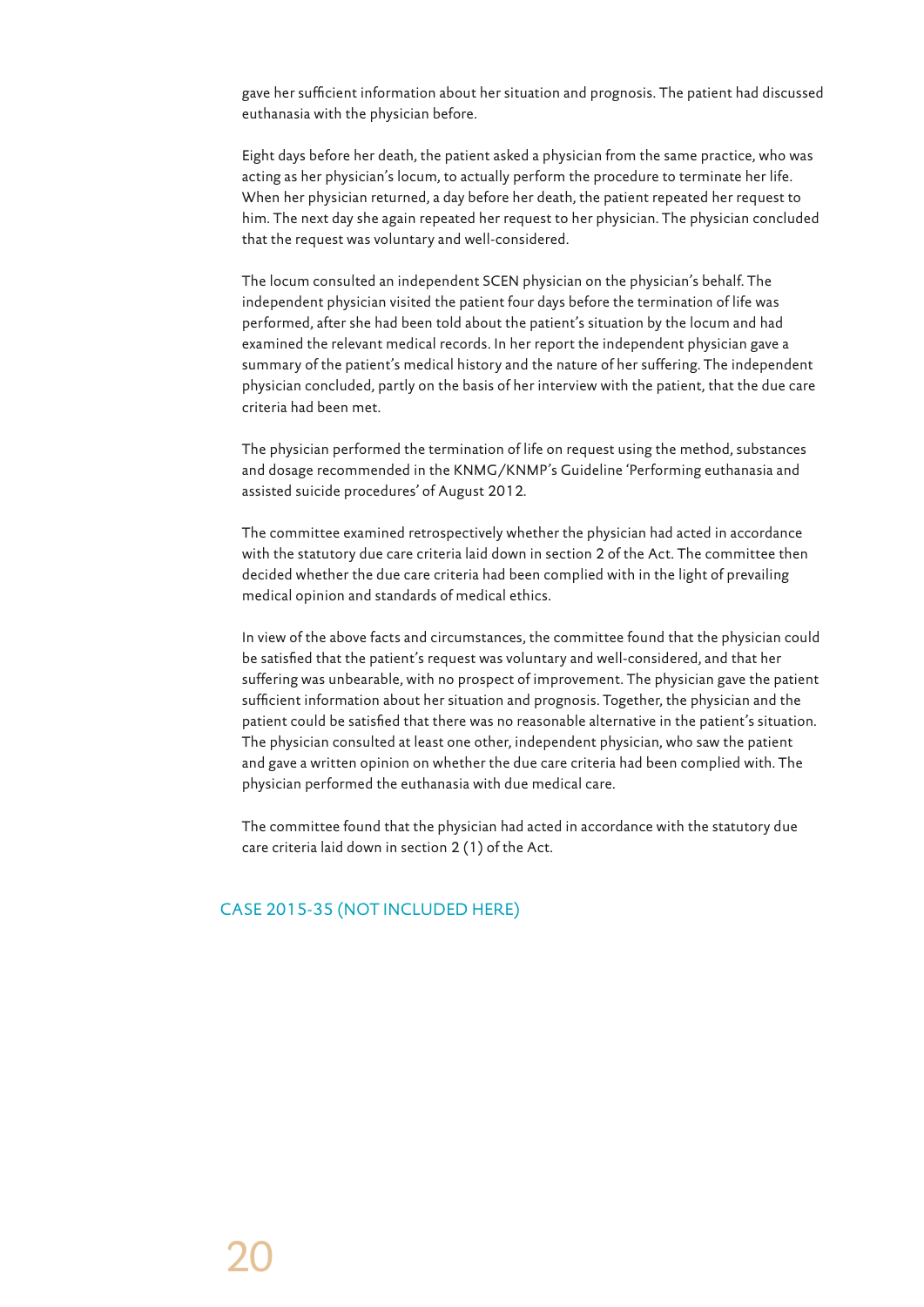## VOLUNTARY, WELL-CONSIDERED REQUEST

## CASE 2015-01 NOT INCLUDED HERE

## CASE 2015-59

FINDING: DUE CARE CRITERIA COMPLIED WITH

DUE CARE CRITERION: voluntary and well-considered request

KEY POINT: decisional competence in relation to the euthanasia request, which was made by a minor in the 16-18 age group (section 2 (3) of the Act).

SUMMARY: The patient was diagnosed for a second time with acute myeloid leukaemia. Following the first diagnosis, she had received a stem cell transplant. She did not want to undergo this treatment again. The patient was suffering unbearably from pain, fatigue, nausea and the loss of control over her life. She requested euthanasia. The committee found that it was clear that the patient was decisionally competent in relation to her euthanasia request. Her parents had been involved in the decision. This was in accordance with section 2 (3) of the Act, concerning minors between 16 and 18 years of age.

In spring 2015, the patient, a woman aged between 16 and 18, was diagnosed for the second time with acute myeloid leukaemia. In 2013, the patient had also had acute myeloid leukaemia and had received a stem cell transplant. In view of the very small chance of success and the severe impact of this treatment, the patient declined the opportunity to undergo another stem cell transplant. The patient's suffering consisted of pain, fatigue and nausea. Above all, however, she was suffering from the loss of control over her life. Now that it was clear that she only had weeks to live, she wanted to determine how that period would be concluded.

Two days before her death, the patient asked the physician to actually perform the procedure to terminate her life.

The committee noted the following with regard to the patient's request. Section 2 (3) of the Act states that if the patient is a minor aged between 16 and 18 and is deemed to be capable of making a reasonable appraisal of his own interests, the physician may comply with a request made by the patient to terminate his life or provide assistance with suicide, after the parent or parents who have responsibility for him, or else his guardian, has or have been consulted. The committee found that in the case under review the physician could comply with the request. It was clear from the information provided by the physician that the patient was decisionally competent in relation to her euthanasia request. Her parents had been involved in the decision concerning her request.

## CASE 2015-26 (NOT INCLUDED HERE)

CASE 2015-40 NOT INCLUDED HERE

*For more information on minors, see page 25 of the Code of Practice. See case 2015-59 on the website for the full text.*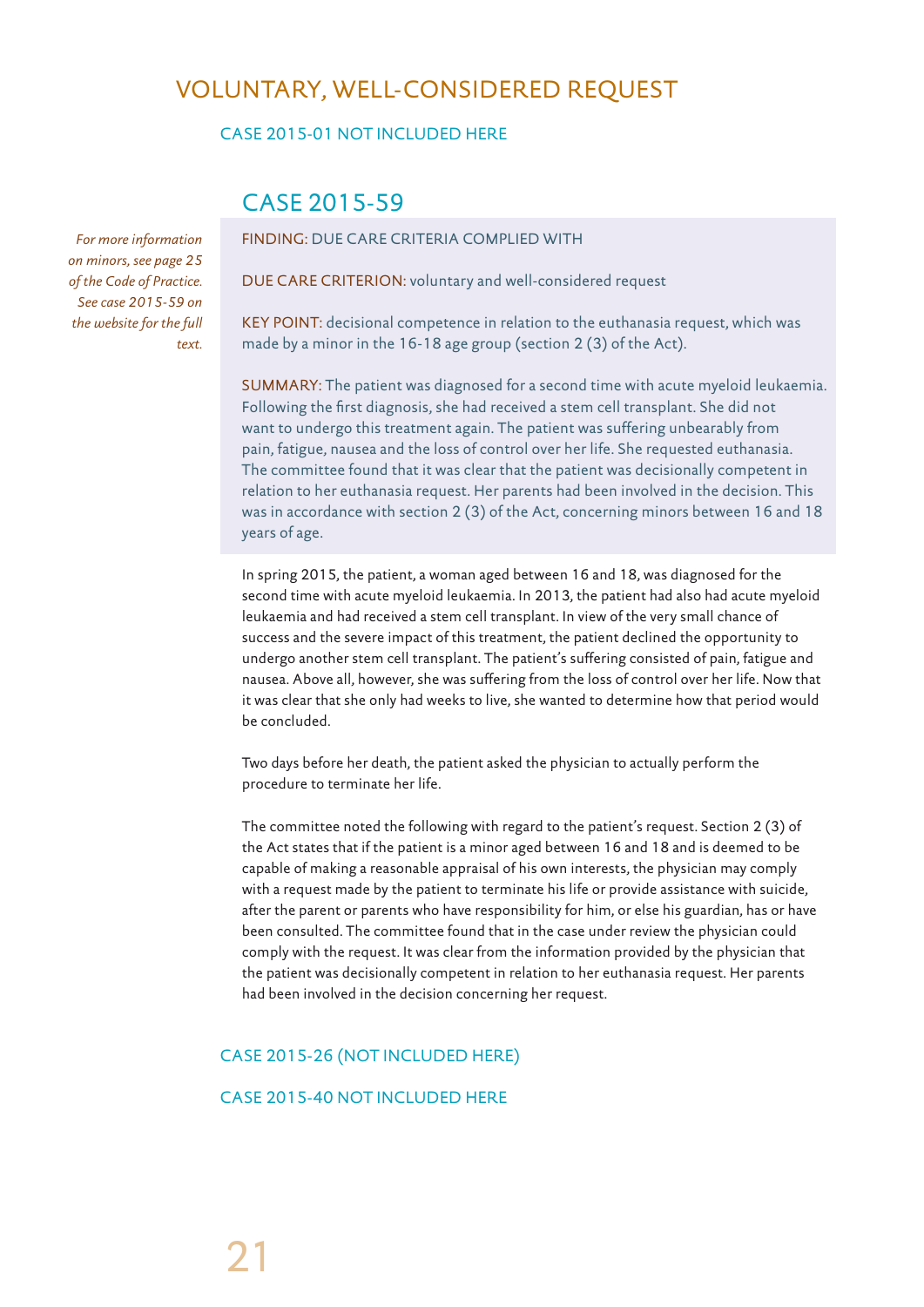## CASE 2015-52

*For points to consider regarding the advance directive, see pages 23 ff. of the Code of Practice. See case 2015-52 on the website for the full text.* 

#### FINDING: DUE CARE CRITERIA COMPLIED WITH

DUE CARE CRITERION: Voluntary and well-considered request

KEY POINTS: importance of the advance directive, no prospect of improvement, unbearable suffering, informing the patient, no reasonable alternative, independent physician's judgment.

SUMMARY: After suffering a massive CVA, the patient was no longer able to communicate. The patient had discussed euthanasia with her physician before and drawn up an advance directive. On the basis of the advance directive, patient records, the information given by the physician and conversations with the patient's family, the independent physician concluded that the patient's euthanasia request was voluntary and well-considered. The independent physician found her suffering visibly and palpably unbearable. There was no prospect of improvement. It was clear to the independent physician from the information given by the physician that the latter had discussed the situation extensively with the patient. They had together reached the conclusion that there were no reasonable alternatives available.

Two weeks before the procedure to terminate her life was performed, the patient, a woman in her eighties, suffered a very extensive cerebral infarction. As a result she became hemiplegic, completely aphasic and suffered from severe cognitive impairment.

In the previous year the patient had gradually deteriorated; she was suffering from earlystage vascular dementia as a result of multiple CVAs and TIAs. There were no rehabilitation options available, as the relevant area of the brain had been affected too severely. Her condition was incurable.

The patient's suffering consisted of being unable to do anything and being fully dependent on other people. She was slumped in her wheelchair due to poor trunk balance. She was hardly able to understand anything said to her and hardly able to communicate. The burden of her suffering was apparent from her demeanour. This was confirmed by the attending geriatrician. She would have to be admitted to a nursing home where she would be like a vegetable.

The patient had discussed euthanasia with the physician before. In the final months before the procedure to terminate her life was performed she had on several occasions said emphatically to the physician (her general practitioner), her geriatrician, and her family that she did not want to experience late-stage dementia, as her mother had done. She stated specifically that she wanted euthanasia as soon as she became dependent and would have to be admitted into a nursing home.

Several days before her death, in a moment of lucidity, the patient was able to make clear to her daughter in the presence of others that she indeed wanted euthanasia.

The advance directive, which stated clearly in what situation the patient would request euthanasia, had been updated several months before the procedure to terminate her life was performed.

The independent SCEN physician who was consulted by the physician visited the patient two days before the procedure to terminate her life was performed, after she had been told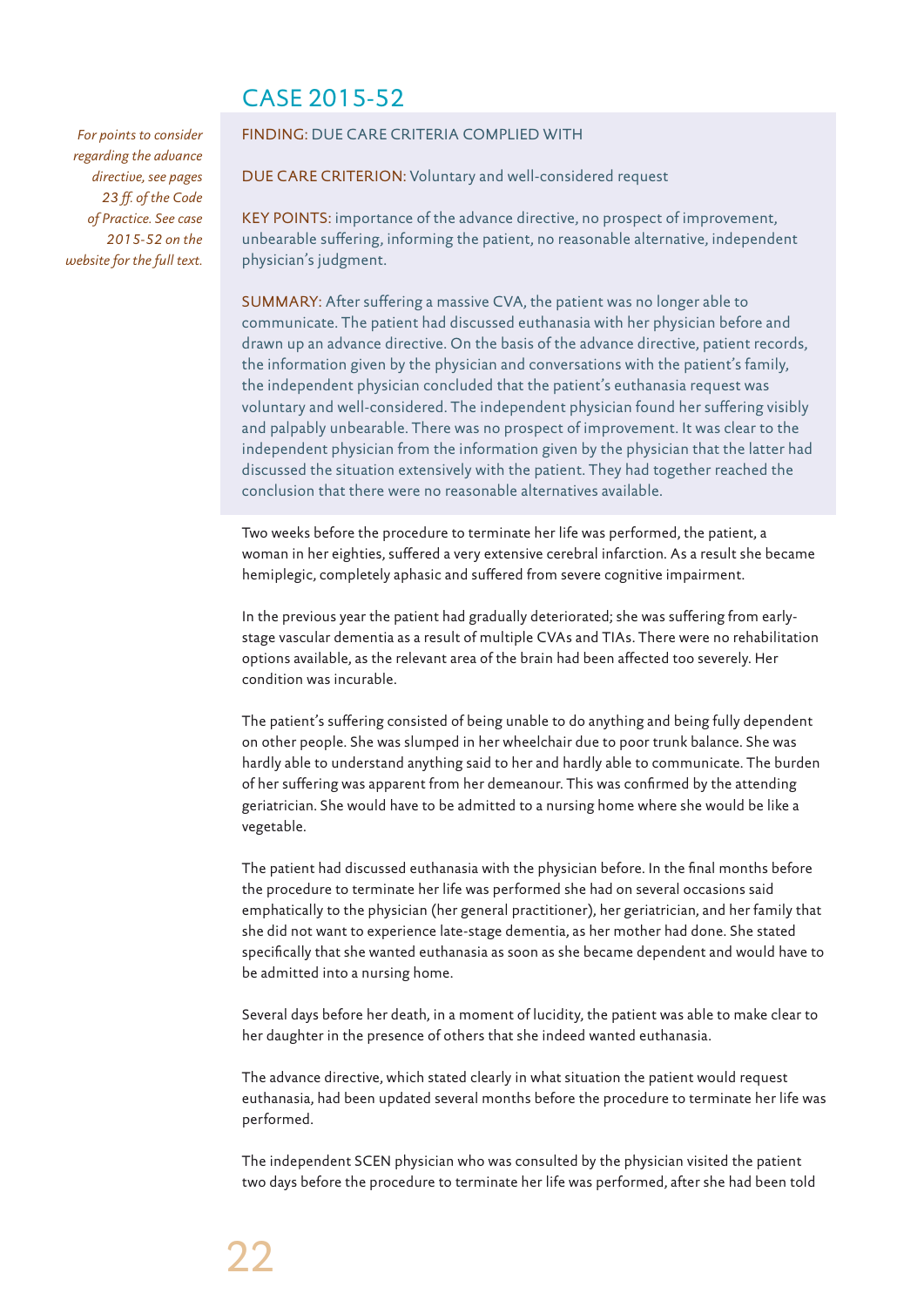about the patient's situation by the physician and had examined her medical records. During the independent physician's visit the patient was somnolent. The independent physician spoke with the patient's family members, who confirmed and gave further details on her request as described in her advance directive. The independent physician could deduce from the patient's demeanour that she was in the situation that she had stated in writing she never wanted to experience. There was no reasonable prospect of a return to a situation with sufficient dignity for the patient.

The independent physician concluded, in part on the basis of her interviews with the family and the medical staff treating the patient, and the medical record, including the advance directive, that the due care criteria had been complied with.

The committee noted the following as regards *the request being voluntary and wellconsidered*.

The physician was satisfied that the patient was now in the situation she had stated she did not want to experience. He wanted to keep his promise to the patient and end her suffering. On the basis of the advance directive, the conversations that the physician had previously had with the patient and the patient's specific request, expressed a few days before the procedure to terminate her life was performed, the physician was convinced the patient had made a voluntary and well-considered request.

The committee found that it had been established satisfactorily on the basis of the above information that the physician could be satisfied that the request was voluntary and wellconsidered.

The report showed that the extent of the cerebral infarction meant that rehabilitation was no longer a possibility. In objective medical terms the patient's suffering was without prospect of improvement. The physician, the independent physician and the attending geriatrician were satisfied that the patient was suffering unbearably. It was apparent from her demeanour and her facial expressions. It was also clear that all sense of purpose had gone from the patient's life. The patient's suffering matched what she had previously described orally and in writing as unbearable to her. The committee found that it had been established satisfactorily on the basis of the above information that the physician could be satisfied that the patient's suffering was unbearable and without prospect of improvement.

The committee was satisfied that the physician could conclude that the requirement of informing the patient had been complied with, on the basis of the previous conversations he had had with her, her advance directive, her medical situation and the consultation with her children, and that there was no reasonable alternative for the patient's situation.

The independent physician could not communicate with the patient. On the basis of the advance directive, patient records, the information given by the physicians and conversations with the patient's family, the independent physician concluded that the patient's euthanasia request was voluntary and well-considered. The independent physician found her suffering visibly and palpably unbearable and without prospect of improvement. It was clear from the information given by the physician that he had discussed the current situation extensively with the patient beforehand. They had together reached the conclusion that there were no reasonable alternatives available for such a situation. The independent physician was satisfied that the due care criteria had been complied with.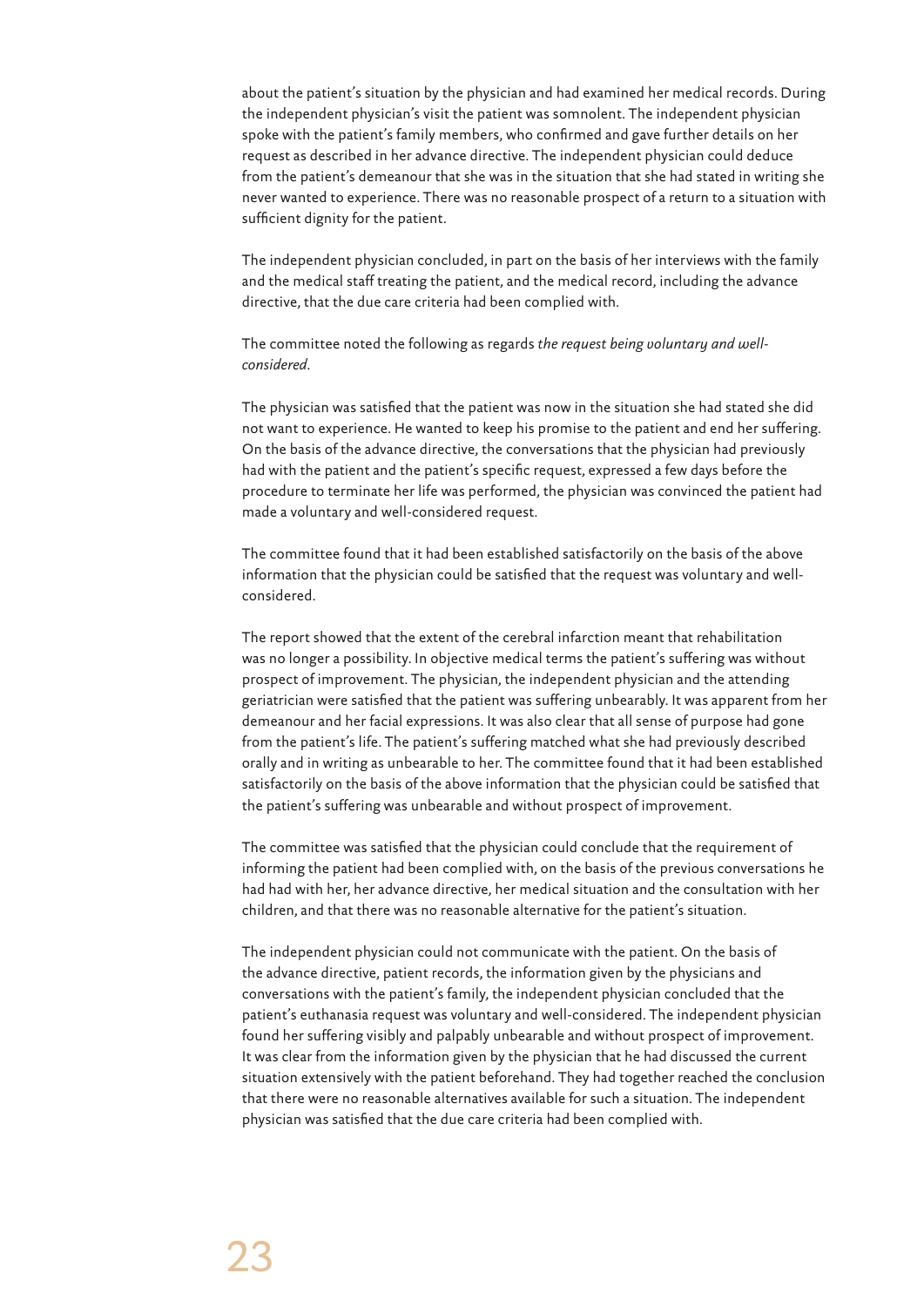## UNBEARABLE SUFFERING WITHOUT PROSPECT OF IMPROVEMENT

## CASE 2015-82

*In this case, the patient's state of reduced consciousness was medically induced and therefore, in principle, reversible. For a number of general factors concerning unbearable suffering, see page 13 of the Code of Practice. For information on reduced consciousness see pages 29 ff. of the Code of Practice. See case 2015-82 on the website for the full text.*

#### FINDING: DUE CARE CRITERIA COMPLIED WITH

DUE CARE CRITERION: unbearable suffering with no prospect of improvement

KEY POINTS: reduced consciousness, no perceptible signs of suffering

SUMMARY: The euthanasia process was started for a patient with severe lung disease. However, one day before her death, her condition deteriorated so badly that she was sedated. Despite her state of reduced consciousness, the physician proceeded with euthanasia. The committee found that performing euthanasia was justified.

Twenty years before her death, the patient, a woman in her sixties, was diagnosed with pulmonary fibrosis. In the period between the diagnosis and her death, the patient had suffered several respiratory infections. At first the patient's condition deteriorated slowly, but each respiratory infection was followed by an accelerated decline. The patient's suffering was unbearable. Her condition was incurable. She could only be treated palliatively.

The patient had discussed euthanasia with the physician previously, and approximately one month before her death she asked her general practitioner to actually perform the procedure to terminate her life. The independent physician consulted was satisfied that the due care criteria had been complied with.

One day before the euthanasia was due to be performed, the patient's condition deteriorated rapidly and her shortness of breath worsened. After consultation she was given morphine to help her sleep. A few hours later she developed Cheyne-Stokes respiration and became somnolent, but she did respond to stimuli and at times she was agitated. After consultation with her family it was decided to proceed with the euthanasia as planned, because the physician and the family were satisfied that the patient did not want to be in this situation.

The committee made the following observations. The patient had previously made a specific request for euthanasia, and two days before the procedure to terminate her life was performed the patient had been seen by an independent physician. The physician's report made it clear that, when euthanasia was performed, the patient was somnolent as a result of having been given morphine. She was in a state of reduced consciousness, an unintended side effect of medication administered to reduce symptoms as part of palliative care. It is possible that the state of reduced consciousness would have been reversible if the medication had been ceased. The patient would then have been returned to a situation of unbearable suffering. Under these conditions, the possible reversible nature of the state of reduced consciousness is therefore no reason to bring the patient back to a conscious state, and to do so is considered undesirable. In these circumstances, the committee finds performing euthanasia to be justified, even if there are no perceptible signs of suffering (see also KNMG Guideline 'Euthanasia for patients in a state of reduced consciousness', section 3.3, p. 31).

## CASE 2015-84 (NOT INCLUDED HERE)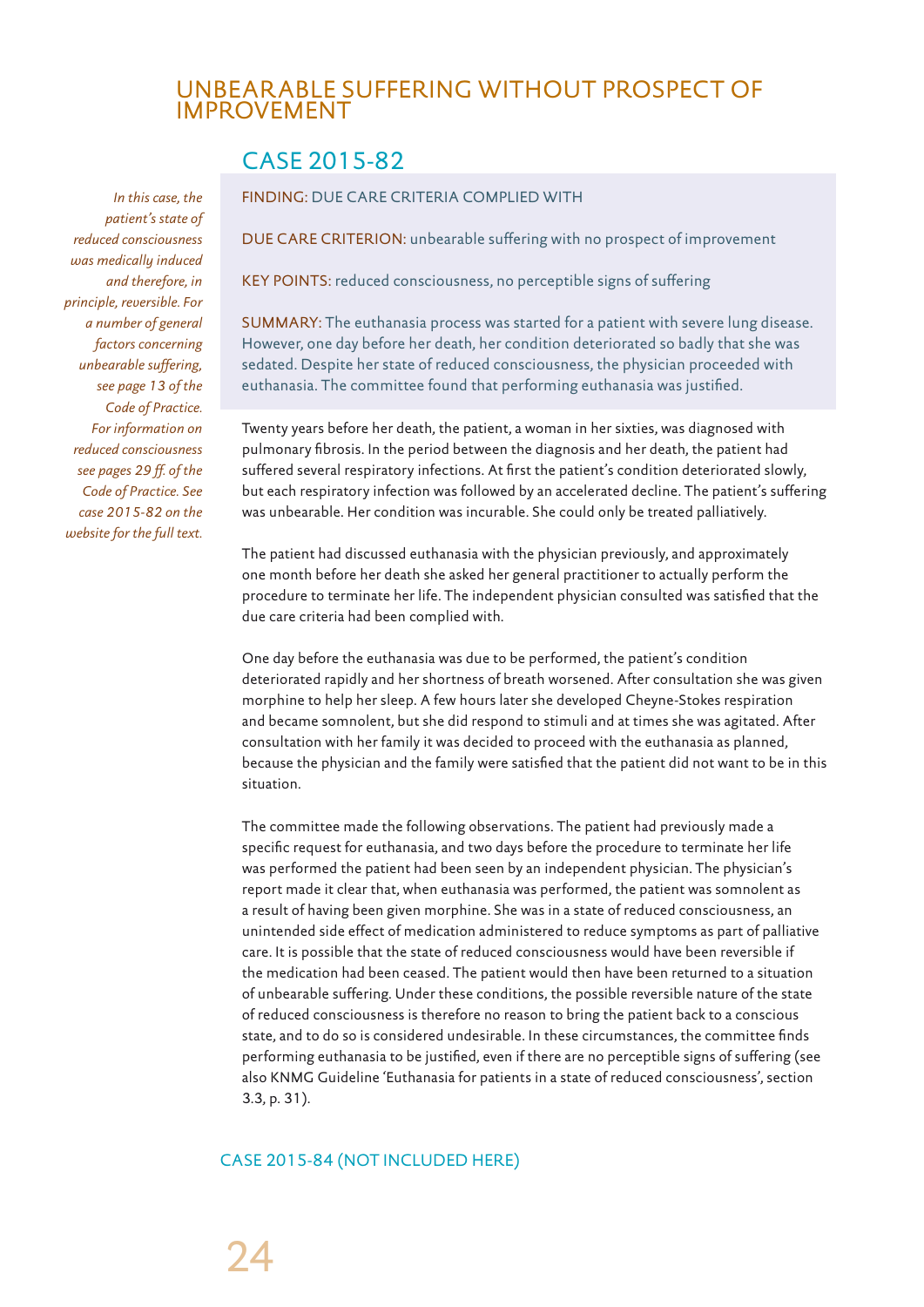## INFORMING THE PATIENT

No cases concerning this due care criterion have been included here. See, for instance, cases *2015-01* and *2015-52*.

## NO REASONABLE ALTERNATIVE

The absence of a reasonable alternative, a due care criterion which must be seen in relation to suffering with no prospect of improvement, is discussed on pages 13-15 of the Code of Practice. No cases concerning this due care criterion have been included here. See. for instance. cases *2015-26*, *2015-52* and *2015-01*.

## CONSULTING AN INDEPENDENT PHYSICIAN

## CASE 2015-56

*As in previous years, this year the committees received several notifications of cases in which euthanasia had been performed simultaneously on a couple. In all these cases, the committee found that the due care criteria had been complied with. See case 2015-56 on the website for the full text.*

## FINDING: DUE CARE CRITERIA COMPLIED WITH

DUE CARE CRITERION: consultation

KEY POINTS: simultaneous performance of euthanasia on a couple, independent physician's opinion.

SUMMARY: The patient was suffering from metastasised pulmonary carcinoma. He asked his physician to perform euthanasia, a few days after his wife had asked her physician for euthanasia. Both physicians consulted the same independent physician, who spoke with both patients together. The physicians and the independent physician stated that they had discussed this extensively beforehand. The committee found that if, after consideration, it has been decided to consult one independent physician for both partners, the independent physician must in principle speak with each partner separately. In this case, however, the committee had no doubts about the independent judgment of the independent physician.

More than a year before his death, the patient, a man in his seventies, was diagnosed with metastasised pulmonary carcinoma. His condition was incurable. Nine days before his death, the patient asked the physician to actually perform the procedure to terminate his life. A few days earlier, the patient's wife had asked her physician to actually perform the procedure to terminate her life.

The physician consulted an independent physician who was also a SCEN physician. The independent physician saw the patient and his wife five days before the termination of life was performed, after he had been told about the patient's situation by the physician and had examined his medical records. He did not speak with the patient in private. The independent physician concluded, partly on the basis of his interview with the patient, that the due care criteria had been complied with.

The physicians who performed euthanasia and the independent physician stated in a written explanation that they discussed this special situation extensively prior to the procedure. Both patients were terminally ill and their life expectancy was a few weeks at most. Both the physicians who performed euthanasia, who had each gone through the process with their own patient, were satisfied that the patients had decided independently from each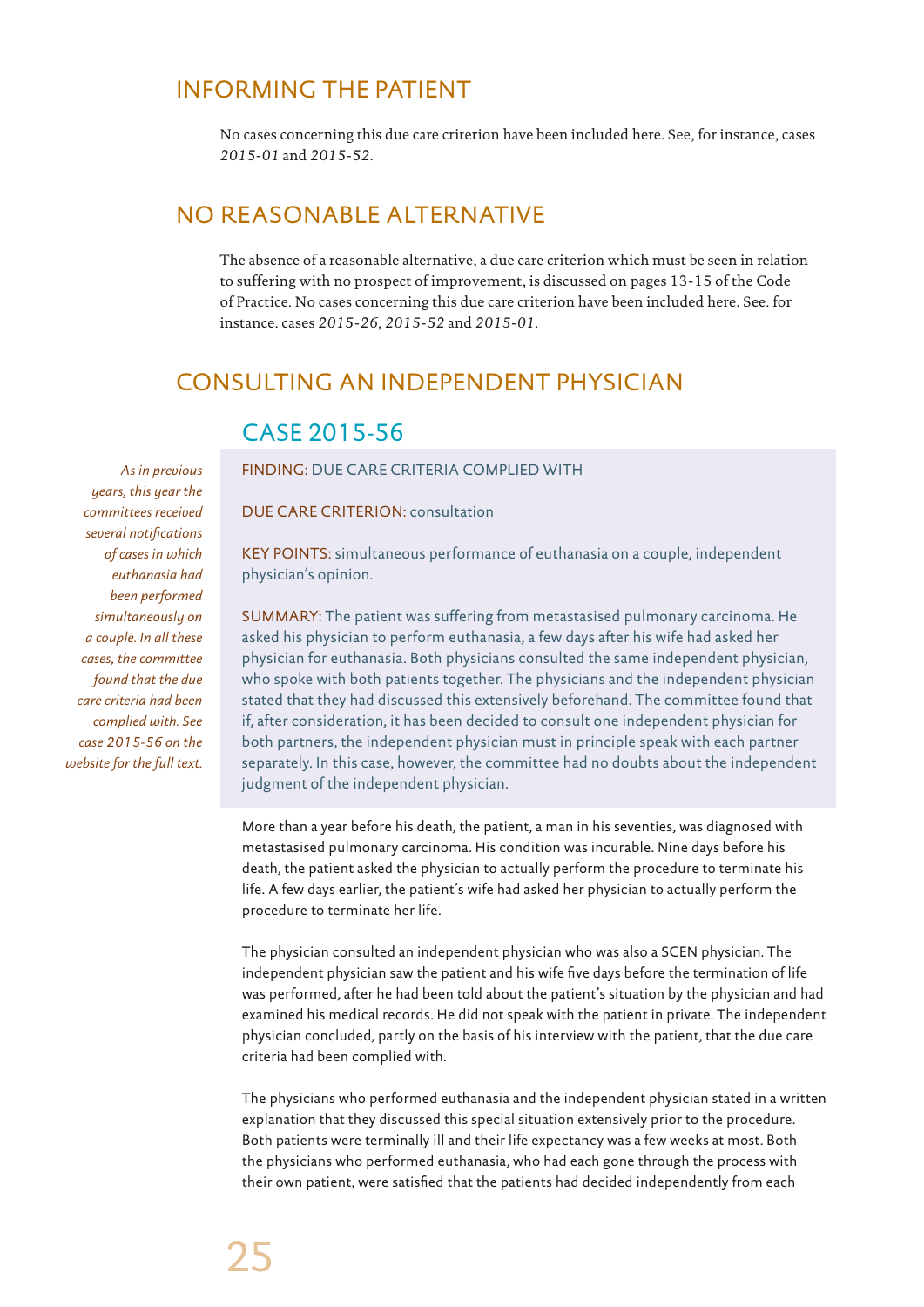other to request euthanasia. There were no doubts whatsoever that their suffering was unbearable and that their requests were voluntary and well-considered. During his visit, the independent physician had always faced the person who was speaking and felt that he had had two conversations. The independent physician was satisfied that his judgment was independent.

In the event of simultaneous euthanasia requests by a couple, the committee deems it important for the physician(s) to consider carefully whether it is preferable to consult one independent physician for both partners or a separate independent physician for each. If, after deliberation, the conclusion is that one independent physician will be asked to assess both requests, that physician will have to be extra alert to the question of whether he is able to form an independent judgment in both cases.

The committee finds that in such cases the independent physician should in principle speak to each partner separately, to assess whether the request was made under any pressure. There can be cases, however, in which speaking to the partners separately is not necessarily essential.

On the basis of the reports of the physician and the independent physician, and the rest of the file, the committee had no doubts (in both cases) about the independent judgment of the independent physician concerning the due care criteria.

## CASE 2015-23 (NOT INCLUDED HERE)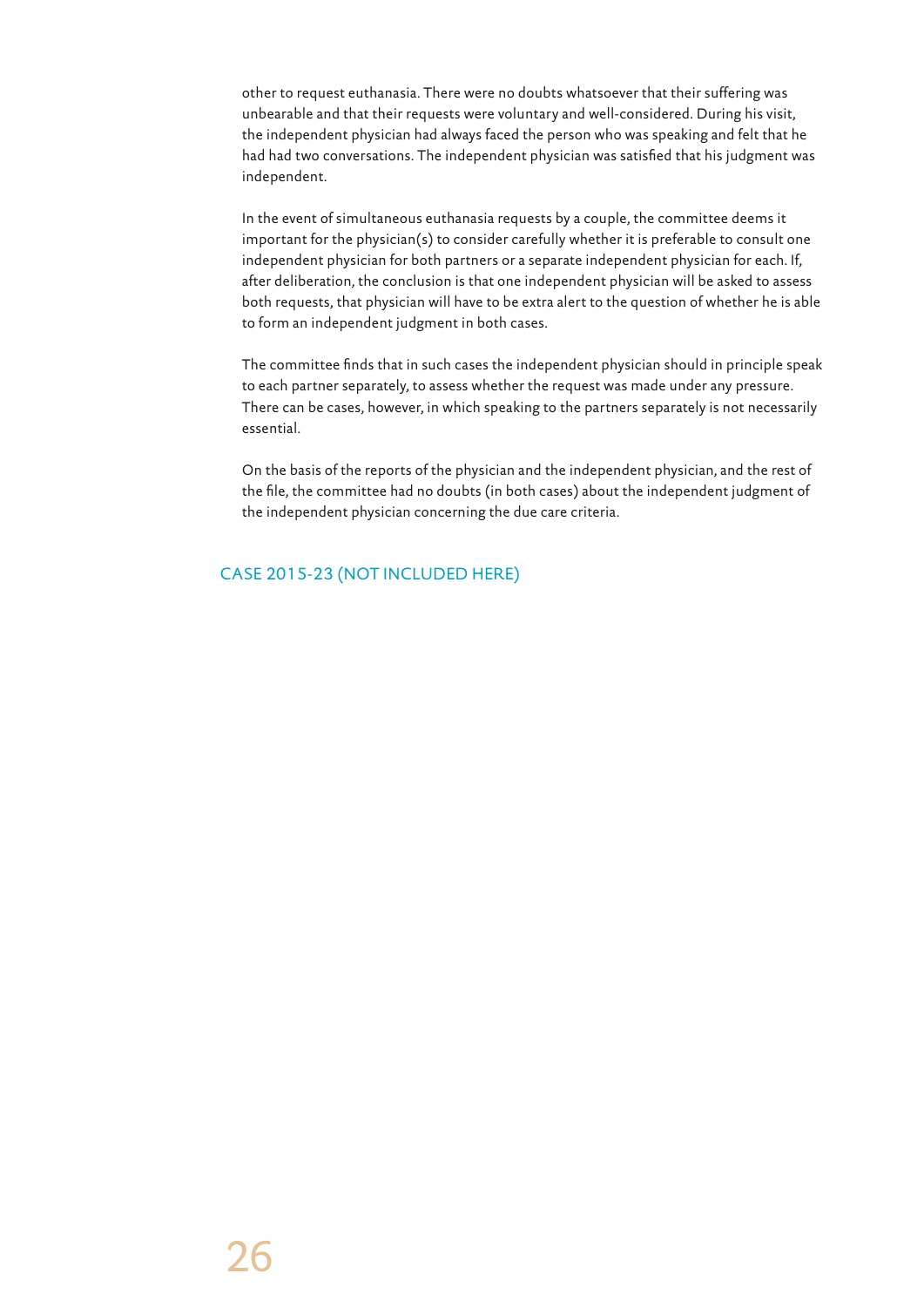## DUE MEDICAL CARE

CASE 2015-28 (NOT INCLUDED HERE)

## CASE 2015-29

*See case 2015-29 on the website for the full text.* 

FINDING: DUE CARE CRITERIA NOT COMPLIED WITH

DUE CARE CRITERION: due medical care

KEY POINTS: KNMG/KNMP Guideline 'Performing euthanasia and assisted suicide procedures', adequate assessment of depth of coma

SUMMARY: When performing euthanasia, the physician deviated from the KNMG/ KNMP Guideline 'Performing euthanasia and assisted suicide procedures' of August 2012. Instead of administering 1000mg of propofol to induce a coma, he stopped after having administered 200mg because he thought the patient was in a coma. As the physician had not checked the depth of the coma adequately, it could not be ruled out that the patient was in an insufficiently deep coma and that she might have perceived the effects of the muscle relaxant. In view of the above, the physician did not perform euthanasia with due medical care.

The physician performed the termination of life on request on a patient who had been diagnosed with acute myeloid leukaemia by intravenously administering 200mg of propofol and 100mg of rocuronium, after which the patient died.

The physician stated in a written explanation that he did not perform any tests to check the depth of the coma. He thought that it would have been indelicate and ethically improper to carry out such tests in the presence of the patient's husband and four children. He thought it was unnecessary and ethically improper to administer more than 200mg of propofol to a patient who was clearly in a deep coma. He also did not want to further affect the fragile intravenous access site by administering yet more of an irritant fluid.

The committee invited the physician to provide further information in person. The committee asked him why, when performing euthanasia, he deviated from the KNMG/ KNMP Guideline 'Performing euthanasia and assisted suicide procedures' of August 2012 and administered 200mg of propofol instead of the prescribed 1000mg. The physician answered that he was satisfied that the patient was already in a deep coma after he had administered 200mg of propofol and that it was unnecessary to administer any more. The physician said it was his practice to continue administering propofol for as long as he thought it necessary. He said that while performing the procedure he would assess from step to step whether it was necessary to administer more, and when he thought the purpose had been achieved, he would stop administering the propofol. When questioned on the matter, the physician said that he thought it was unethical to inject too large a dosage. Another factor in this particular case, the physician said, was that the access site to the vein was very fragile, which in his opinion meant that injecting more propofol might make it difficult to administer the rocuronium. According to the physician the patient was in a deep coma because she was in a deep sleep, her respiration was slow and her pulse was weak. Verbal communication with the patient was impossible. When questioned on the matter, the physician said that he had not checked the patient's protective reflexes, such as the eyelash reflex and/or the corneal reflex, or her response to strong pain stimuli such as pressure on the nail bed or pinching the trapezius muscle, but instead applied a light pain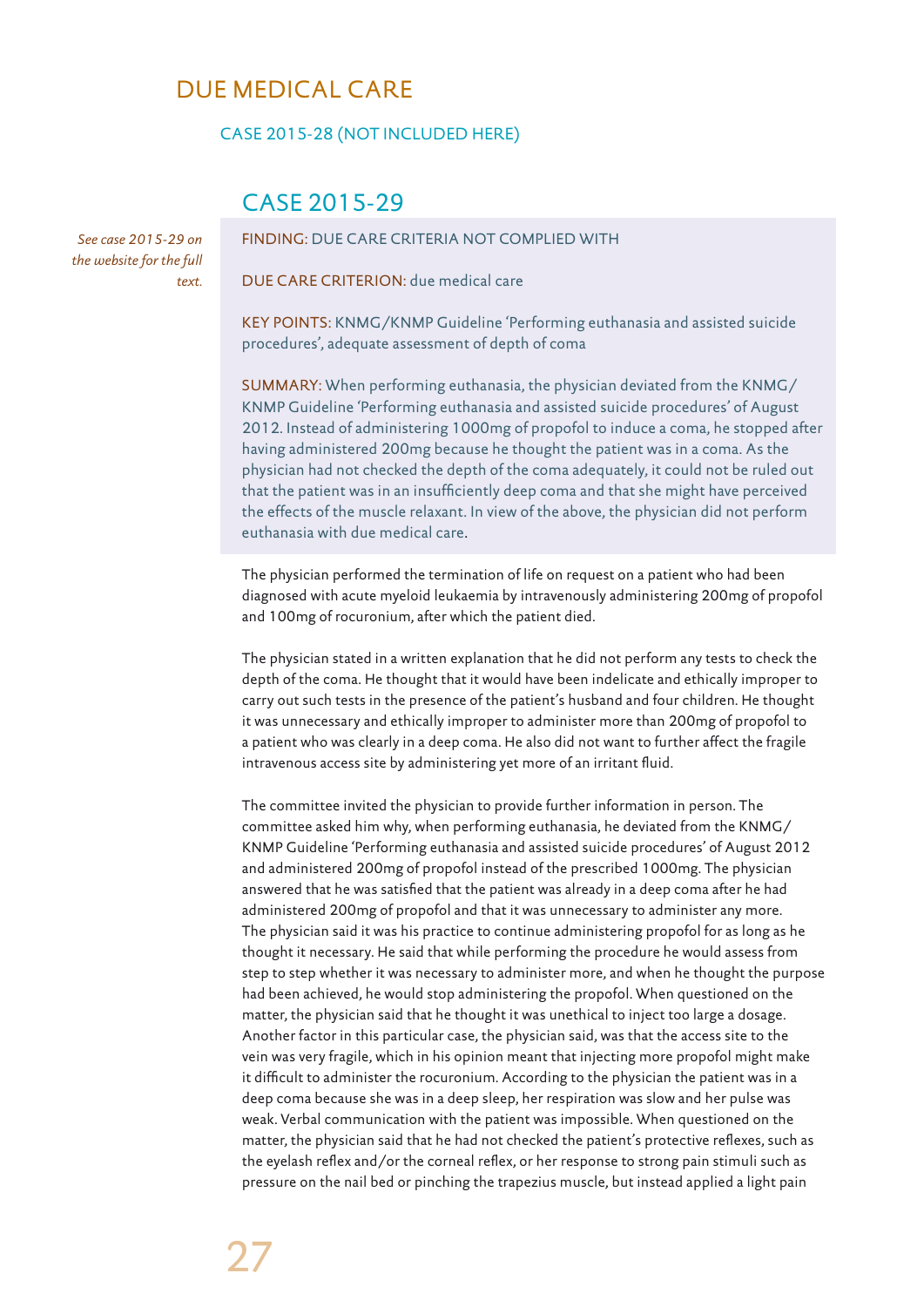stimulus to the patient's hand, to which she did not respond. The physician stated that he had not noted this in his response to earlier written questions from the committee, but that he had indeed applied the pain stimulus to the hand. He conducted no further tests. The reason he gave was that he would have to stand up and walk round the bed, which he felt would be distressing for the family.

The committee noted the following in connection with the performance of the procedure to terminate the patient's life. On the basis of the medical records and the interview with the physician, it became clear to the committee that the physician administered 200mg of propofol instead of the 1000mg recommended in the KNMG/KNMP's Guideline 'Performing euthanasia and assisted suicide procedures' of August 2012. This means that the dosage of the coma-inducing substance used was too low. The committee would point out that the use of a coma-inducing substance recommended in the Guideline in the correct dosage is crucial in order to ensure that the patient cannot perceive the effects of the muscle relaxant (death by asphyxiation). The Guideline therefore prescribes that before the muscle relaxant is administered, it must be established that the patient is in a medically induced coma.

It is apparent from the written response to earlier questions from the committee that, after administering the 200mg of propofol, the physician established that the patient was in a deep coma; her respiration was infrequent and rattled a little. The physician had conducted no further tests to check the depth of the coma. As the physician stated in his oral account that he applied a light pain stimulus to the hand, but omitted that information in the written response to earlier questions from the committee, the two statements do not correspond. In the committee's opinion, even if the physician did apply a light pain stimulus to the patient's hand, that did not mean he adequately assessed the depth of the coma, as it has been established that he did not check for the presence of protective reflexes, such as the eyelash reflex, or for a response to a pain stimulus, such as pinching of the nail bed or the trapezius muscle. The committee therefore concluded that the physician did not adequately assess the depth of the coma.

Checking the depth of the coma properly was particularly important in this case, because the physician administered less than the recommended dosage of propofol. According to the committee, it could not be ruled out that the patient was inan insufficiently deep coma and that she might have perceived the effects of the muscle relaxant, i.e. death by asphyxiation. On the basis of the above facts, considered as a whole, the committee found that the physician did not exercise due medical care in terminating the patient's life. The physician's explanation that he did not administer the full dosage of propofol due to the state of the venous access site does not detract from that. The fact that the physician administered too little rocuronium played no role in this finding.

#### CASE 2015-81 (NOT INCLUDED HERE)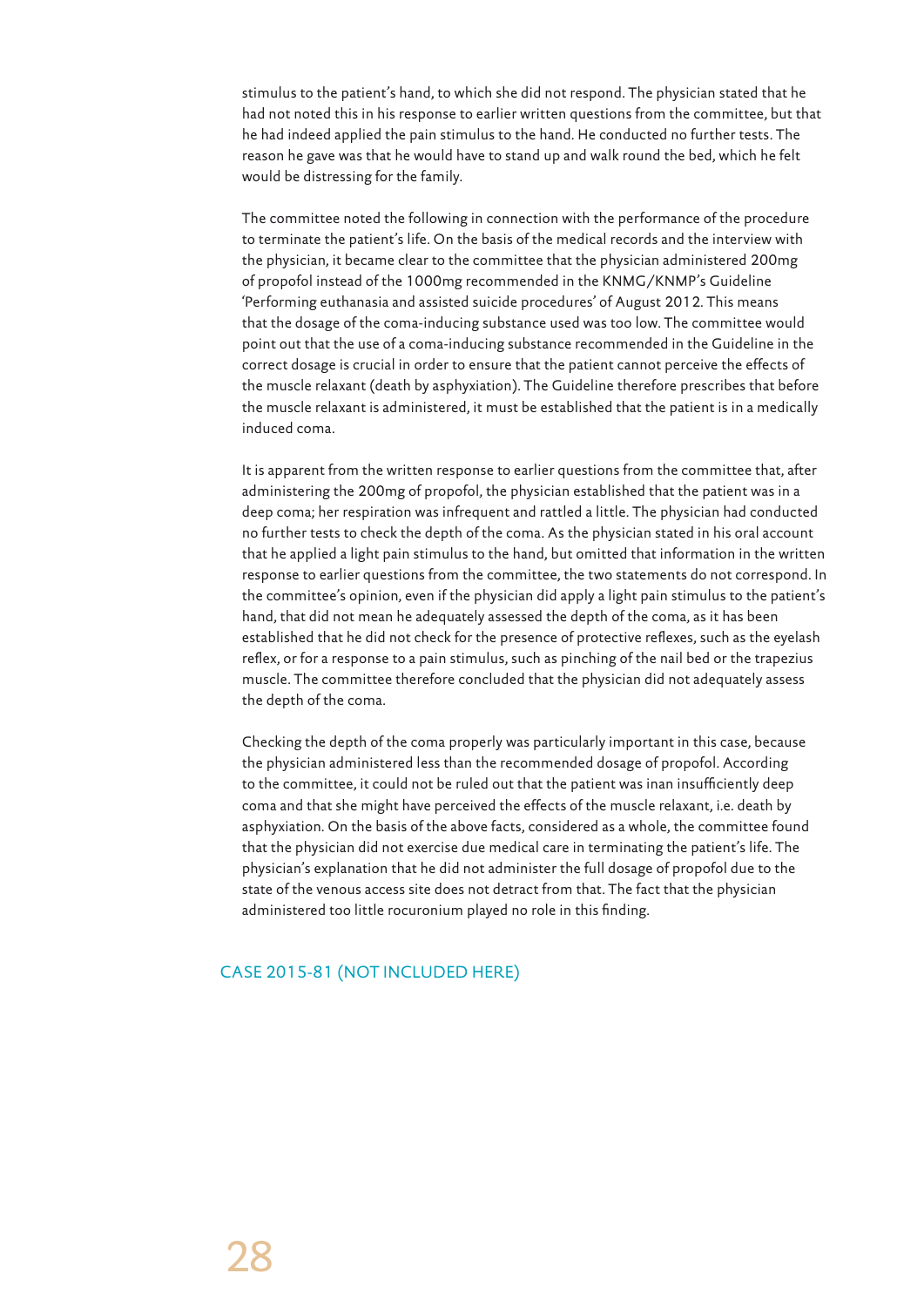## CASE 2015-22

*See case 2015-22 on the website for the full text.*

#### FINDING: DUE CARE CRITERIA COMPLIED WITH

DUE CARE CRITERION: due medical care

KEY POINTS: emergency set of substances, straightforward notification

SUMMARY: When performing euthanasia, the physician administered 2000mg of thiopental intravenously, followed by 150mg of rocuronium. Because the patient did not die, after approximately 20 minutes the physician administered the contents of the emergency set, after which the patient died. The physician performed the euthanasia with due medical care.

The patient, a woman over the age of 95, had suffered for years from angina pectoris, osteoporosis and compressed vertebrae. Her symptoms were progressive. She also suffered from progressive asthma and recurrent pneumonia. The patient's condition deteriorated in the months preceding her death. Her condition was incurable. She could only be treated palliatively. The patient experienced her suffering as unbearable.

The patient had discussed euthanasia with the physician before. Six days before her death, the patient asked the physician to actually perform the procedure to terminate her life.

The physician performed the termination of life on request by intravenous administration of 2000mg of thiopental and 150mg of rocuronium. When the patient had not died after approximately 20 minutes, probably because the cannula had been inserted subcutaneously instead of intravenously, the physician administered the emergency set, consisting of 2000mg of thiopental followed by 150mg of rocuronium, via a different intravenous access site, after which the patient died.

The physician performed the euthanasia with due medical care.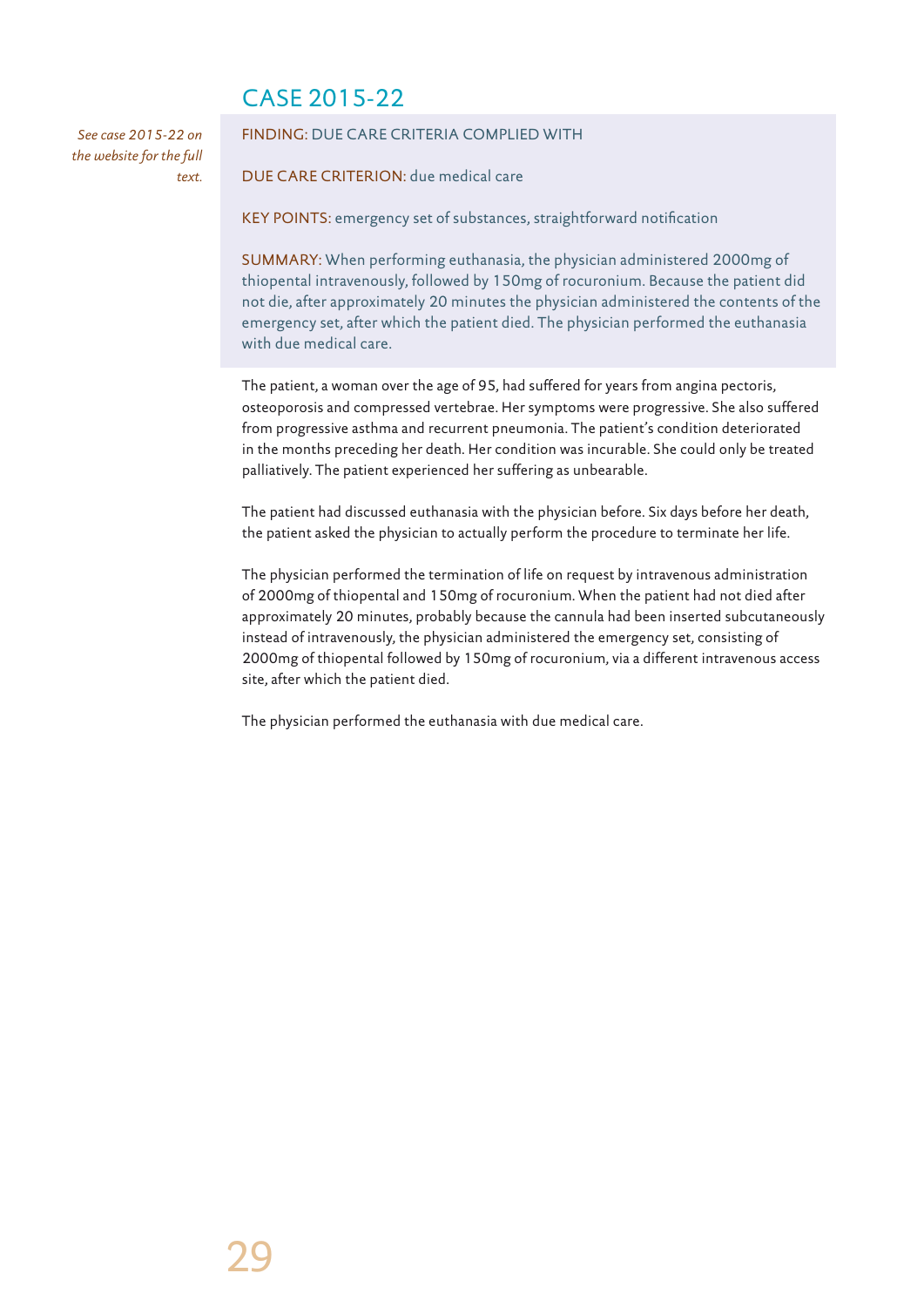## PSYCHIATRIC DISORDERS

*For points to consider regarding patients with a psychiatric disorder, see pages 26 ff. of the Code of Practice. See case 2015-21 on the website for the full text.* 

## CASE 2015-21

## FINDING: DUE CARE CRITERIA COMPLIED WITH

DUE CARE CRITERIA: voluntary and well-considered request, no prospect of improvement, unbearable suffering, no reasonable alternative.

KEY POINT: psychiatric disorder

SUMMARY: A woman with severe psychiatric problems, for whom no treatment had had a satisfactory effect, requested euthanasia. As her attending psychiatrist could not comply with her euthanasia request, she contacted the End-of-Life Clinic (SLK). After consulting with the patient's attending psychiatrists [Noot vertaler: in de vorige zin staat psychiater (enkelvoud), klopt dit?] and two independent psychiatrists, the SLK physician concluded that the due care criteria had been complied with.

The patient, a woman in her forties, had for years suffered from a suspected personality disorder with avoidant and borderline characteristics, which led to chronic depression and post-traumatic stress disorder (PTSD) with dissociation and severe self-harming. She had been severely traumatised in her youth.

The patient underwent a wide range of treatments, including medication, outpatient psychotherapy, cognitive behavioural therapy, group therapy and trauma therapy. The patient tried all the treatments proposed to her. None of them, however, had a lasting positive effect on her problems. Her condition was incurable. She could only be treated palliatively.

The patient's suffering consisted of reliving events and dissociation, resulting in severe selfharm. The patient was preoccupied all day long and could not stop the stream of thoughts running through her head. She was tired and lonely, could not see a single ray of hope and could not bear the thought that she would be depressed for the rest of her life, with dissociation leading to severe self-harm. She suffered from the absence of any prospect of improvement in her situation. The patient experienced her suffering as unbearable.

Four months before her death, the patient and the physician affiliated with the SLK discussed euthanasia for the first time. On that occasion, the patient immediately asked the physician to actually perform the procedure to terminate her life. After that, the physician and the patient talked about euthanasia on five other occasions. The physician also spoke to her attending specialists.

At the physician's request, two independent psychiatrists gave a second opinion following the patient's request for euthanasia. Both concluded that the patient was decisionally competent and her request was voluntary and had been made repeatedly. They were convinced the patient was suffering unbearably and concluded that in the current state of medical knowledge there was no realistic prospect of improvement in the quality of her life. The independent physician was satisfied that the due care criteria had been complied with.

The committee notes that if a patient is suffering from a psychiatric disorder, physicians must exercise particular caution when dealing with a euthanasia request. The committee found that in the case under review the physician did so. In consultation with the patient's attending psychiatrists, the physician went through a process lasting approximately four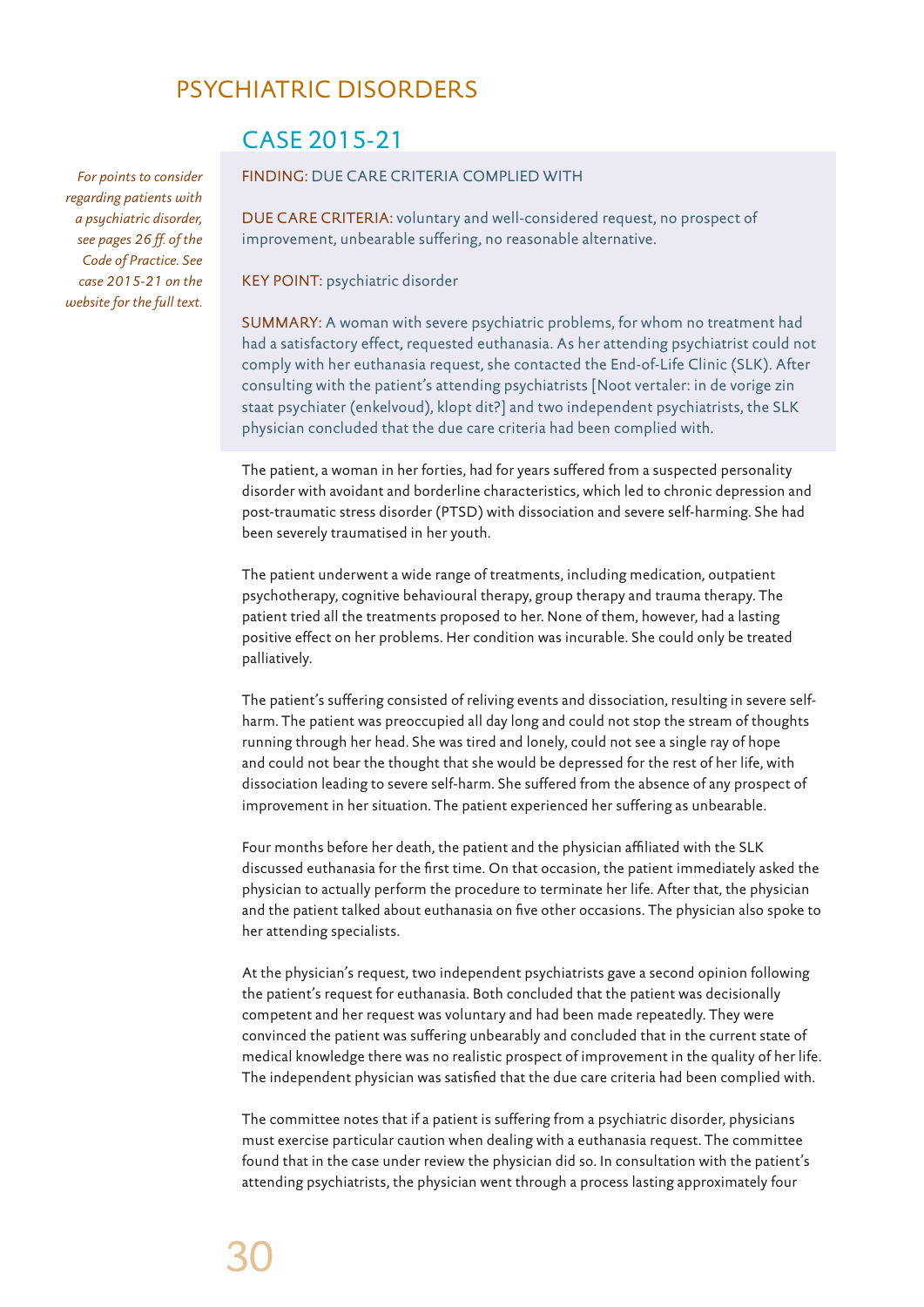months in which he spoke with the patient on six occasions and in which great care was taken in assessing whether there were any treatment options still available to the patient.

The physician asked two independent psychiatrists for a second opinion and consulted an independent physician. Partly on the basis of their findings, the physician was satisfied that the due care criteria had been complied with, in particular that the patient was decisionally competent, that she was suffering with no prospect of improvement and that there were no realistic treatment options available.

## CASE 2015-46 (NOT INCLUDED HERE)

## DEMENTIA

#### CASE 2015-66 (NOT INCLUDED HERE)

## CASE 2015-107

FINDING: DUE CARE CRITERIA COMPLIED WITH

DUE CARE CRITERIA: voluntary and well-considered request, no prospect of improvement, unbearable suffering, no reasonable alternative

KEY POINTS: advanced dementia, role of the advance directive

SUMMARY: A woman with Alzheimer's disease was suffering unbearably from cognitive deterioration, impaired practical, executive and phatic functioning, and growing dependence. When admission to a nursing home seemed inevitable, she wanted euthanasia. There was an updated advance directive. The physician affiliated with the End-of-Life Clinic (SLK) followed the patient for a long period and consulted a geriatrician and two independent physicians. It was clear to the second independent physician, who was an elderly-care specialist, that the patient's wish for euthanasia was current. The physician could be satisfied that the patient's request was voluntary and well-considered, that her suffering was unbearable, and that there was no reasonable alternative.

Around three years before her death, the patient, a woman in her seventies, was diagnosed with dementia (Alzheimer's disease). The patient refused day care, a case manager and check-ups by the geriatrician.

The patient's suffering consisted of cognitive deterioration, impaired phatic, practical and executive functioning, loss of control over her thoughts and actions, and growing dependence on her husband's care. One of her parents had had dementia and had gone into a nursing home, where they had mostly sat crying. The patient had always said that she thought this was degrading and humiliating, that she would never want to be in that situation of dependence and sadness herself, and that she never wanted to go into a nursing home. Because her husband could no longer care for her properly, she had been assessed as requiring nursing home care and admission was imminent. She was suffering unbearably from the absence of any prospect of improvement in her situation, from fear and uncertainty, and aversion to experiencing a process of deterioration like her parent's and to being taken into a nursing home.

*For information on voluntary and wellconsidered requests, see page 11 of the Code of Practice, on patients with dementia, see page 27 and on the advance directive see page 23. For information on the recently published Guideline on written euthanasia requests, see Chapter I, under 'Other developments'. See case 2015-107 on the website for the full text.*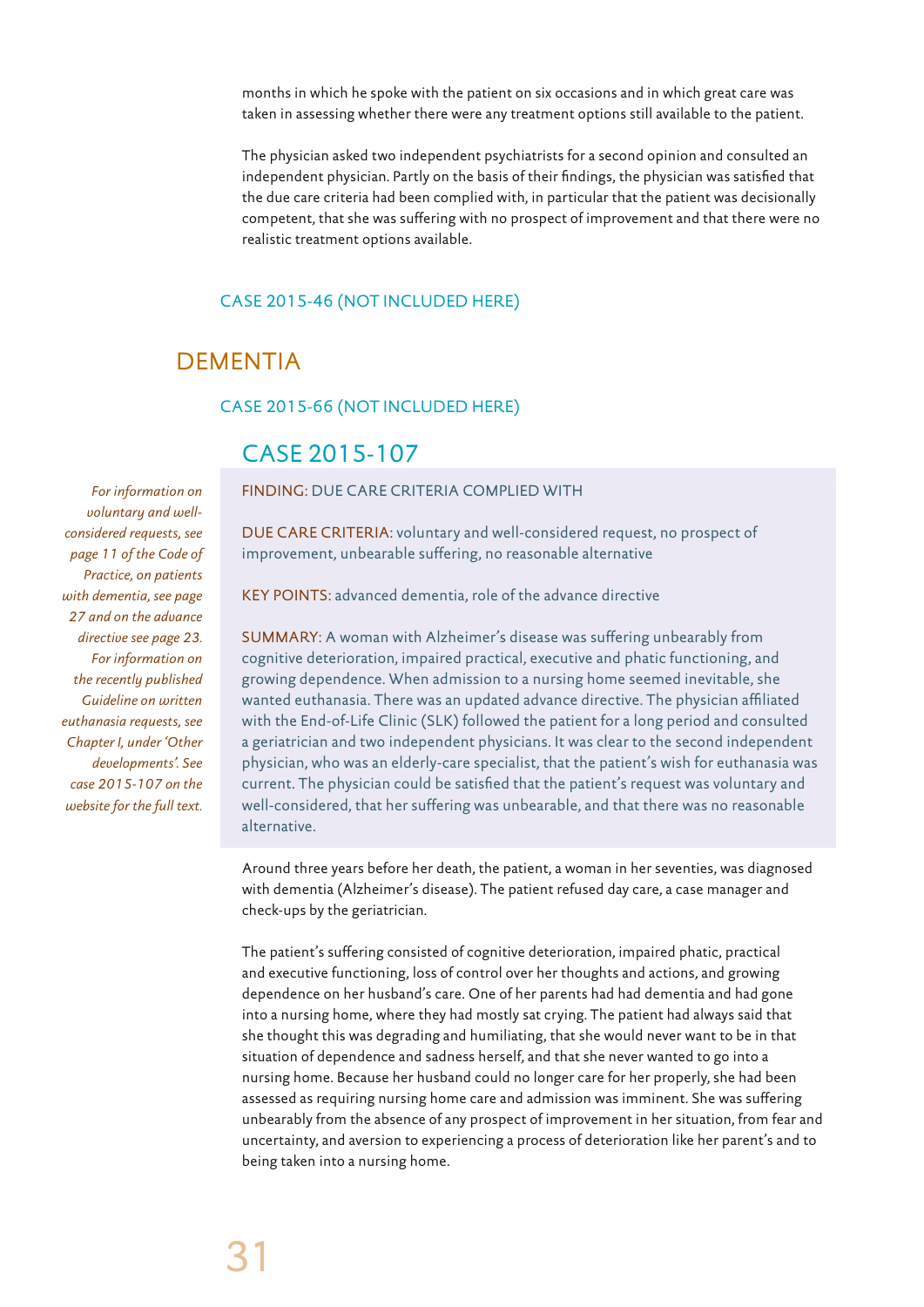The patient had discussed euthanasia with her general practitioner before. As her general practitioner could not comply with her euthanasia request, she contacted the End-of-Life Clinic (SLK). The physician affiliated with the SLK was in contact with the patient regarding her wish for euthanasia for more than two and a half years. She visited the patient several times and maintained email contact with the patient's husband.

The physician consulted a geriatrician, who examined the patient more than a month before her death to assess her decisional competence in relation to her wish for euthanasia. The geriatrician established that the patient was in an advanced stage of dementia and that there were no signs of an underlying mood disorder. However, she was unable to form a judgment on the patient's decisional competence in relation to her wish for euthanasia, because at no point did the patient spontaneously express a desire to die.

Three and a half weeks before her death, the patient asked the physician to perform the procedure to terminate her life soon. Her husband could no longer care for her properly and as a result the patient would have to go into a nursing home. She indicated that she did not want this; in such circumstances she wanted to die. The physician found that the patient was decisionally competent and the request was voluntary and well-considered.

The physician consulted two independent physicians who were also SCEN physicians. The first visited the patient three weeks before the termination of life was performed.

According to the first independent physician, the patient showed symptoms of an advanced stage of dementia. Her request for euthanasia in the event that she would have to go into a nursing home proved consistent and she was able to substantiate it. The patient was equally consistent in her opinion that she did not want to request euthanasia at that point in time. The independent physician concluded, partly on the basis of his interview with the patient, that the due care criteria had not been met because she did not have a current wish for euthanasia. He advised the physician to consult a SCEN physician with more specific expertise and contacted a colleague in his peer supervision group, an elderly-care specialist, who was willing to assess the patient soon after. The physician followed his advice.

The second independent physician, an elderly-care specialist, visited the patient 11 days before the procedure to terminate her life was performed, after she had been told about the patient's situation by the physician and had examined her medical records. According to this independent physician, the patient indicated that she kept losing things and that she needed more and more help; this caused her great distress. When the independent physician and the patient subsequently talked about the future, the independent physician said that with dementia – the patient was familiar with the word – the expectation was that it would only get worse: it was a brain disease with no prospect of improvement. At that moment, the patient spontaneously said 'But I've had enough' and 'I don't want to go on'. When asked by the independent physician what she'd had enough of, she said 'Everything, all the things I can't do anymore, more and more things'. When asked what she meant when she said she did not want to go on, she said 'I want to die'. When the independent physician repeated the question, asking if she wanted to die *now*, she replied 'Yes, I want to die'. She said these things forcefully, with conviction and spontaneously, without any contribution from her husband. It was clear that her suffering was severe and that 'wanting to die' was now a current reality for her.

The independent physician was satisfied that the request came from the patient herself, also in view of the fact that she expressed her desire to die with conviction and on her own initiative during the interview. The independent physician found the request to be wellconsidered, in view of the previously documented interviews and the long-term guidance she had sought and received from the physician.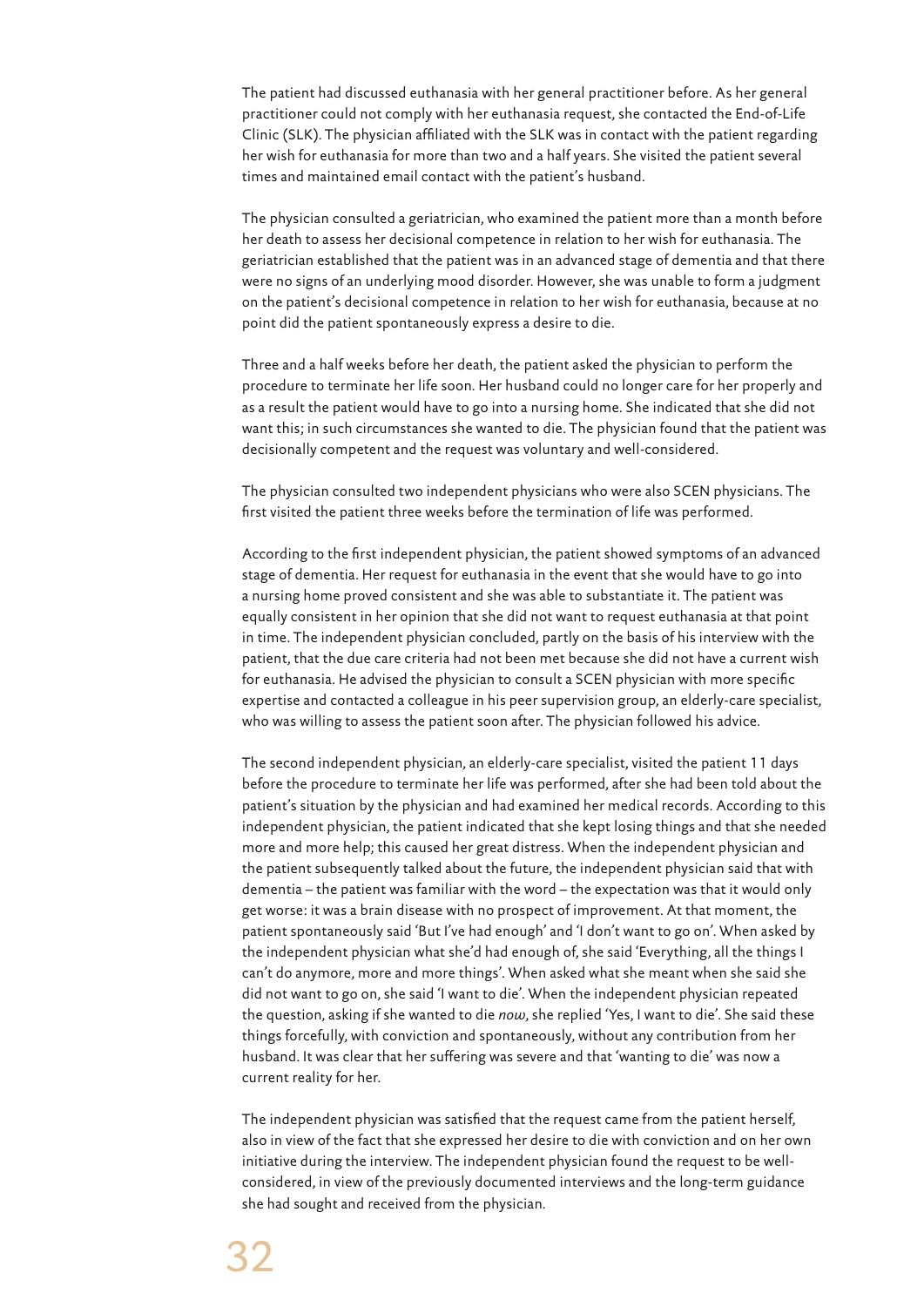The second independent physician concluded, partly on the basis of her interview with the patient, that the due care criteria had been met.

The physician performed the procedure for assisted suicide. The patient took the beaker with the barbiturate potion from the physician and drank it, even though it could be seen that she did not like the taste.

The committee noted the following in connection with the *request being voluntary and well-considered*. The file contained the patient's advance directive, with a special clause on 'dementia', which had been signed in August 2009 and reaffirmed several times since then.

In January 2013, eight months before she was diagnosed with Alzheimer's disease, the patient drew up an advance directive, in which she stated that the process of dementia in one of her parents had particularly affected her, was never out of her mind and was of great influence on her opinions on growing old and being old. From that time onwards, she had made it clear, orally and in writing, that she did not want to end her life that way. For her, losing her dignity, losing contact with her loved ones, being dependent and being put away would be to suffer unbearably. She wanted to stay in her home as long as possible, where her husband would be her carer. If that were no longer possible, due to deteriorating mental and/or physical circumstances, then for her it would be time for a voluntary, selfdetermined and dignified end to her life.

The patient contacted the SLK in January 2013, after which the physician visited her for the first time. The physician agreed with the patient that her husband would keep an eye on when the moment for euthanasia was approaching and that the physician would maintain email contact with him. Over the course of two and a half years, the physician visited the patient on several occasions and maintained contact with her and her husband via email. Just over seven weeks before her death, the patient's husband indicated that, given her deteriorating condition, caring for her was becoming too difficult for him.

At that time, the physician began assessing the euthanasia request and the patient's current decisional competence in relation to her request. She consulted a geriatrician. The geriatrician could not form a judgment on the patient's decisional competence in relation to her wish for euthanasia, because at that moment the patient did not express a wish for euthanasia.

Three and a half weeks before her death, the patient asked the physician to perform the procedure to terminate her life soon. Her husband could no longer care for her properly and as a result the patient would have to go into a nursing home. She indicated that she did not want this; in such circumstances she wanted to die. The physician found that the patient was decisionally competent and the request was voluntary and well-considered. The physician recorded this conversation on her iPad and made a transcript.

The physician then consulted an independent SCEN physician, who found that the patient's request for euthanasia in the event that she would have to go into a nursing home was consistent and she was able to substantiate it. However, the patient was equally consistent in her opinion that she did not want to request euthanasia at that point in time.

He advised the physician to consult a physician with more specific expertise. The physician who was subsequently consulted, an elderly-care specialist and SCEN physician, visited the patient 11 days before her death. The patient indicated spontaneously and clearly to the SCEN physician that it had been enough and she wanted to die. The independent physician was satisfied that the request came from the patient herself, also in view of the fact that she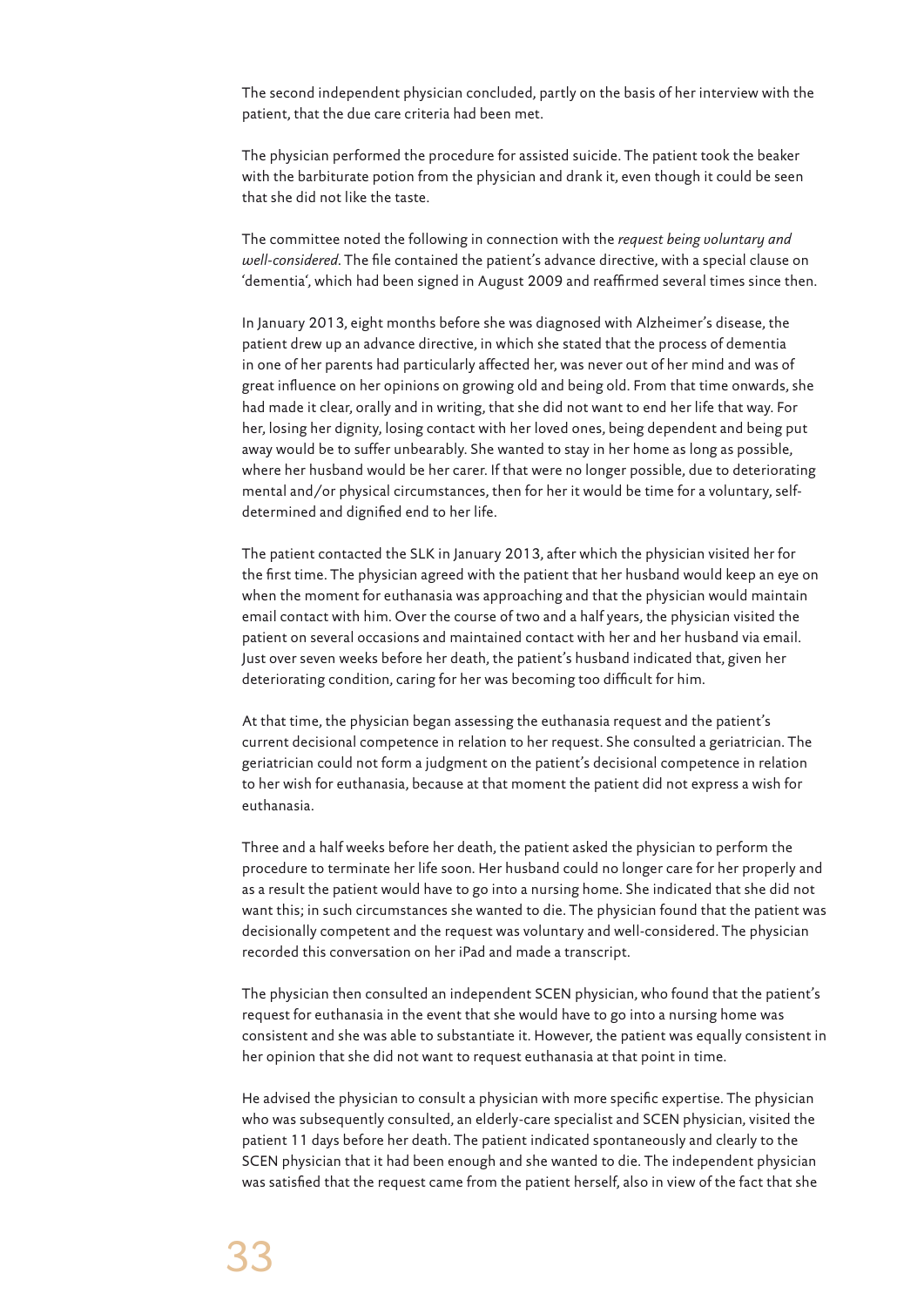expressed her desire to die with conviction and on her own initiative during the interview. The independent physician found the request to be well-considered, given the previously documented interviews and the long-term guidance she had sought and received from the physician.

On the basis of the above, the committee found that the physician could reasonably conclude that the patient's request was voluntary and well-considered. Although over the course of time there had been moments when the patient did not express a clear desire to die, it emerged that she clearly expressed that desire in the interviews with the physician and the second independent physician – an elderly-care specialist. To them, she indicated unambiguously that she wanted to die now that her husband could not care for her properly anymore and she could no longer live in her own home, in view of her complete dependence on care.

The committee notes the following as regards the patient's suffering being unbearable.

In her advance directive, the patient indicated clearly under what circumstances she would experience her suffering as unbearable and would want her life to be terminated. In the many interviews she and her husband had with the physician about her wish for euthanasia, the patient also indicated in detail what unbearable suffering meant for her.

When the patient asked for euthanasia to be performed, her suffering was real and current i.e. she was suffering from the loss of control over her thoughts and actions, from fears and uncertainty and complete dependence. At that time the patient was in the situation that she had previously described in her advance directive and in the many interviews with the physician as being one of unbearable suffering.

The committee therefore found that the physician could reasonably conclude that at the time when the euthanasia was performed the patient was suffering unbearably.

The committee also considered whether there were any reasonable alternatives. After all, home care would have relieved her husband of some of the burden, thus postponing the need for her to go into a nursing home.

However, in her advance directive, the patient indicated expressly that her husband would be her carer and that if that were no longer possible, the time would have come for a voluntary and self-determined end to her life. Help from other people was not a reasonable alternative, either for the patient or for her husband. They had always refused any help or care that was offered.

Performing euthanasia when her husband could no longer care for her properly was therefore in line with her advance directive. Together, the physician and the patient could be satisfied that there was no reasonable alternative in the patient's situation.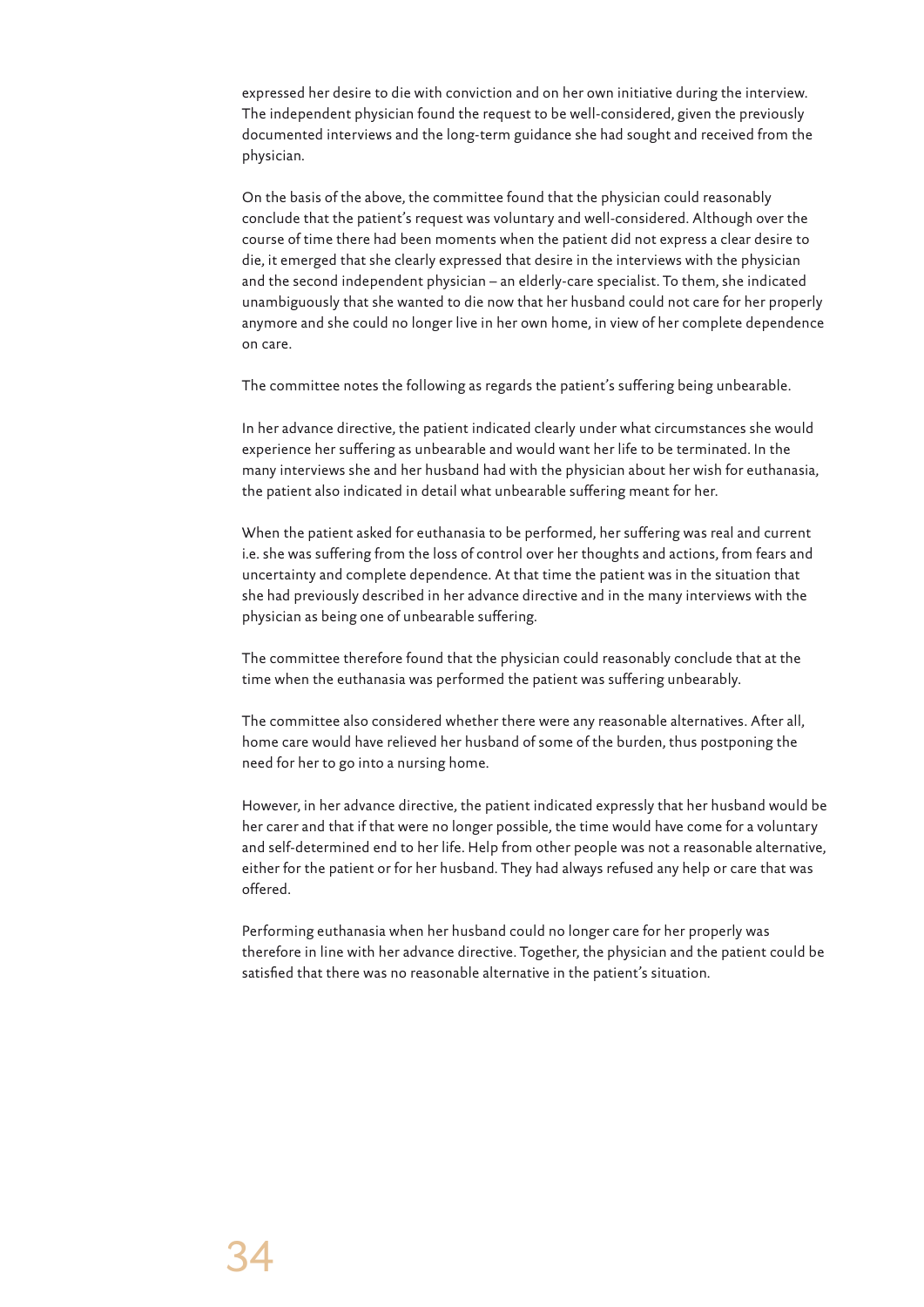# THE REGIONAL EUTHANASIA REVIEW COMMITTEES (RTES) Ch.4

## STATUTORY FRAMEWORK

Termination of life on request and assisted suicide are criminal offences in the Netherlands and the islands of Bonaire, Saba and St Eustatius (articles 293 and 294 of the Criminal Code).

The only exception is when the procedure has been performed by a *physician* who has fulfilled the statutory *due care criteria* and has *notified* the municipal pathologist. The aforementioned articles of the Criminal Code (articles 293 (2) and 294 (2)) identify compliance with these conditions as specific *grounds for exemption from criminal liability*.

The due care criteria are set out in section 2 (1) of the Termination of Life on Request and Assisted Suicide (Review Procedures) Act, while the physician's duty to notify the municipal pathologist is dealt with in section 7 (2) of the Burial and Cremation Act.

The physician's notification to the pathologist must include a *substantiated report* in which he explains why he believes he has complied with the due care criteria. A model report is available on the website of the RTEs<sup>12</sup> for the physician to fill in, preferably digitally.

The pathologist performs an external examination of the body and ascertains how the patient died and what substances were used to terminate his life. He then establishes whether the physician's report is complete. The pathologist notifies one of the regional euthanasia review committees of the euthanasia, i.e. the termination of life on request or the assisted suicide, and includes with that notification the physician's report, the findings of the independent physician concerning the due care criteria and – if there is one – the deceased person's advance directive. He also submits any other relevant documents provided by the physician, for instance the physician's notes and letters from specialists.

## ROLE OF THE COMMITTEES

## Statutory tasks, powers and methods

The Act states that the committees must review whether the physician has acted in accordance with the due care criteria set out in section 2 of the Act.

The physician must make it clear to the committee that he has complied with due care criteria c. (informing the patient), e. (consulting an independent physician) and f. (due medical care) set out in section 2 (1) of the Act, and that he can plausibly argue that, given the circumstances

12 www.euthanasiecommissie.nl

35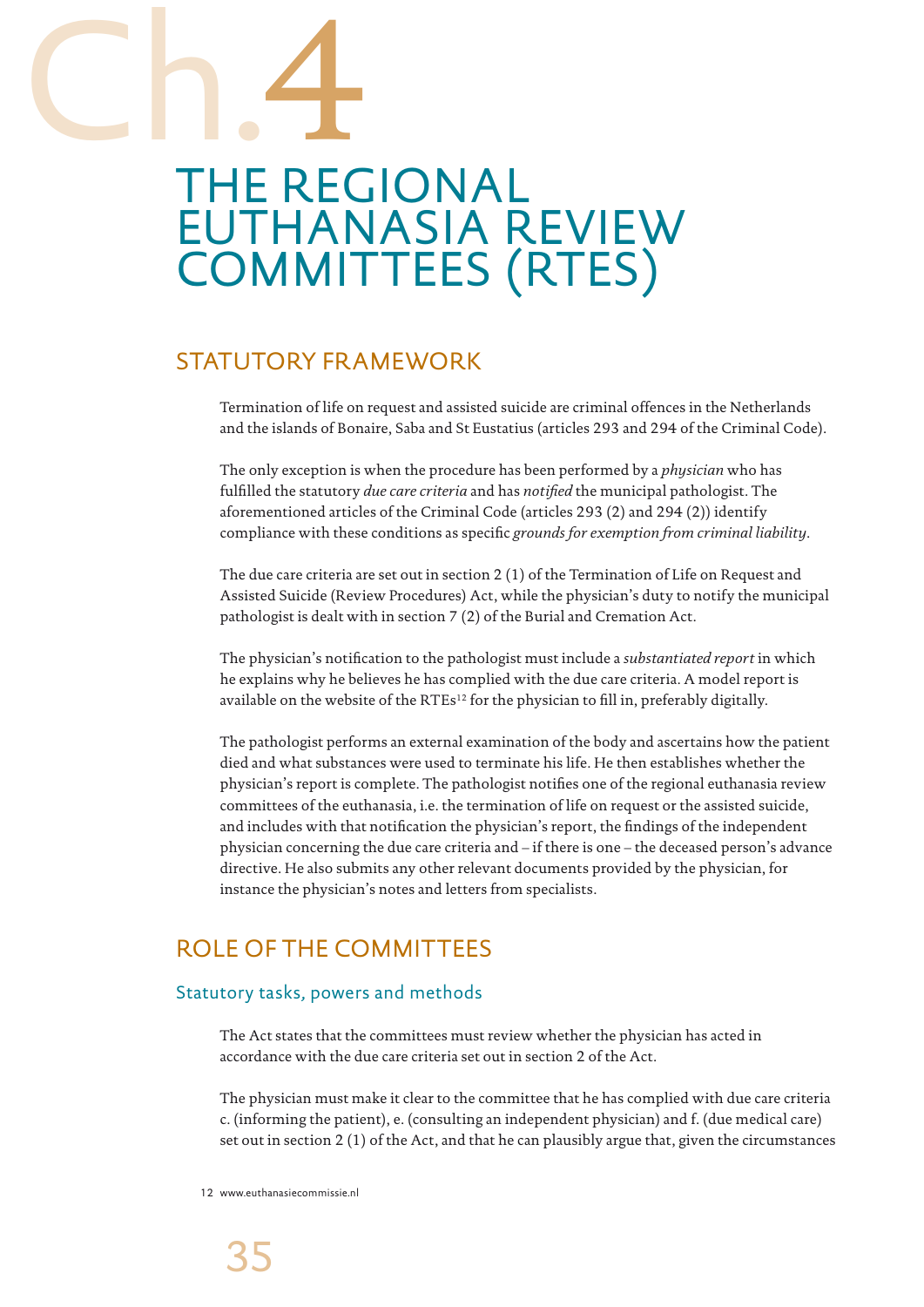of the case, he was *reasonably* able to conclude that due care criteria a. (voluntary and wellconsidered request), b. (unbearable suffering with no prospect of improvement) and d. (no reasonable alternative) had been met. (The way in which compliance with the last three due care criteria is assessed would be described by Dutch lawyers as 'limited review' or a test of reasonableness.)

The review of the physician's actions takes place using the physician's report and all other documents submitted with the notification. Immediately after receiving the notification and a first reading of the documents submitted with the notification, the experienced secretary/ lawyer of the committee in question makes an assessment of whether the notification is straightforward or not. A notification is considered straightforward if the assessment is that the statutory due care criteria have been complied with and the information submitted is sufficiently complete.

The straightforward notifications are sent digitally to the committee members (lawyer, physician and ethicist) and, in principle, reviewed digitally by them. These notifications are thus dealt with as quickly as possible. If any of the committee members thinks that the notification does raise questions, it is referred to the monthly committee meeting for discussion with the other non-straightforward notifications.

Euthanasia notifications that, during the first selection or the further review process, raise questions regarding one or more due care criteria are deemed to be non-straightforward. Non-straightforward notifications may also concern types of cases that the committees have decided always need further discussion, such as euthanasia notifications concerning patients whose suffering resulted from dementia, psychiatric disorders or multiple geriatric syndromes.

If the committee has any questions about a notification or requires more information or further explanation, it will contact the physician and/or the independent physician, either by telephone or in writing. If the information acquired in this way is insufficient to conduct a proper review of the physician's actions, the physician and/or the independent physician can be invited to explain their actions in person and answer questions from the committee (section 8 of the Act in conjunction with article 5 (2) (c) of the Decree of 6 March 2002 (Bulletin of Acts and Decrees 2002, no. 141) and the Guidelines on regional euthanasia review committee procedures of 21 November 2006).

A report is made of this interview. Before the report is adopted, a draft is sent to the physician and he is asked whether the report correctly reflects the explanation he gave. The committee then reaches its final conclusion.

In all cases in which the committee intends, on the basis of the documents submitted, to find that the physician did *not* act in accordance with one or more due care criteria, the physician is invited for an interview with the committee.

The committees issue written findings on the notifications they review. In principle, the physician will receive the committee's findings within the statutory period of six weeks. This period may be extended by a further six weeks. These periods may be longer in cases where the committee requires further oral or written explanation or information from the notifying physician or the independent physician. In addition, further internal consultations for the purpose of *harmonisation* (discussed below) sometimes lead unavoidably to extension of these periods. The notifying physician is informed of this possibility in the confirmation of receipt of the notification, which states that the notification will, in principle, be dealt with within the statutory period of 6 (or 12) weeks.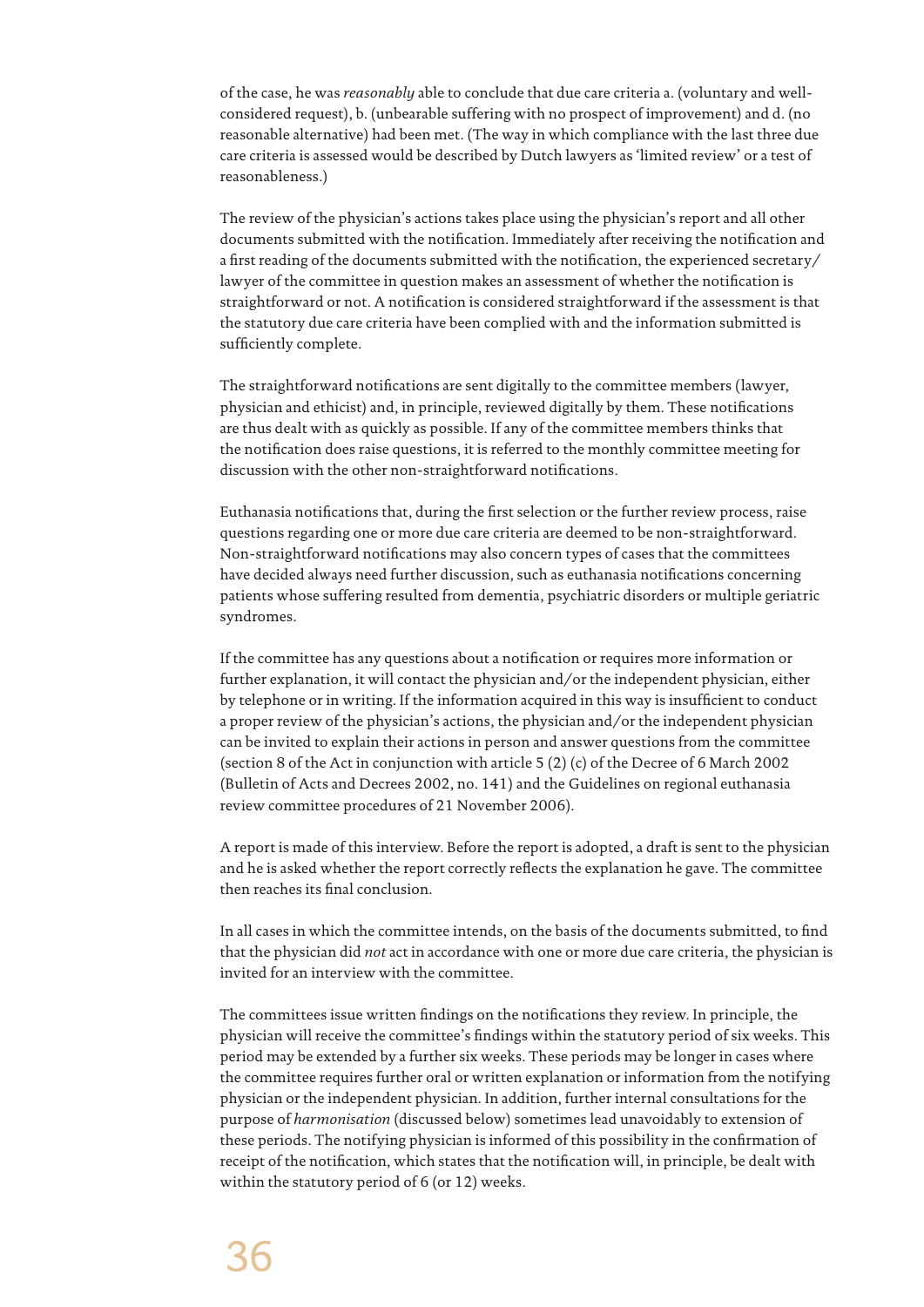If the committee finds that the physician has complied with all the due care criteria, the review procedure ends. The case has then been disposed of de facto.

If the committee finds that the physician did *not* act in accordance with one or more of the due care criteria, the findings and the relevant file are sent to the Board of Procurators General and the Health Care Inspectorate, as well as to the physician (section 9 (2) of the Act). The Board will decide, possibly after an interview with the physician, whether criminal charges will be brought. The Inspectorate will decide, again possibly after an interview with the physician, whether or not to institute a disciplinary case or take other measures.

The notifications of the Public Prosecution Service (the Board of Procurators General) and the Health Care Inspectorate and the considerations in those notifications are included in the committees' annual report.

The coordinating chair, the deputy coordinating chair and the general secretary of the committees consult annually with the Board and the Inspectorate.

## Composition and organisation of the committees

There are five regional euthanasia review committees. The place of death determines which committee is competent to review the case in question.

Each committee comprises three members: a lawyer, who is also the chair, a physician and an ethicist. The basic principle is that a committee has two alternate members for each discipline. That means there are a total of nine committee members for each region. Each member can and does serve as an alternate member for other regions, both in the digital review of notifications and in discussing and reviewing notifications at the monthly committee meetings. Each committee is assisted by a secretary (a lawyer) who makes the preparations for the monthly committee meeting and attends the meetings in an advisory capacity.

The secretariats provide support to the committees. They have offices in Groningen, Arnhem and The Hague, which is where the committees meet. The secretariats are incorporated in the Disciplinary Boards and Review Committees Secretariats Unit (ESTT), which also comprises the secretariats of the Healthcare Disciplinary Boards. The secretariats are organised separately so as to guarantee the impartiality of review by the committees.

## Harmonisation

If a committee intends to find that a physician has *not* acted in accordance with one or more due care criteria, it always submits those findings and the accompanying file – digitally – to all members and alternate members of the committees for their advice and comments. The draft findings in complex cases stating that the physician *has* acted in accordance with the due care criteria are usually submitted to all members and alternate members of the committees as well. In very exceptional cases, after all the arguments submitted have been considered, draft findings are submitted to the national consultative council for an authoritative opinion. Even then, the final decision falls to the competent committee.

Every year a meeting is held on a complex and current topic for all members and secretaries, often inviting external experts to attend. The national consultative council meets at least four times a year. Their meetings are also attended by the general secretary and the committee secretaries. The physician members meet separately at least once a year, as do the ethicists on the committees. This helps ensure harmonisation and consistency of assessment and decision-making.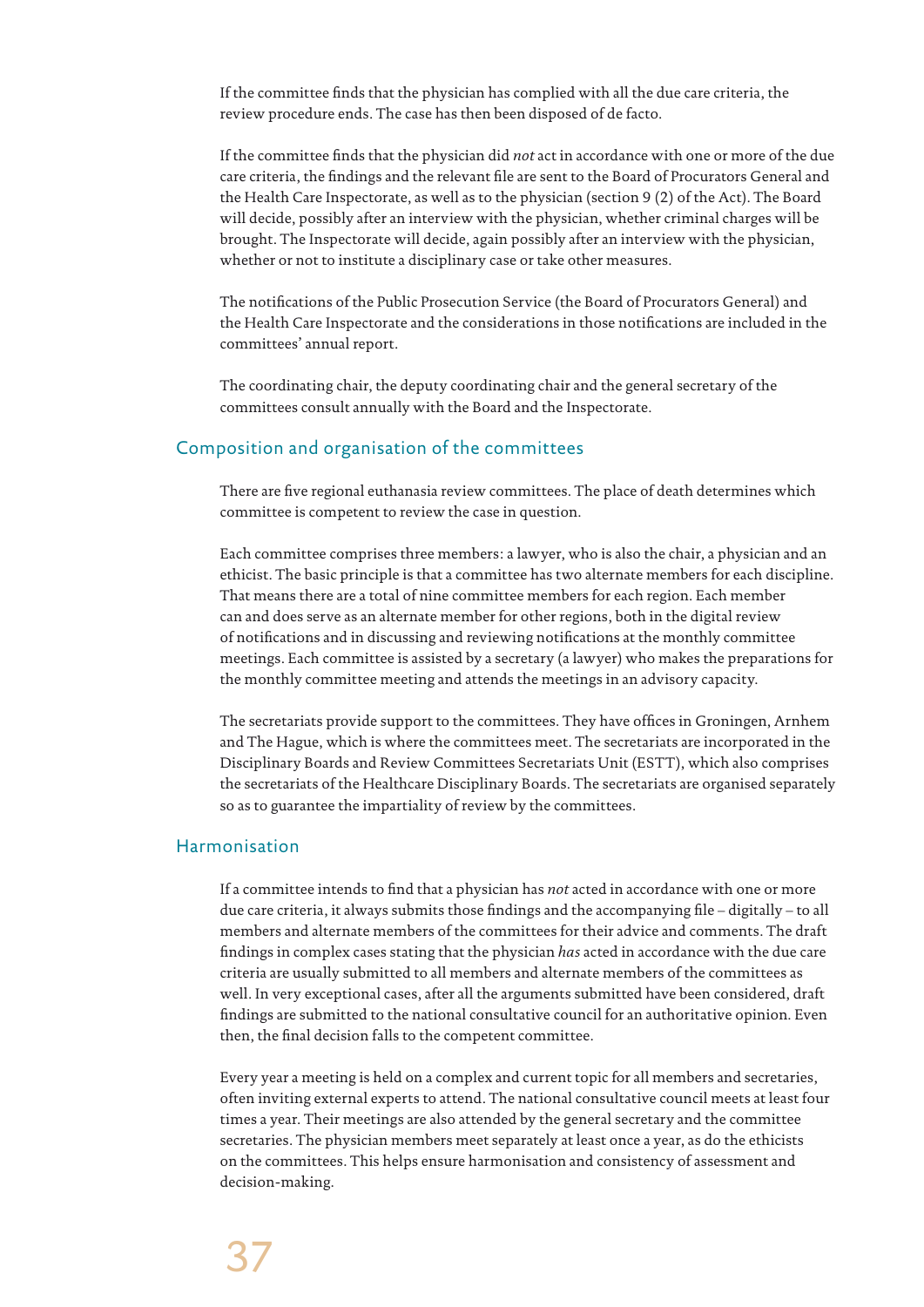#### Transparency and communication

To provide physicians and other interested parties with a good, up-to-date overview of the committees' findings and to make their interpretation of the due care criteria more accessible, the committees published a Code of Practice in 2015 which can be consulted online, like their annual reports.

The committees' Publication Committee, established in 2013, is tasked with publishing findings that are deemed important for the development of standards in an accessible way on the committees' website. They in any case publish findings of all cases in which the committees found that the physician had *not* complied with one or more of the due care criteria. Their publication on the committees' website has priority.13

The committees also fulfil their duty to inform<sup>14</sup> by giving presentations to municipal health services, associations of general practitioners, foreign delegations and so on. In these presentations, the committee members and secretaries discuss the statutory due care criteria and the review procedure, often using examples from practice.

The committees also help the KNMG's Euthanasia in the Netherlands Support and Assessment Programme (SCEN) to train physicians to perform independent assessments. At the request of SCEN physicians, members of the committees attend peer supervision meetings in their regions. The importance of good reporting by SCEN physicians is also a topic of discussion at these meetings. To help them draw up their report, the SCEN has published a Guideline for the independent physician's report.15

The committees' findings with regard to independent physicians' reports are generally forwarded directly to the physician in question and sometimes in general terms, and therefore anonymised, to the SCEN organisation.

ANNEXE 1(NOT INCLUDED HERE)

<sup>13</sup> www.euthanasiecommissie.nl

<sup>14</sup> See article 4 (2) of the Decree establishing rules regarding the committees referred to in section 19 of the Termination of Life on Request and Assisted Suicide (Review Procedures) Act.

<sup>15</sup> Leidraad Verslag van een SCEN-arts [Guideline for the independent physician's report], www.KNMG.nl/diensten/SCEN/ richtlijn-en-downloads.htm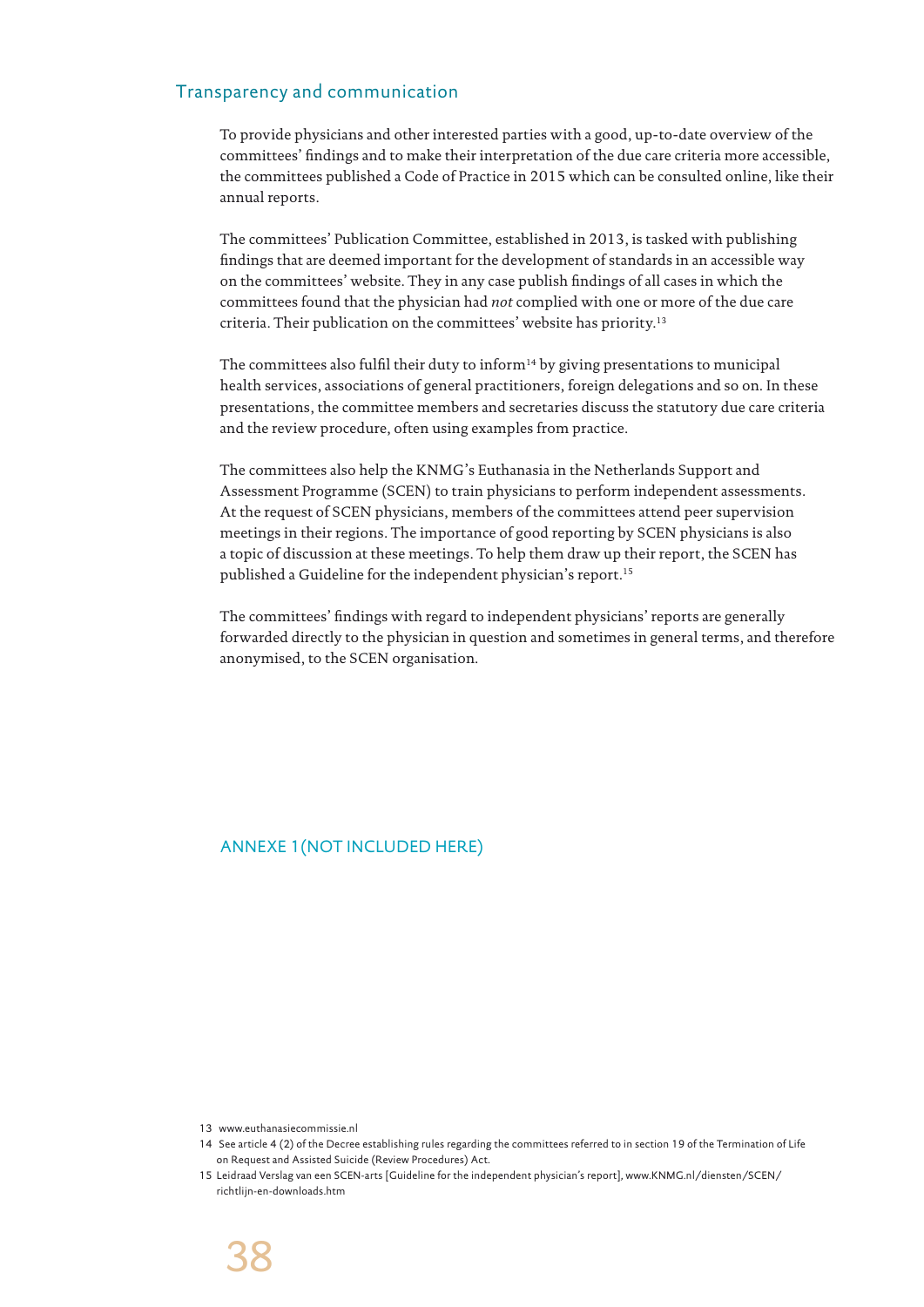# ANNEXE 2

RELEVANT STATUTORY PROVISIONS

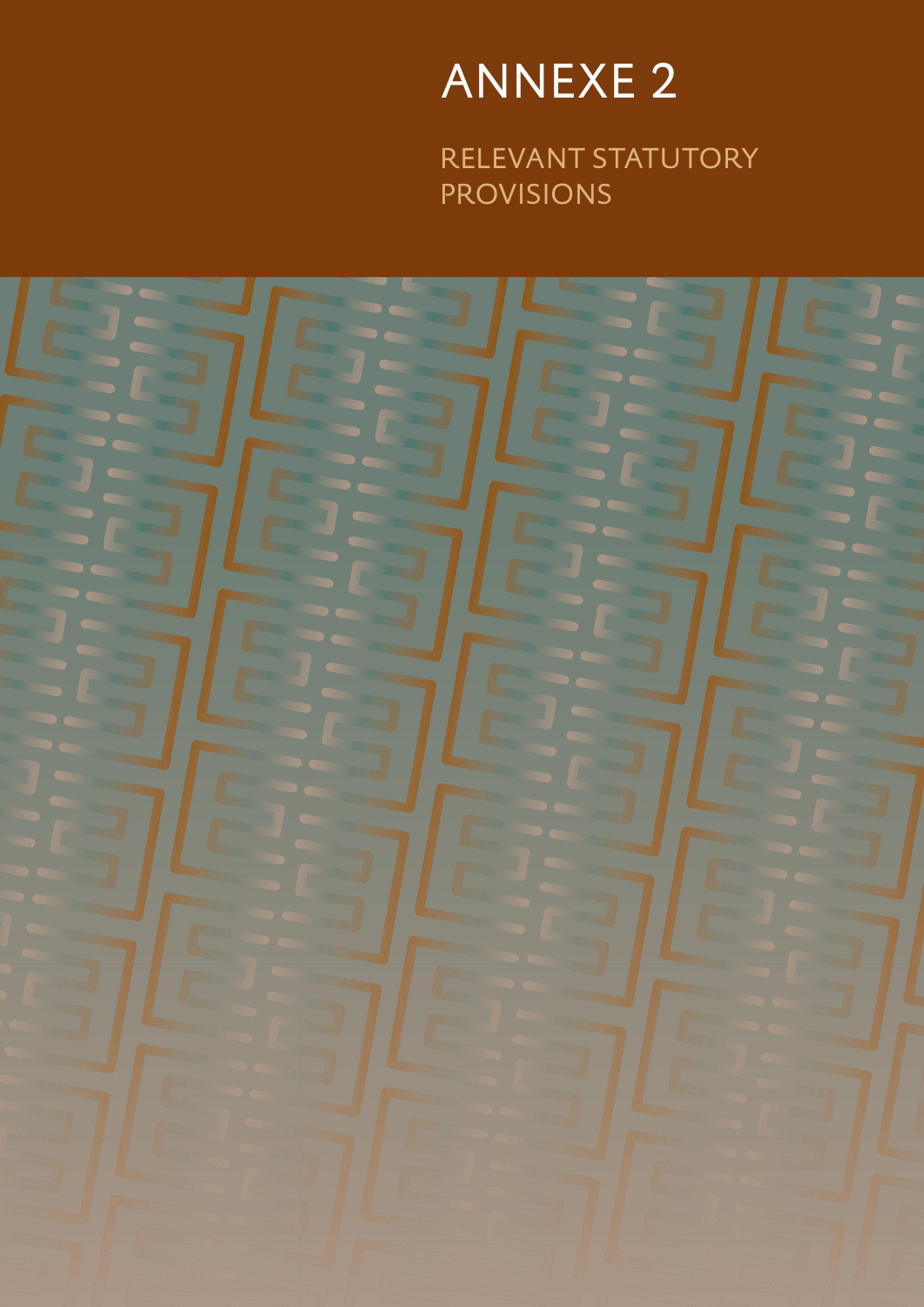#### Bulletin of Acts and Decrees 2001, no. 194

Act of 12 April 2001, containing review procedures for the termination of life on request and assisted suicide and amending the Criminal Code and the Burial and Cremation Act (Termination of Life on Request and Assisted Suicide (Review Procedures) Act)16

## TERMINATION OF LIFE ON REQUEST AND ASSISTED SUICIDE (REVIEW PROCEDURES) ACT

## CHAPTER I. DEFINITIONS

#### Section 1

- For the purposes of this Act, the following definitions apply:
- a. Our Ministers: the Minister of Justice and the Minister of Health, Welfare and Sport;
- b. assisted suicide: intentionally helping another person to commit suicide or providing him with the means to do so as referred to in article 294, paragraph 2, second sentence of the Criminal Code;
- c. the physician: the physician who, according to the notification, has terminated life on request or has provided assistance with suicide;
- d. the independent physician: the physician who has been consulted about the physician's intention to terminate life on request or to provide assistance with suicide;
- e. the care providers: the persons referred to in article 446, paragraph 1, of Book 7 of the Civil Code;
- f. the committee: a regional review committee as referred to in section 3;
- g. regional inspector: a regional inspector employed by the Health Care Inspectorate of the Public Health Supervisory Service.

## CHAPTER II. DUE CARE CRITERIA

#### Section 2

- 1. In order to comply with the due care criteria referred to in article 293, paragraph 2 of the Criminal Code, the physician must:
	- a. be satisfied that the patient's request is voluntary and well considered;
	- b. be satisfied that the patient's suffering is unbearable, with no prospect of improvement;
	- c. have informed the patient about his situation and his prognosis;
	- d. have come to the conclusion, together with the patient, that there is no reasonable alternative in the patient's situation;
	- e. have consulted at least one other, independent physician, who must see the patient and give a written opinion on whether the due care criteria set out in (a) to (d) have been fulfilled;
	- f. have exercised due medical care and attention in terminating the patient's life or assisting in his suicide.
- 2. If a patient aged sixteen or over who is no longer capable of expressing his will, but before reaching this state was deemed capable of making a reasonable appraisal of his own interests, has made a written declaration requesting that his life be terminated, the physician may comply with this request. The due care criteria in subsection 1 apply *mutatis mutandis*.

<sup>16</sup> For an account of the proceedings in Parliament, see: Parliamentary Papers, House of Representatives, 1998/1999, 2000 2001, 26 691. Proceedings of the House of Representatives, 2000/2001, pp. 2001-2072; 2107-2139; 2202-2223; 2233-2260; 2372- 2375. Parliamentary Papers, Senate, 2000/2001, 26 691 (137, 137a, 137b, 137c (reprint), 137d, 137e, 137f, 137g, 137h). Proceedings of the Senate, 2000/2001, see session of 10 April 2001.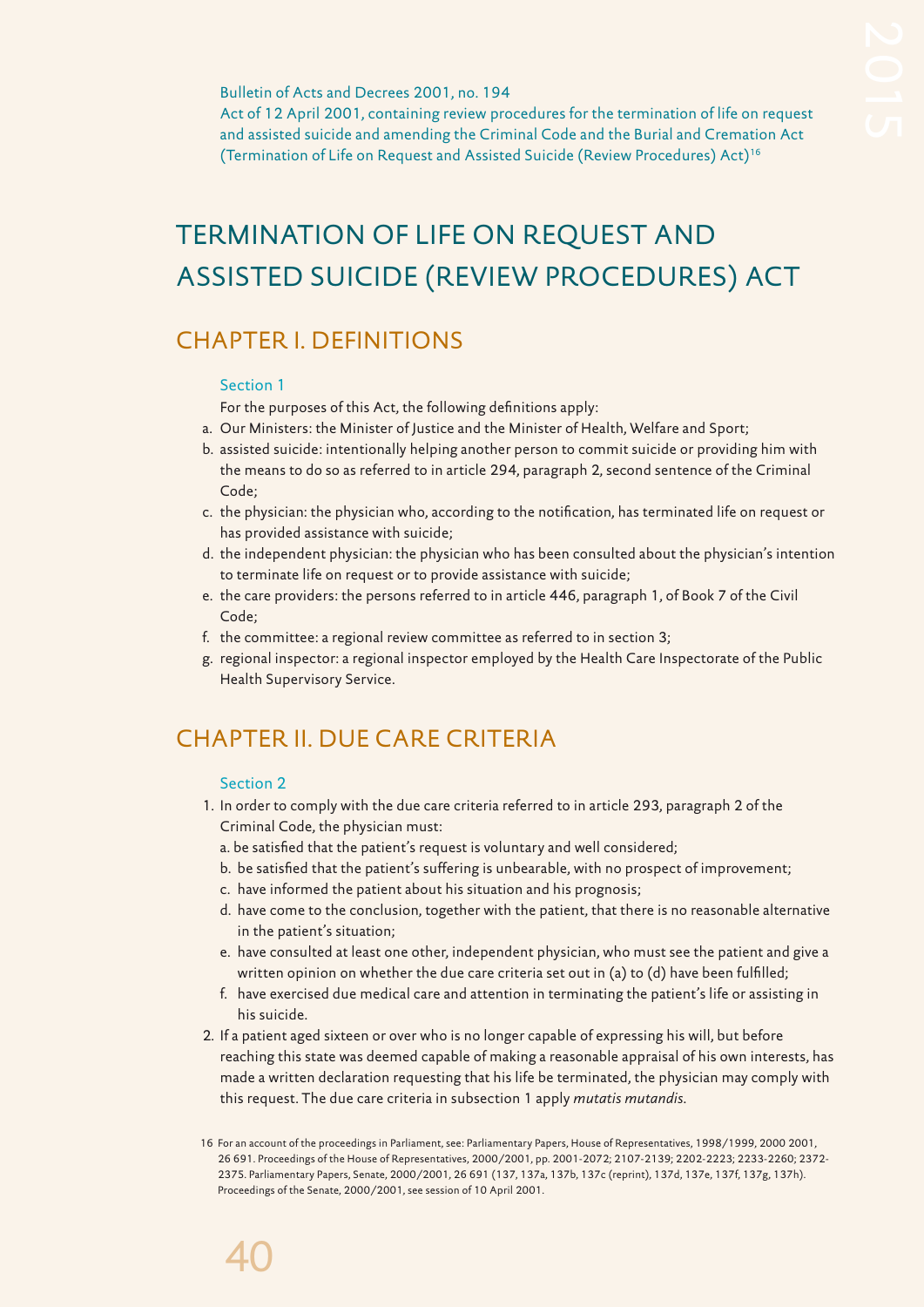- 3. If the patient is a minor aged between sixteen and eighteen and is deemed to be capable of making a reasonable appraisal of his own interests, the physician may comply with a request made by the patient to terminate his life or provide assistance with suicide, after the parent or parents who have responsibility for him, or else his guardian, has or have been consulted.
- 4. If the patient is a minor aged between twelve and sixteen and is deemed to be capable of making a reasonable appraisal of his own interests, the physician may, if a parent or the parents who have responsibility for him, or else his guardian, can agree to the termination of life or to assisted suicide, comply with the patient's request. Subsection 2 applies *mutatis mutandis*.

## CHAPTER III. REGIONAL REVIEW COMMITTEES FOR THE TERMINATION OF LIFE ON REQUEST AND ASSISTED SUICIDE

## Division 1: Establishment, composition and appointment

#### Section 3

- 1. There are regional committees to review reported cases of the termination of life on request or assisted suicide as referred to in article 293, paragraph 2 and article 294, paragraph 2, second sentence, respectively, of the Criminal Code.
- 2. A committee consists of an odd number of members, including in any event one legal expert who also chairs the committee, one physician and one expert on ethical or moral issues. A committee also comprises alternate members from each of the categories mentioned in the first sentence.

#### Section 4

- 1. The chair, the members and the alternate members are appointed by Our Ministers for a period of six<sup>17</sup> years. They may be reappointed once for a period of six years.
- 2. A committee has a secretary and one or more deputy secretaries, all of whom must be legal experts appointed by Our Ministers. The secretary attends the committee's meetings in an advisory capacity.
- 3. The secretary is accountable to the committee alone in respect of his work for the committee.

## Division 2: Resignation and dismissal

#### Section 5

The chair, the members and the alternate members may tender their resignation to Our Ministers at any time.

#### Section 6

The chair, the members and the alternate members may be dismissed by Our Ministers on the grounds of unsuitability or incompetence or for other compelling reasons.

17 Pursuant to an agreement concluded in 2007 by the review committees and the Minister of Health, Welfare and Sport and the Minister of Security and Justice, as of 1 January 2008 the appointment period is set at four years. Members may be reappointed once for a period of four years.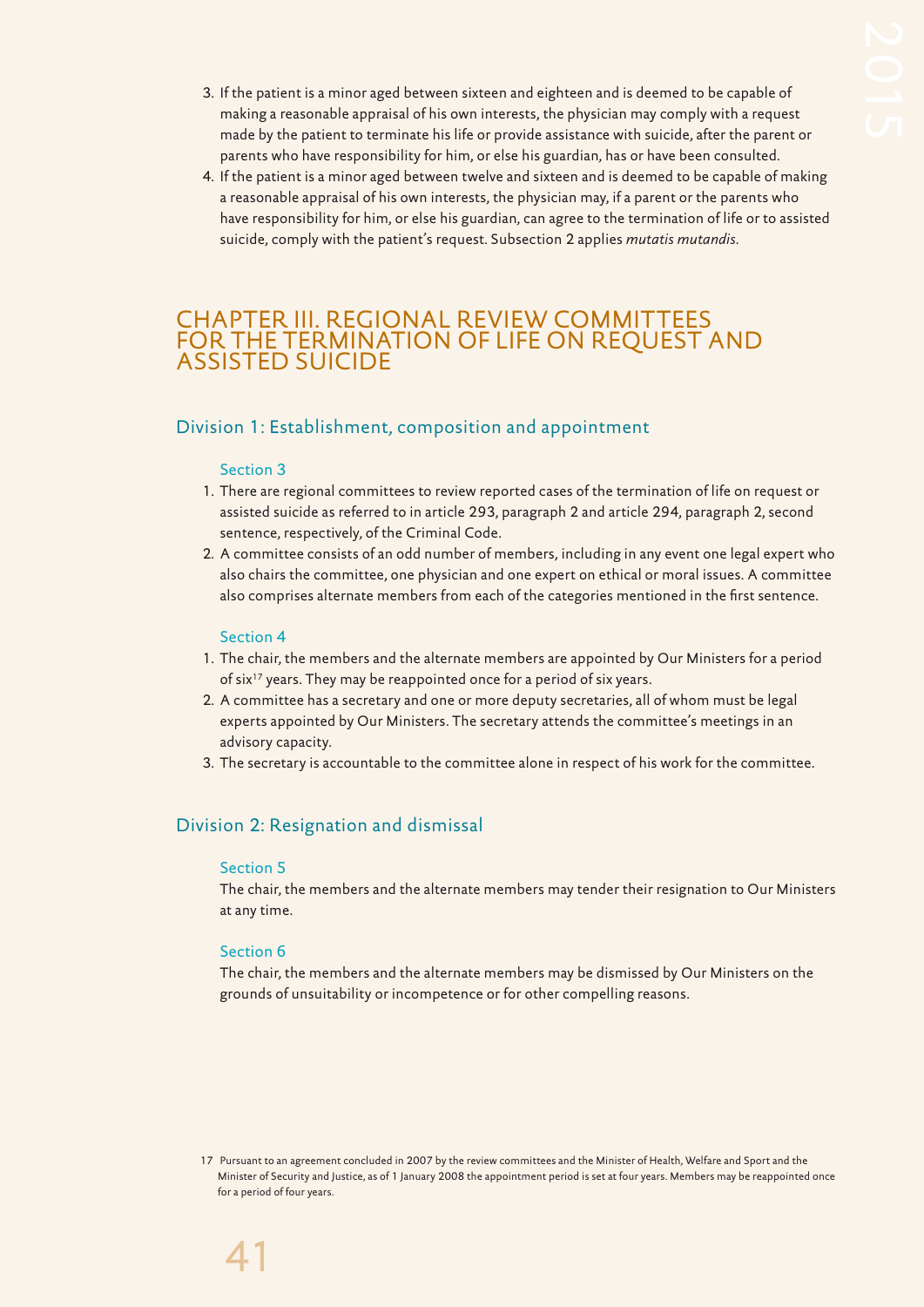## Division 3: Remuneration

## Section 7

The chair, the members and the alternate members are paid an attendance fee and a travel and subsistence allowance in accordance with current government regulations, in so far as these expenses are not covered in any other way from the public purse.

## Division 4: Duties and responsibilities

## Section 8

- 1. The committee assesses, on the basis of the report referred to in section 7, subsection 2 of the Burial and Cremation Act, whether a physician, in terminating life on request or in assisting with suicide, acted in accordance with the due care criteria set out in section 2.
- 2. The committee may request the physician to supplement his report either orally or in writing, if this is necessary for a proper assessment of the physician's conduct.
- 3. The committee may obtain information from the municipal pathologist, the independent physician or the relevant care providers, if this is necessary for a proper assessment of the physician's conduct.

## Section 9

- 1. The committee notifies the physician of its findings in writing within six weeks of receiving the report referred to in section 8, subsection 1, giving reasons.
- 2. The committee notifies the Board of Procurators General and the regional health care inspector of its findings:
	- a. if the physician, in the committee's opinion, did not act in accordance with the due care criteria set out in section 2; or

b. if a situation occurs as referred to in section 12, last sentence of the Burial and Cremation Act. The committee notifies the physician accordingly.

- 3. The time limit defined in the first subsection may be extended once for a maximum of six weeks. The committee notifies the physician accordingly.
- 4. The committee is empowered to explain its findings to the physician orally. This oral explanation may be provided at the request of the committee or the physician.

#### Section 10

The committee is obliged to provide the public prosecutor with all the information that he may request:

- 1° for the purpose of assessing the physician's conduct in a case as referred to in section 9, subsection 2; or
- 2° for the purposes of a criminal investigation

The committee notifies the physician that it has supplied information to the public prosecutor.

## Division 6: Procedures

#### Section 11

The committee is responsible for making a record of all reported cases of termination of life on request or assisted suicide. Our Ministers may lay down further rules on this point by ministerial order.

#### Section 12

- 1. The committee adopts its findings by a simple majority of votes.
- 2. The committee may adopt findings only if all its members have taken part in the vote.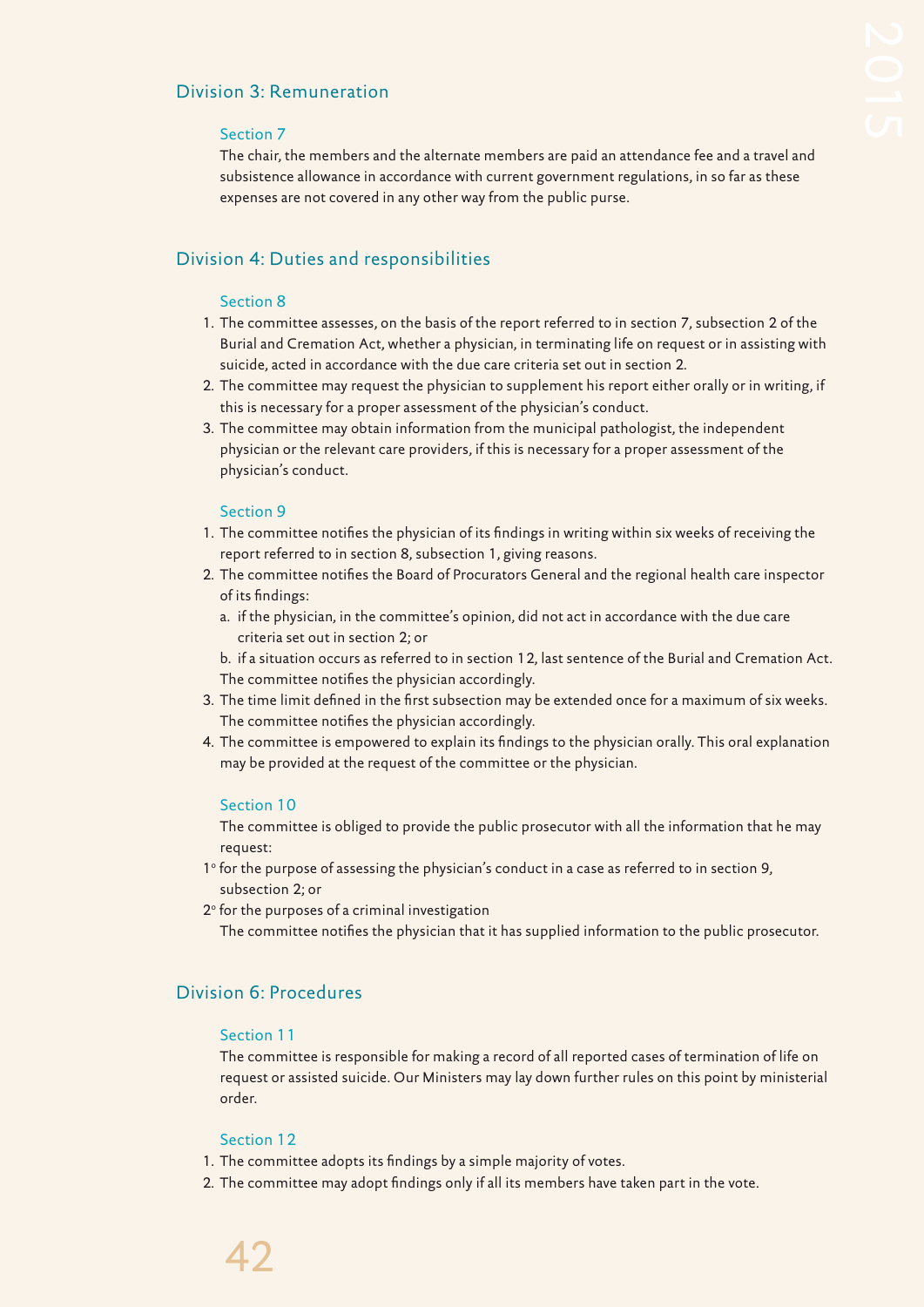## Section 13

The chairs of the regional review committees meet at least twice a year in order to discuss the methods and operations of the committees. A representative of the Board of Procurators General and a representative of the Health Care Inspectorate, which falls under the public health inspectorates, will be invited to attend these meetings.

## Division 7: Confidentiality and disqualification

#### Section 14

The members and alternate members of the committee are obliged to maintain confidentiality with regard to all the information that comes to their attention in the course of their duties, unless they are required by a statutory regulation to disclose the information in question or unless the need to disclose the information in question is a logical consequence of their responsibilities.

#### Section 15

A member of the committee sitting to review a particular case must disqualify himself and may be challenged if there are any facts or circumstances which could jeopardise the impartiality of his judgment.

#### Section 16

Any member or alternate member or the secretary of the committee must refrain from giving any opinion on an intention expressed by a physician to terminate life on request or to provide assistance with suicide.

## Division 8: Reporting requirements

#### Section 17

- 1. By 1 April of each year, the committees must submit to Our Ministers a joint report on their activities during the preceding calendar year. Our Ministers lay down the format of such a report by ministerial order.
- 2. The report referred to in subsection 1 must state in any event:
	- a. the number of cases of termination of life on request and assisted suicide of which the committee has been notified and which the committee has assessed;
	- b. the nature of these cases;
	- c. the committee's findings and its reasons.

#### Section 18

Each year, when they present their budgets to the States General, Our Ministers must report on the operation of the committees on the basis of the report referred to in section 17, subsection 1.

#### Section 19

- 1. On the recommendation of Our Ministers, rules are laid down by order in council on:
	- a. the number of committees and their powers;
	- b. their locations.
- 2. Further rules may be laid down by Our Ministers by or pursuant to order in council with regard to:
	- a. the size and composition of the committees;
	- b. their working methods and reporting procedures.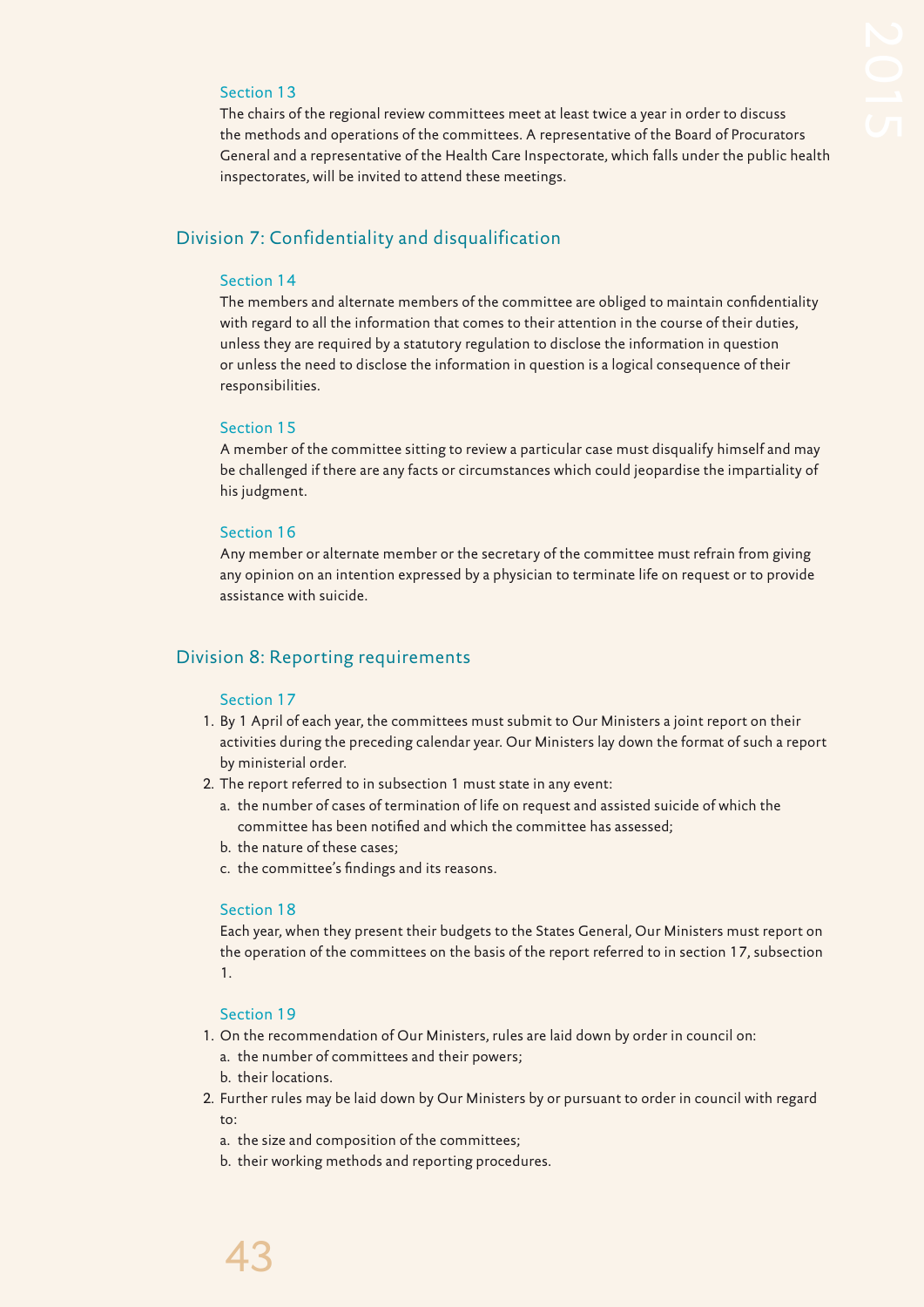## CHAPTER III A. BONAIRE, ST EUSTATIUS AND SABA

## Section 19a

This Act also applies in the territories of the public bodies Bonaire, St Eustatius and Saba in accordance with the provisions of this chapter.

## Section 19b

- 1. For the purposes of:
	- section 1 (b), 'article 294, paragraph 2, second sentence of the Criminal Code' is replaced by: 'article 307, paragraph 2, second sentence of the Criminal Code of Bonaire, St Eustatius and Saba'.
	- section 1 (f), 'a regional review committee as referred to in section 3' is replaced by: 'a committee as referred to in section 19c';
	- section 2, subsection 1, opening words, 'article 293, paragraph 2, second sentence' is replaced by: 'article 306, paragraph 2, second sentence of the Criminal Code of Bonaire, St Eustatius and Saba';
	- section 8, subsection 1, 'section 7, subsection 2 of the Burial and Cremation Act' is replaced by: 'section 1, subsection 3 of the Death Certificates (Bonaire, St Eustatius and Saba) Act';
	- section 8, subsection 3, 'or the relevant care providers' lapses;
	- section 9, subsection 2, opening words, 'the Board of Procurators General' is replaced by 'the Procurator General'.
- 2. Section 1 (e) does not apply.

## Section 19c

Notwithstanding section 3, subsection 1, a committee will be appointed by Our Ministers that is competent to review reported cases of termination of life on request or assisted suicide as referred to in article 306, paragraph 2 and article 307, paragraph 2, second sentence of the Criminal Code of Bonaire, St Eustatius and Saba.

## Section 19d

The chair of the committee referred to in section 19c takes part in the meetings referred to in section 13. The Procurator General or a representative appointed by him and a representative of the Health Care Inspectorate also take part.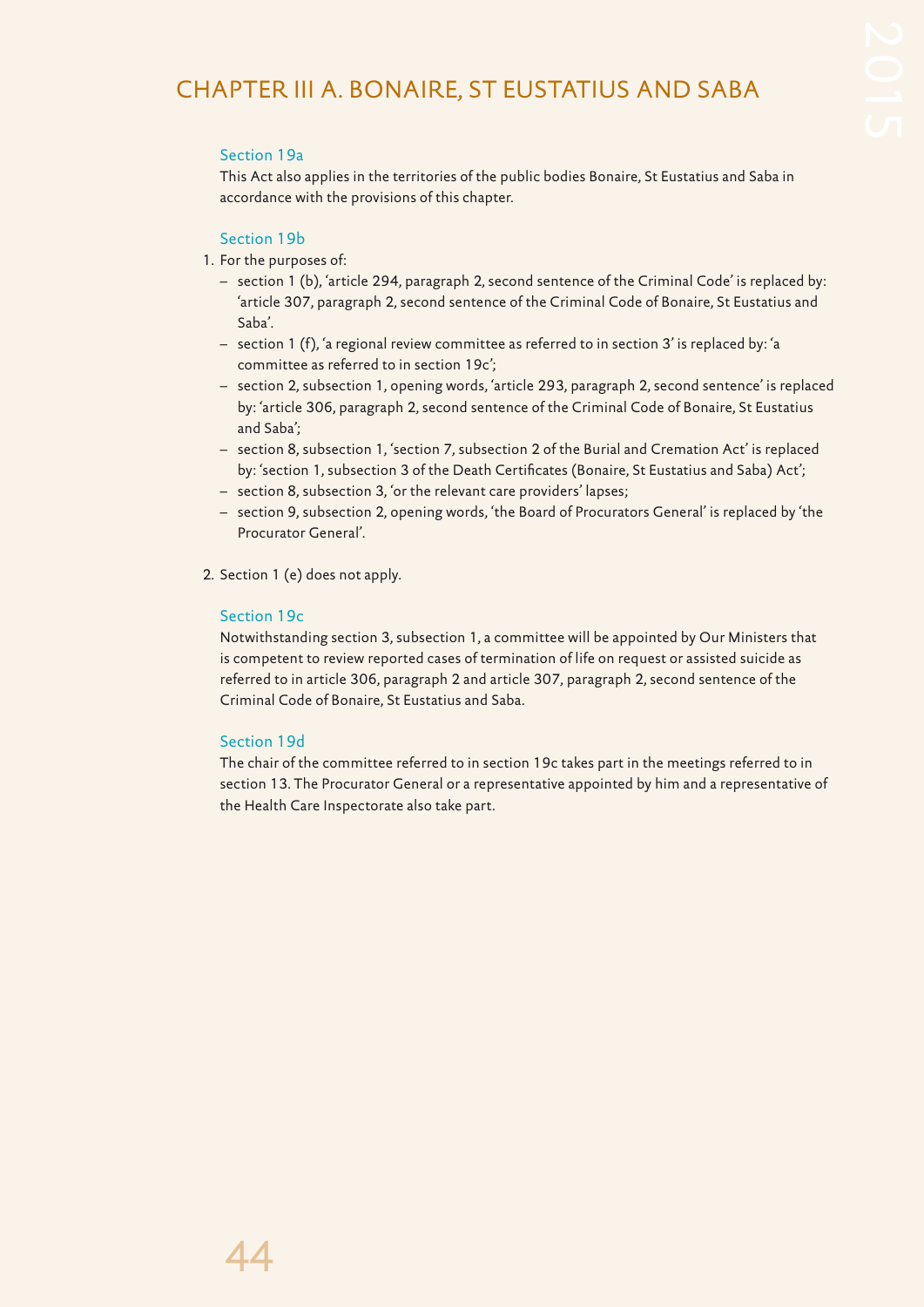## CRIMINAL CODE

## Article 293

- 1. Anyone who terminates another person's life at that person's express and earnest request is liable to a term of imprisonment not exceeding twelve years or a fifth-category fine.
- 2. The act referred to in paragraph 1 is not an offence if it is committed by a physician who fulfils the due care criteria set out in section 2 of the Termination of Life on Request and Assisted Suicide (Review Procedures) Act, and if the physician notifies the municipal pathologist of this act in accordance with the provisions of section 7, subsection 2 of the Burial and Cremation Act.

## Article 294

- 1. Anyone who intentionally incites another to commit suicide is, if suicide follows, liable to a term of imprisonment not exceeding three years or to a fourth-category fine.
- 2. Anyone who intentionally assists another to commit suicide or provides him with the means to do so is, if suicide follows, liable to a term of imprisonment not exceeding three years or a fourthcategory fine. Article 293, paragraph 2 applies *mutatis mutandis*.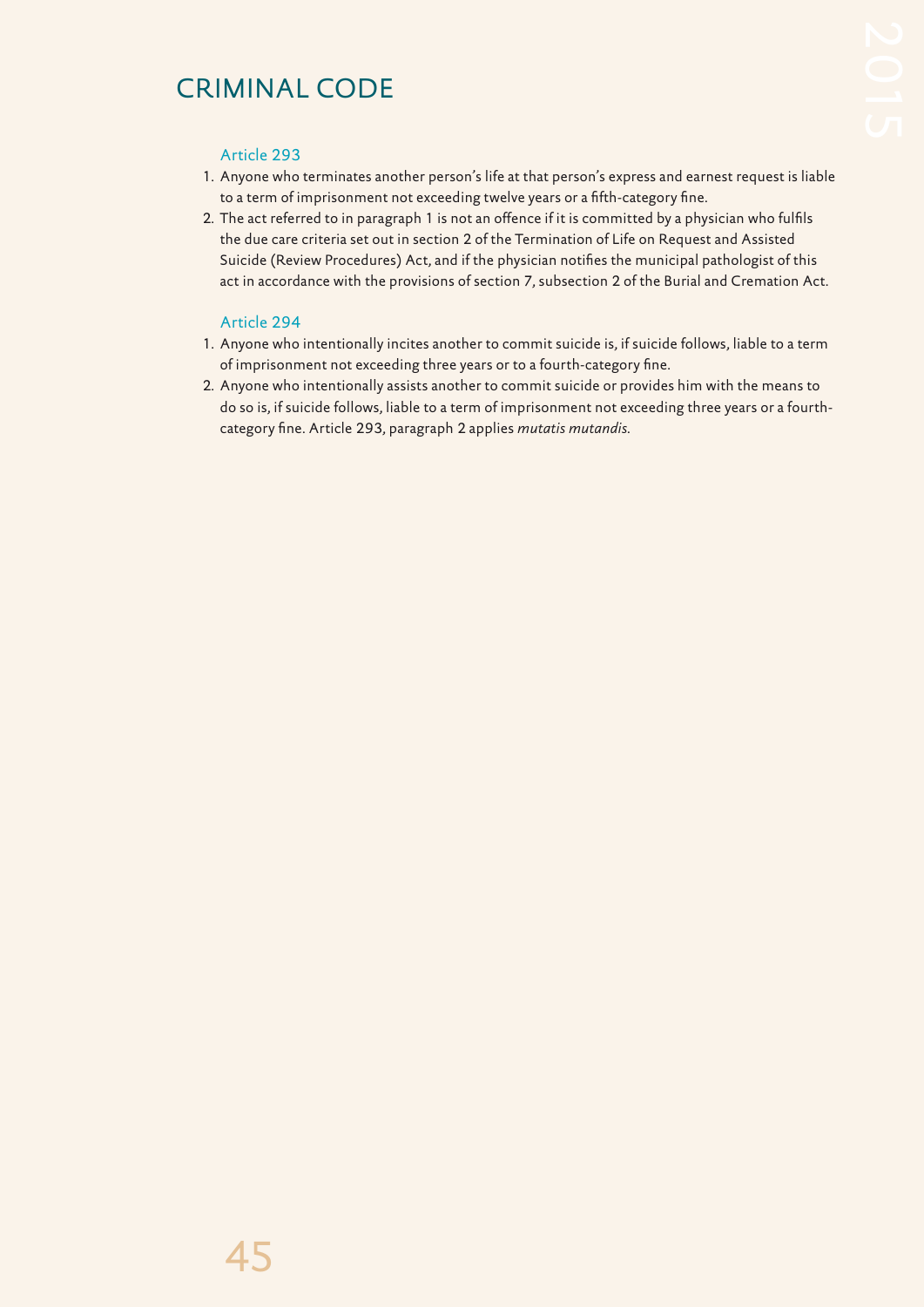## BURIAL AND CREMATION ACT

## Section 7

- 1. The person who conducted the post-mortem examination issues a death certificate if he is satisfied that the death was due to natural causes.
- 2. If death was the result of the termination of life on request or assisted suicide as referred to in article 293, paragraph 2 or article 294, paragraph 2, second sentence of the Criminal Code respectively, the physician does not issue a death certificate and immediately notifies the municipal pathologist or one of the municipal pathologists of the cause of death by completing a report form.

The physician encloses with the form a substantiated report on compliance with the due care criteria set out in section 2 of the Termination of Life on Request and Assisted Suicide (Review Procedures) Act.

3. If the physician decides, in cases other than those referred to in subsection 2, that he is unable to issue a death certificate, he immediately notifies the municipal pathologist or one of the municipal pathologists accordingly by completing a report form.

#### Section 9

- 1. The form and layout of the models for the death certificates to be issued by the physician and the municipal pathologist are laid down by order in council.
- 2. The form and layout of the models for the notification and the detailed report as referred to in section 7, subsection 2, for the notification as referred to in section 7, subsection 3 and for the forms referred to in section 10, subsections 1 and 2 are laid down by order in council on the recommendation of Our Minister of Justice and Our Minister of Health, Welfare and Sport.

#### Section 10

- 1. If the municipal pathologist decides that he is unable to issue a death certificate, he immediately notifies the public prosecutor by completing a form and immediately notifies the Registrar of Births, Deaths and Marriages.
- 2. Without prejudice to subsection 1, the municipal pathologist, if notified as referred to in section 7, subsection 2, will report without delay to the regional review committees referred to in section 3 of the Termination of Life on Request and Assisted Suicide (Review Procedures) Act by completing a form. He will enclose a detailed report as referred to in section 7, subsection 2.

#### Section 81

#### Anyone who

1° infringes the provisions laid down by or pursuant to sections (...) 7, subsections 1 and 2 (...) is liable to a term of imprisonment not exceeding one month or a second-category fine.